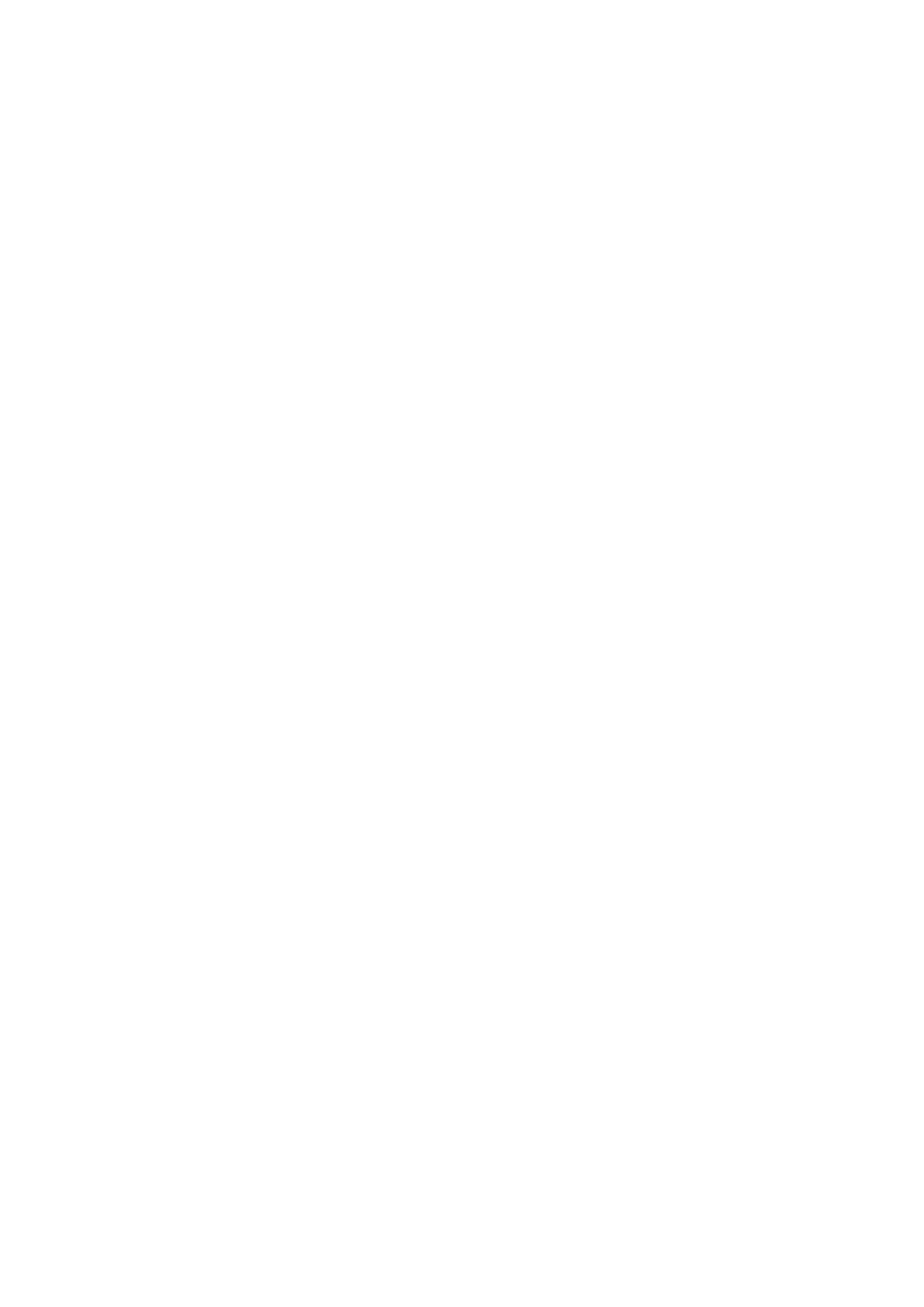# **Contents**

| <b>Section</b> |                                                                         | Page |
|----------------|-------------------------------------------------------------------------|------|
| 1              | <b>Executive summary</b>                                                |      |
| $\overline{2}$ | Understanding the changing use of communications services               | 5    |
| 3              | Delivering our duties and value for money                               | 14   |
| 4              | Draft priorities for 2012/13                                            | 16   |
| 5              | Other work areas for 2012/13                                            | 27   |
| 6              | Programmatic work and services to stakeholders                          | 37   |
| 7              | Ofcom's approach to regulation and recent simplification<br>initiatives | 40   |
| Annex          |                                                                         | Page |
|                | Responding to this consultation                                         | 47   |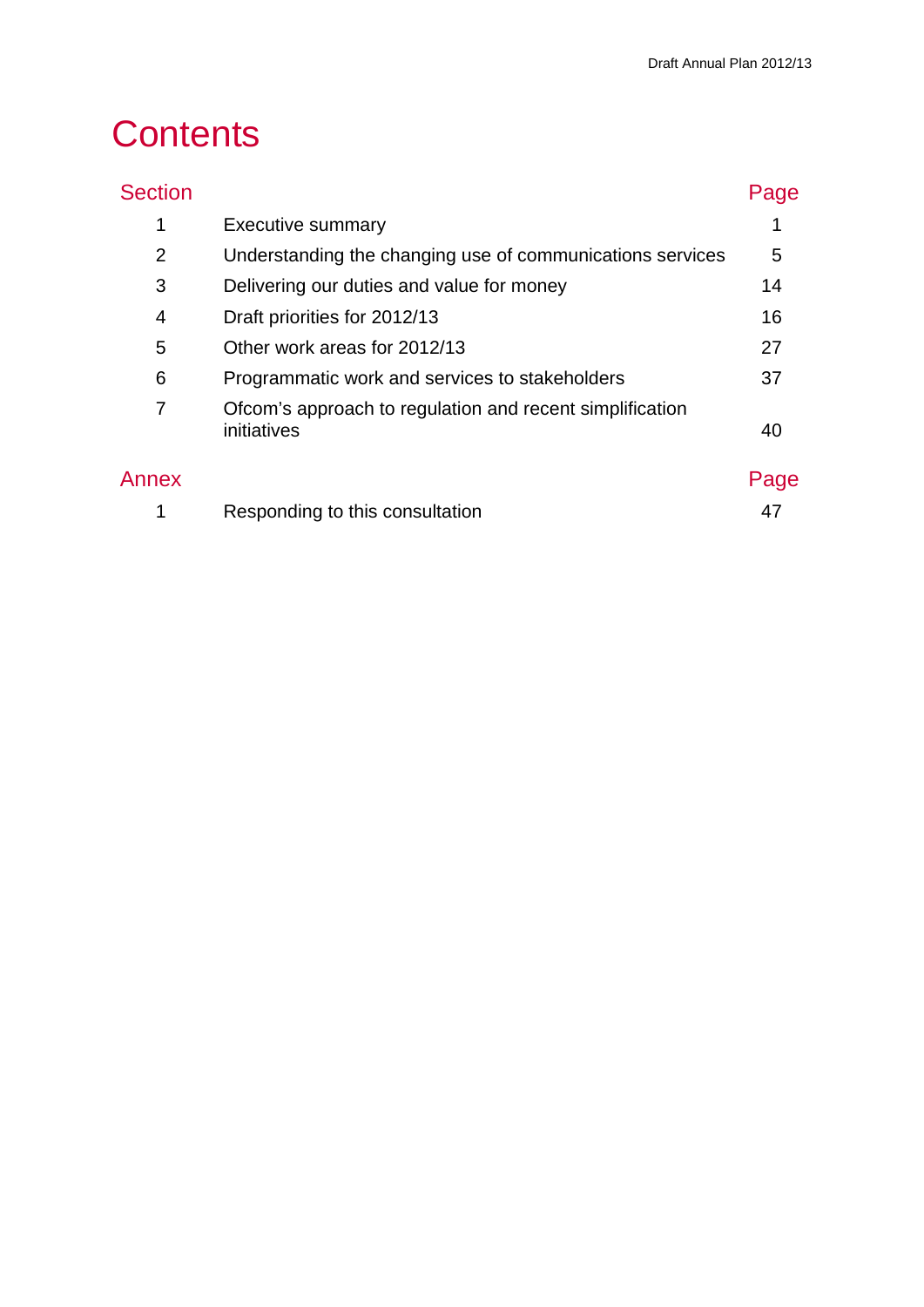## **Section 1**

# <span id="page-3-0"></span>**Executive summary**

# **Ofcom's Draft Annual Plan sets out our work programme for 2012/13**

- 1.1 This Draft Annual Plan presents Ofcom's strategic purposes, proposed priorities and work programme for the twelve months from 1 April 2012 to 31 March 2013.
- 1.2 We encourage those with an interest in Ofcom's work to respond to this consultation by 17 February 2012. Your views will help inform our Final Annual Plan statement for 2012/13, which will be published at the start of our next financial year in April 2012.

# **Our strategic purposes guide our draft priorities for the year ahead**

- 1.3 Ofcom's principal duty is to further the interests of citizens in relation to communications matters and to further the interests of consumers in relevant markets, where appropriate by promoting competition. Therefore, the needs of consumers and citizens are at the heart of our programme of work.
- 1.4 Ofcom established five strategic purposes last year, which reflect our duties to citizens and consumers in the communications sector, and frame our programme of work over the coming years.



- 1.5 Ofcom's work programme for 2012/13 is underpinned by these strategic purposes, and informed by:
	- last vear's priorities and our progress against these:
	- wider market developments, including the changing consumer use of communications services;
	- legislative changes to our duties, most notably our new responsibility for the regulation of postal services; and
	- areas where Ofcom provides technical and industry expertise to advise government.

## **The communications sector plays a vital economic and cultural role in the UK**

1.6 Our focus is on supporting a healthy communications sector in which consumers are supported and protected, a range of high quality content is available, and consumers and citizens benefit from competition and innovation in services delivered over a capable infrastructure.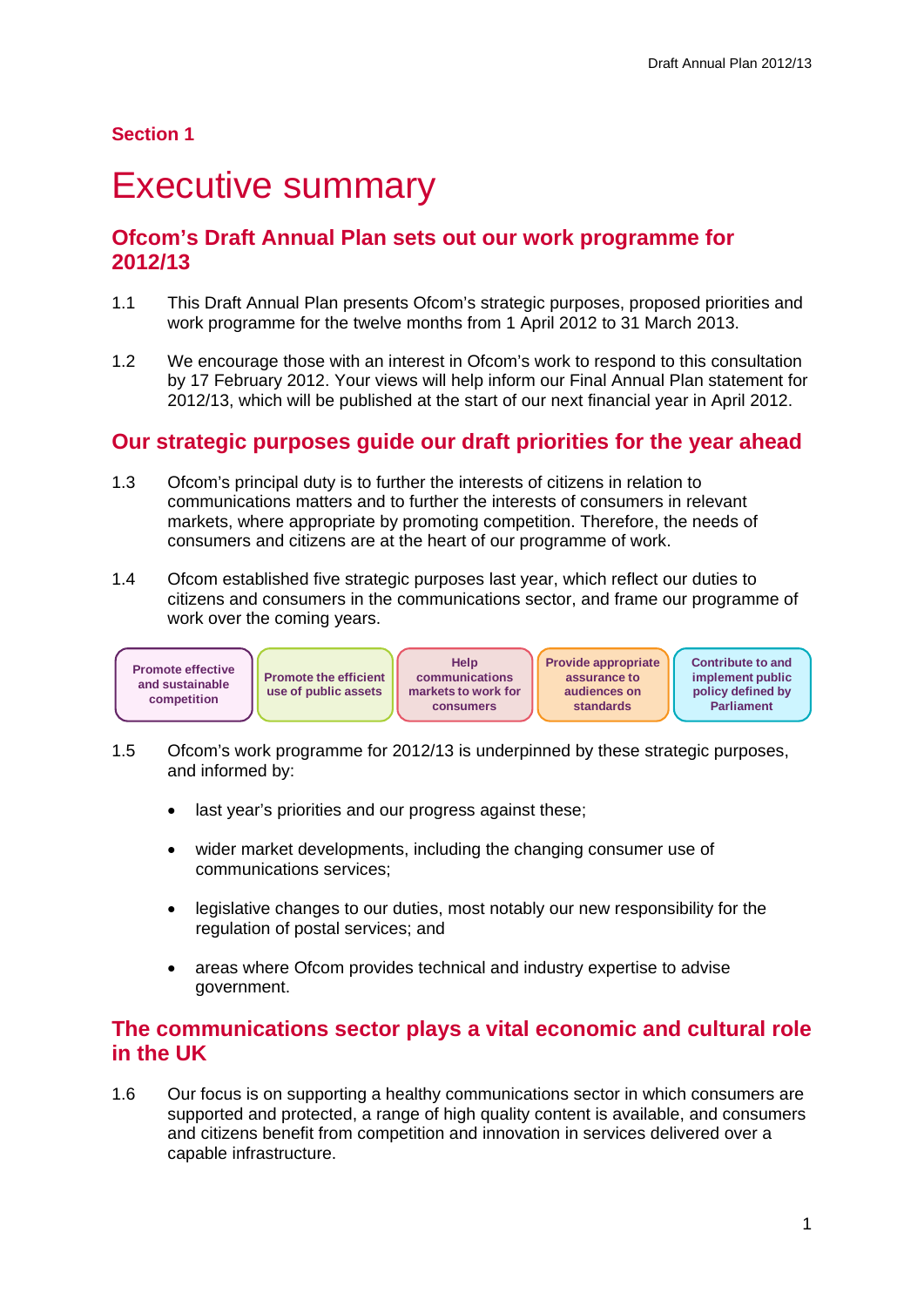- 1.7 Consumer behaviour and new technologies are driving change in the market and Ofcom needs to ensure that its work reflects, and responds to, these developments:
	- Broadband take-up continues to grow and has now reached nearly three-quarters (74%) of all UK households, although there is some variance by locality. The rollout of superfast broadband services also varies across the UK, and is more extensive in urban environments and where public funding has been provided.
	- There has been significant growth in smartphone take-up, with three in ten mobile users now using a smartphone handset, increasing mobile connectivity to the internet.
	- Nearly all homes in the UK (96%) now have digital TV, as we approach completion of digital switchover in 2012, with a third of households having access to HD channels.

# **Ofcom has a duty to support the interests of consumers across the UK**

- 1.8 Our duties reflect our responsibilities towards consumers across the whole of the UK. In particular, we must have regard to the interests of persons in the different parts of the UK and of those living in rural and urban areas.
- 1.9 As part of our statutory duties, we will continue to report on the take-up, availability and quality of service of communications services within the nations and English regions. These sources of data will be made publicly available to government, communications providers and consumers.
- 1.10 During 2012-13 our proposed priorities will support consumers across the UK. The areas of particular interest to the nations include:
	- mobile not-spots;
	- superfast broadband roll-out;
	- the availability of local TV and community radio; and
	- the overall provision of communications services in the nations.

## **Ofcom now has responsibility for the regulation of postal services**

- 1.11 In the past year we have implemented new and revised duties, which require a number of changes to Ofcom's role and responsibilities. The most significant of these is our new responsibility for regulation of the UK's postal services.
- 1.12 Ofcom took over regulation of postal services from Postcomm on 1 October 2011. This followed the recommendations of the 2010 Hooper Report into the postal services sector, which were accepted by government and implemented through the Postal Services Act 2011.
- 1.13 The postal sector is essential to the UK economy and society. It is increasingly part of a much wider communications sector and is influenced by the growing take-up and use of other communications services.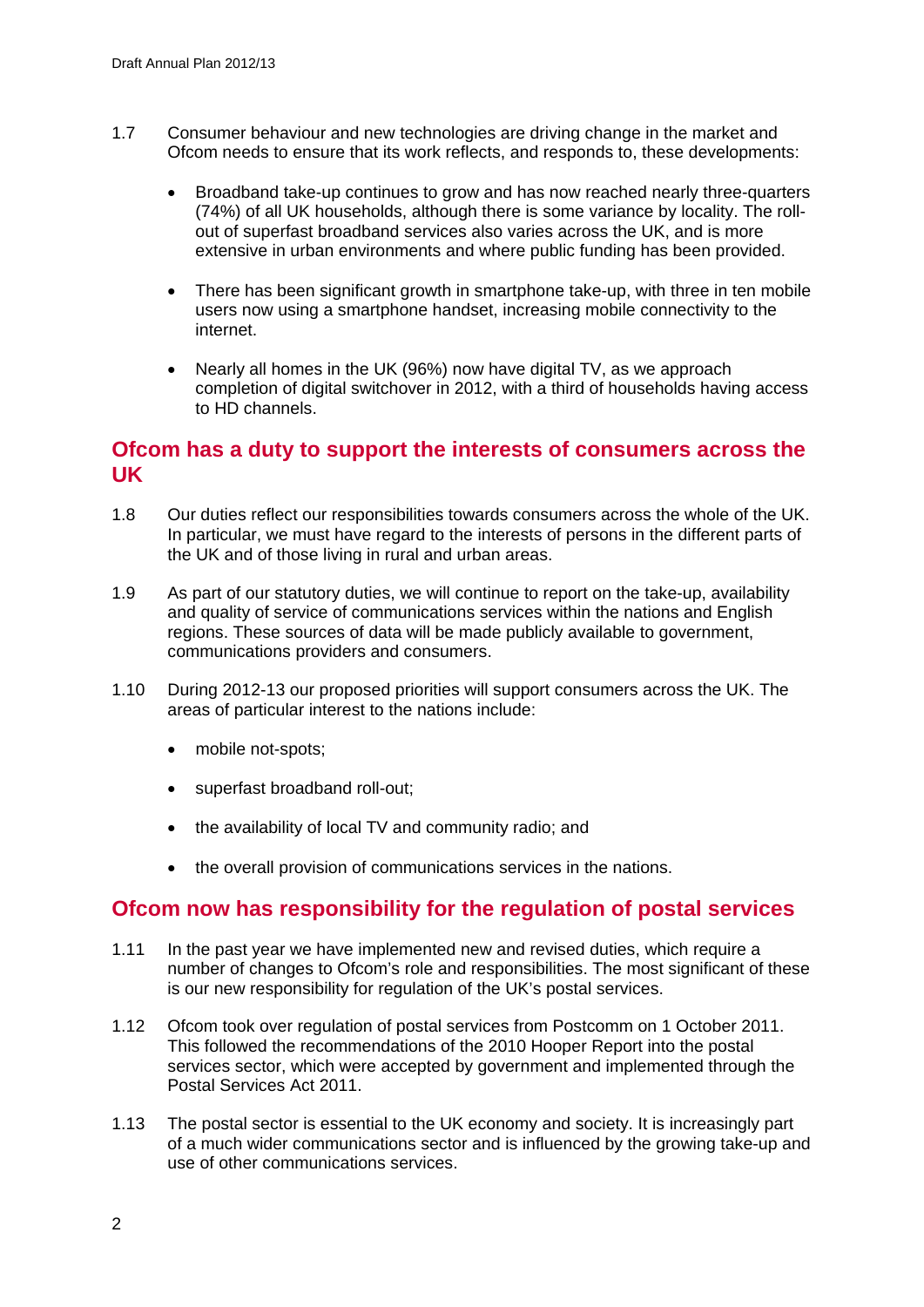- 1.14 In 2010, 16 billion letters were delivered to 28.2 million addresses. The universal postal service, which ensures that these letters are delivered to every address in the UK, six days a week, at an affordable and geographically uniform price, is highly valued by the public.
- 1.15 Under the Postal Services Act, we have a primary duty to carry out our functions in relation to post in a way that will continue to secure the provision of a universal postal service. In fulfilling this, we will represent the interests of both residential and business customers.

## **We are also implementing new and revised duties in other areas**

- 1.16 There are other amendments to UK and European legislation that have changed our duties. They include:
	- developing the framework to implement provisions in the Digital Economy Act aimed at addressing online copyright infringement; and
	- in May 2011 we implemented the revised provisions of the European Framework for Electronic Communications.

## **Our proposed priorities for 2012/13**

- 1.17 The priority areas in Figure 1 will be our primary focus over the next financial year. Some of our priority areas in last year's work programme will continue into 2012/13, alongside a number of new areas of work.
- 1.18 We will assess the successful delivery of our proposed priorities for 2012/13 against the positive outcomes we are seeking to secure for citizens and consumers. To achieve this, we have identified interim and final outcomes for each of our priorities (see page 26) and we will measure our progress towards delivering these in our Annual Report.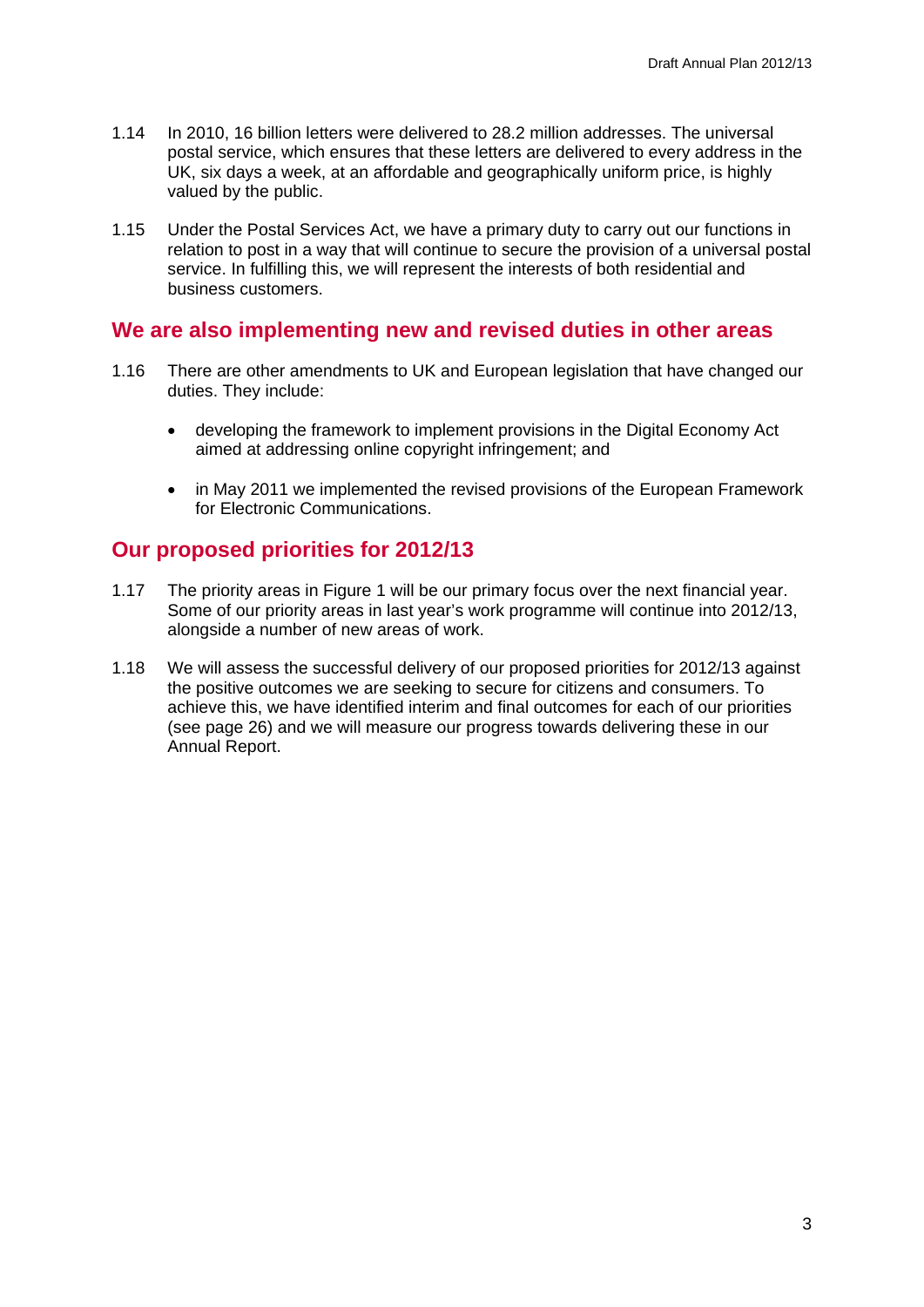| <b>Promote effective</b><br>and sustainable<br>competition                                                                                                                                              | <b>Promote the efficient</b><br>use of public assets                                                                                                                                                                                                                                                                    | <b>Help communications</b><br>markets to work for<br>consumers                                                                                                                                                                                                                                                                                                                                                                                                  | Provide appropriate<br>assurance to<br>audiences on<br>standards                                                               | <b>Contribute to and</b><br>implement public policy<br>defined by Parliament                                                                                                                                                                                                                                                                                                                                            |
|---------------------------------------------------------------------------------------------------------------------------------------------------------------------------------------------------------|-------------------------------------------------------------------------------------------------------------------------------------------------------------------------------------------------------------------------------------------------------------------------------------------------------------------------|-----------------------------------------------------------------------------------------------------------------------------------------------------------------------------------------------------------------------------------------------------------------------------------------------------------------------------------------------------------------------------------------------------------------------------------------------------------------|--------------------------------------------------------------------------------------------------------------------------------|-------------------------------------------------------------------------------------------------------------------------------------------------------------------------------------------------------------------------------------------------------------------------------------------------------------------------------------------------------------------------------------------------------------------------|
| <b>Ensure effective</b><br>competition in<br>the business<br>connectivity and<br>voice telephony<br>markets<br>Promote<br>competition and<br>investment in the<br>delivery of<br>superfast<br>broadband | <b>Auctioning of the</b><br>800 MHz and 2.6<br><b>GHz spectrum</b><br><b>bands</b><br><b>Timely spectrum</b><br>clearance to enable<br>new awards, while<br>mitigating co-<br>existence issues<br>Deliver the<br>٠<br>Government's<br>spectrum quarantee<br>for the London 2012<br>Olympic &<br><b>Paralympic Games</b> | <b>Promote effective</b><br>choice for consumers<br>by ensuring that clear<br>information on service,<br>price and quality is<br>available<br>Develop and implement<br>policies that will<br>improve the ease of<br>switching between<br>communications<br>providers<br>Secure the provision of<br>the universal postal<br>service and determine<br>the needs of postal<br><b>users</b><br>Assess the provision of<br>communications<br>services in the nations | <b>Consider</b><br>approaches to<br>future content<br>regulation,<br>including a review<br>of regulation of<br>video on demand | <b>Ongoing advice to</b><br><b>Government on</b><br>measurement of media<br>plurality and<br>contributing to the<br><b>Leveson Inquiry</b><br>Work in collaboration<br>$\bullet$<br>with Government and<br>industry to promote<br>widespread superfast<br>broadband and reduce<br>mobile not-spots<br><b>Implement Digital</b><br>٠<br><b>Economy Act 2010</b><br>provisions around<br>online copyright<br>infringement |

## **Figure 1: Draft Annual Plan 2012/13 proposed priorities**

- 1.19 In addition to our priorities, we will continue to deliver important services to other stakeholders (such as licensing access to the radio spectrum), as well as a number of other work areas that are an important part of our 2012/13 programme. We will deliver these services in the most efficient and effective way possible, making realterm cost savings every year.
- 1.20 We will also continue to remain responsive to new issues, emerging market failures, concerns that affect consumers across the UK, and government requests, focusing on those areas where we can make the most difference.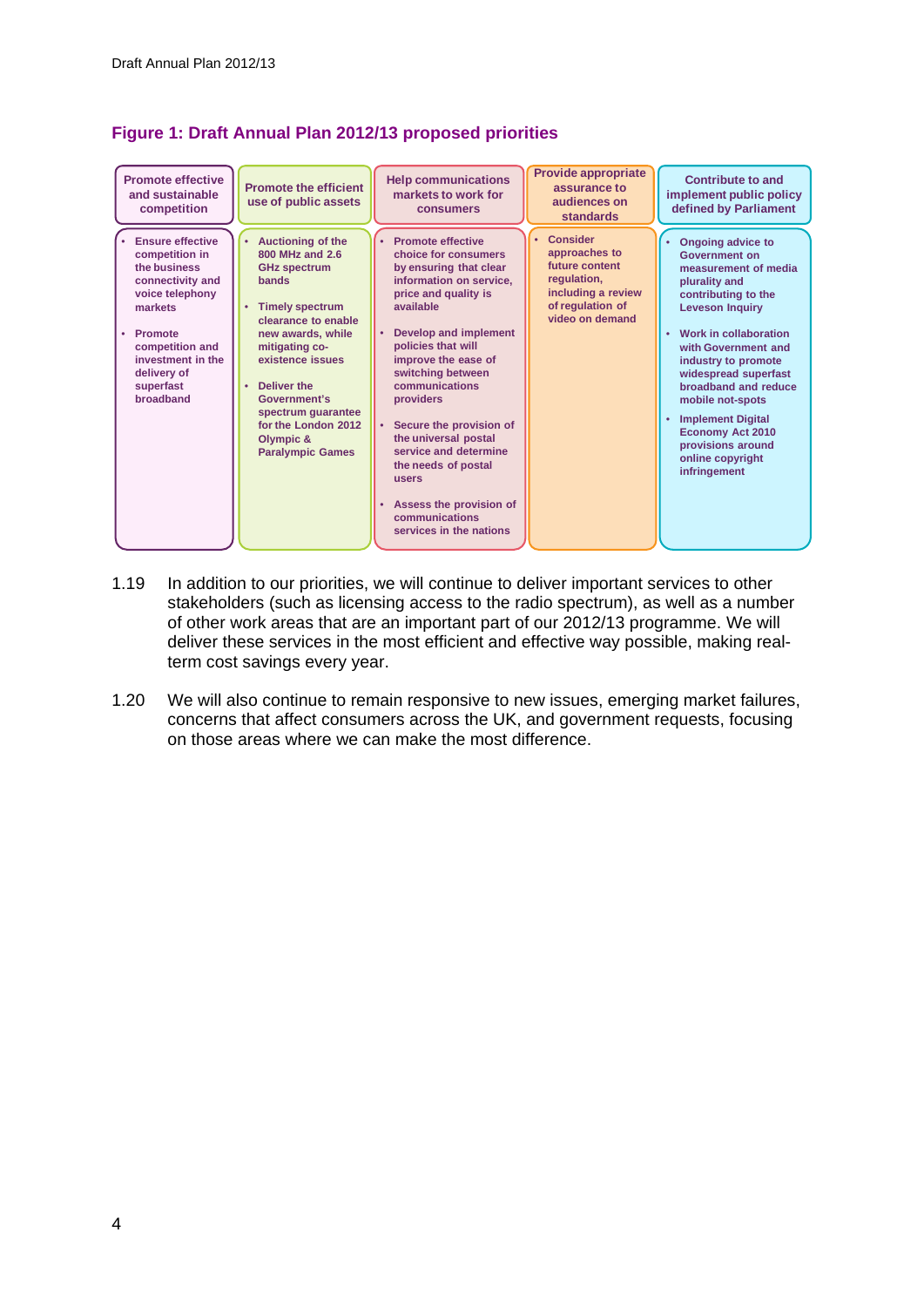## **Section 2**

-

# <span id="page-7-0"></span>Understanding the changing use of communications services

# **Our approach is based on a detailed understanding of the communications market**

- 2.1 Ofcom regularly carries out research into the markets it regulates. This research informs the delivery of our duties and the programme of work in the Annual Plan. It also keeps us, and others, informed about new technology developments and the impact these may have on the sectors that we regulate.
- 2.2 Our research is presented annually in the *Consumer Experience*[1](#page-7-1) and the *Business Consumer Experience*[2](#page-7-2) research reports, as well the *Communications Market Report*[3](#page-7-3) and *International Communications Market Report[4](#page-7-4)* , our statistical surveys of developments in the communications sector in the UK and internationally. We have also now published our first *Communications Infrastructure Report*[5](#page-7-5) . These reports provide data by nation, as well as looking at the UK as a whole.

# **Consumers' use of communications services has transformed over the past decade**

- 2.3 The *Communications Market Report* presents our latest research into availability, take-up, consumer satisfaction with, and costs of communications services. It provides data and analysis on broadcast television and radio, the internet, and fixed and mobile telephony.
- 2.4 This year's report, published in August 2011, took the opportunity to look back at the changes that have taken place across the UK in the past decade. It revealed how the communications market has been transformed by increased ownership and use of broadband, mobile phones and multichannel TV services. Several services have made the journey from niche to mainstream, and even though there has been an increase in availability and take-up of communications services, there is still further room for growth:
	- Since 2000, the proportion of homes with an internet connection has tripled, increasing from 25% to 76%.
	- Fixed and mobile broadband services have been launched and are now found in three-quarters of UK households (74%).

<span id="page-7-1"></span> $\frac{1}{2} \frac{\text{http://stakeholders.ofcom.org.uk/marker-data-research/marker-data-consumer-experience-reports/}{\text{http://stakeholders.ofcom.org.uk/marker-data-research/marker-data-consumer-experience-reports/}}{\text{http://stakeholders.ofcom.org.uk/marker-data-research/marker-data-consumer-experience-reports/}}$ 

<span id="page-7-3"></span><span id="page-7-2"></span>[reports/cmr11/](http://stakeholders.ofcom.org.uk/market-data-research/market-data/communications-market-reports/cmr11/)<br>
<sup>4</sup>http://stakeholders.ofcom.org.uk/market-data-research/market-data/communications-market-reports/

<span id="page-7-4"></span>

<span id="page-7-5"></span><sup>5</sup> [http://stakeholders.ofcom.org.uk/binaries/research/telecoms-research/bbspeeds2011/infrastructure](http://stakeholders.ofcom.org.uk/binaries/research/telecoms-research/bbspeeds2011/infrastructure-report.pdf)[report.pdf](http://stakeholders.ofcom.org.uk/binaries/research/telecoms-research/bbspeeds2011/infrastructure-report.pdf)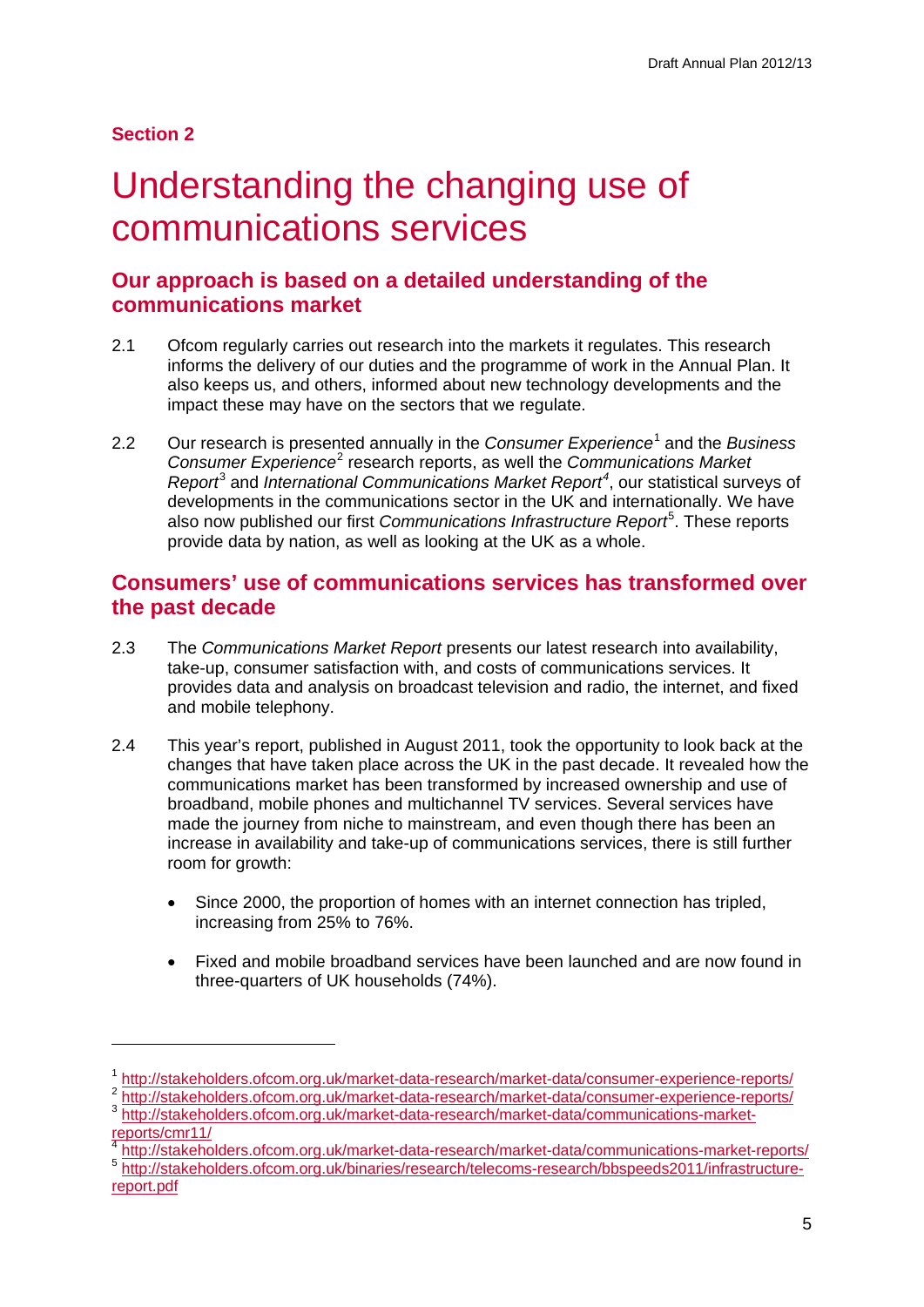- Multichannel television penetration has increased by a similar amount, from 36% to 93%, driven by the digital switchover of television across the UK, which will be completed in 2012.
- In 2000, only half of UK adults said that they had a mobile phone that figure now stands at 91%.
- 2.5 During the same period, fixed-line phone ownership has gradually declined, from 93% to 85%, as some consumers have chosen to rely entirely on mobile telephony. Figure 2 also shows that dial-up internet connections, along with five-channel analogue terrestrial TV services, are now almost non-existent.



#### **Figure 2: Take-up of communications services, 2000-2010**

*Source: Oftel/Ofcom survey research*

# **There is wide availability of communications services across much of the UK**

2.6 The availability of most key communications services remained largely unchanged during 2010, reflecting the near-universal levels of coverage across the UK shown in Figure 3. The most significant rise in availability was of the digital terrestrial television (DTT) signal, which rose from 81% to 85% across the UK as the switchover to digital gathered pace. Broadband availability from multiple suppliers (using local loop unbundling services) reached 89% last year, growing at a faster rate than the previous year.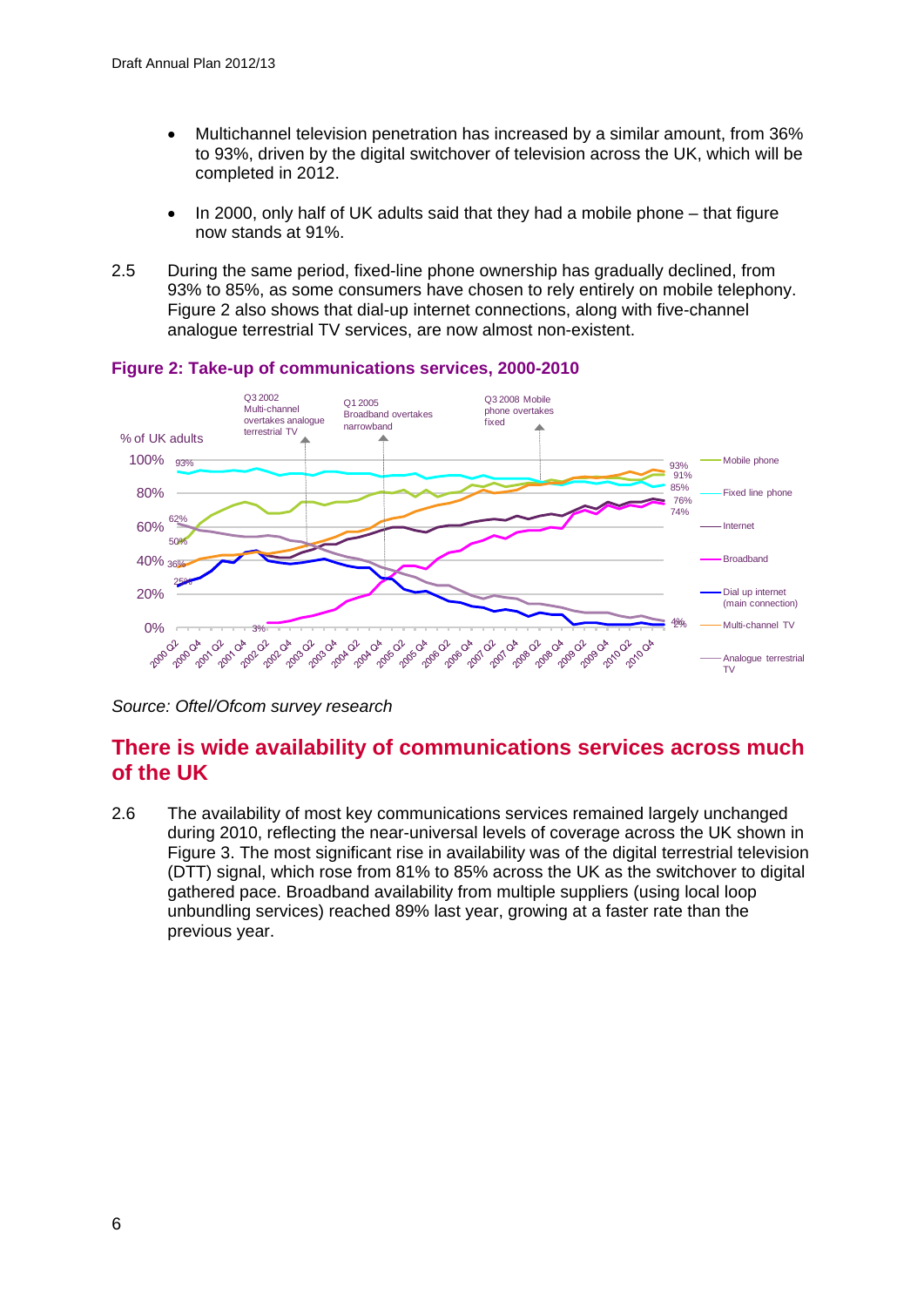

#### **Figure 3: Availability of communications services, 2010**

### *Source: Ofcom Communications Market Report*

2.7 Not-spot issues affect the nations much more than England. For example, the Ofcom infrastructure report revealed that while total outdoor not-spots account for only 1.4% of the landmass in England, they account for 15.5% of Scotland and 5.8% of Wales. Mobile coverage also varies within the regions of England and between urban and rural areas. During 2012/13 we will provide advice to government on its proposals to invest £150m in new infrastructure to improve mobile coverage in areas of the UK where it is poor or non-existent.

### **Figure 4: Mobile coverage, by nation**



#### Percentage of landmass not coverage by **any** operator

-

- 2.8 The provision of fixed superfast broadband has continued:
	- Virgin Media launched its 'up to' 100Mbit/s service at the end of 2010, and in June 2011 announced that the service was available to four million UK homes<sup>[6](#page-9-0)</sup>.

*Source: Ofcom Infrastructure Report* 

<span id="page-9-0"></span><sup>6</sup> [http://mediacentre.virginmedia.com/Stories/Virgin-Media-s-ultrafast-100Mb-broadband-now-](http://mediacentre.virginmedia.com/Stories/Virgin-Media-s-ultrafast-100Mb-broadband-now-available-to-over-four-million-UK-homes-211c.aspx)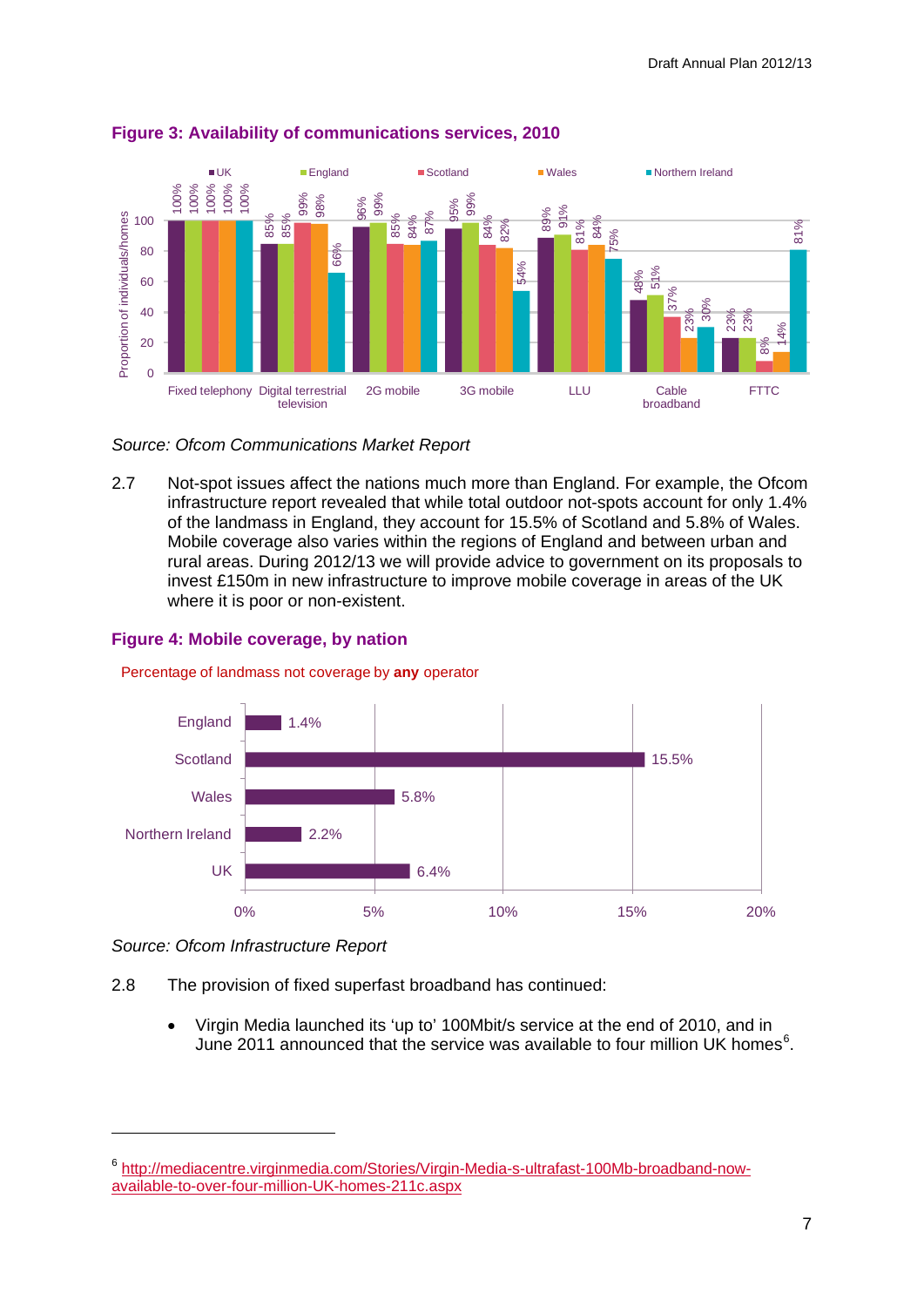- In May 2011 BT announced that its 'up to' 40Mbit/s fibre-to-the-cabinet (FTTC) service would soon be available to five million homes and was passing 80,000 additional premises a week<sup>[7](#page-10-0)</sup>.
- A number of local fibre deployments continued, and there are further plans to provide coverage in more local areas, including in Bournemouth, Belfast and Cumbria.
- The Scottish Government has allocated £62m over the next four years in funding for the digital economy and broadband infrastructure, including the delivery of next generation broadband across Scotland by 2020.
- 2.9 This is a major area of work that we will focus on in 2012/13, promoting competition and investment in the delivery of superfast broadband, and working in collaboration with government to ensure its widespread availability across the UK.

# **Take-up of communications services varies across the nations of the UK**

2.10 We also consider how our work programme affects the nations of the UK. Take-up of the most established communications services remained stable or increased modestly in the past year. Although broadband take-up has continued to increase, in Scotland it still remains relatively low at 61%, 13% points behind the UK average of 74%. Take-up of fixed-line telephones is lower in both Scotland and Wales (both 80%).



## **Figure 5: Take-up of communications services across the nations**

*Source: Ofcom Communications Market Report*

2.11 Figure 6 shows how the adoption of communications services also varies by urban and rural locations. Broadly, higher levels of take-up in rural locations tend to correspond with higher levels in urban areas. Fixed-line services are the only deviation from this pattern, where take-up is higher in rural locations.

-

<span id="page-10-0"></span><sup>7</sup> <http://www.btplc.com/News/ResultsPDF/q411release.pdf>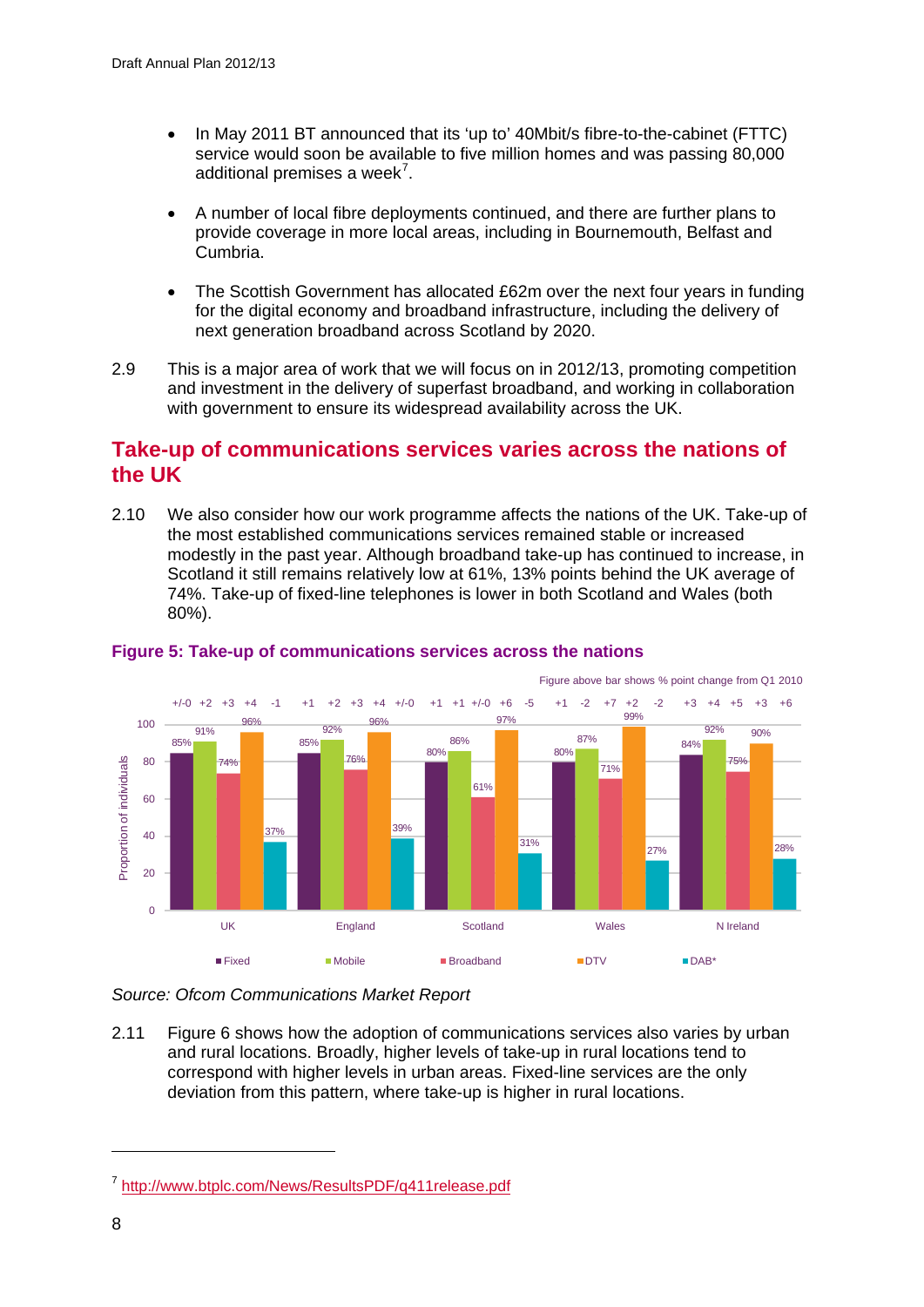

## **Figure 6: Adoption of communications technology/services in urban and rural locations**

*Source: Ofcom Communications Market Report*

# **Levels of switching vary by communications service**

- 2.12 The majority of consumers who have switched in the past 12 months said that they considered it to be 'very' or 'fairly' easy to do so, with highest stated difficulties in the market for triple-play bundles (23%) and to a lesser extent in the standalone broadband market (15%).
- 2.13 During 2012/13 we will progress our strategic review of consumer switching to ensure that consumers' experience of switching is easy and hassle-free, both now and in the future.
- 2.14 We do not believe that high levels of switching *per se* are necessarily advantageous, as they could reflect high levels of dissatisfaction. However, a competitive market requires that barriers to switching should be low enough to avoid customers being trapped into an unsatisfactory contract. We also want to ensure that switching processes do not get in the way of providers competing vigorously with each other to deliver benefits for all consumers.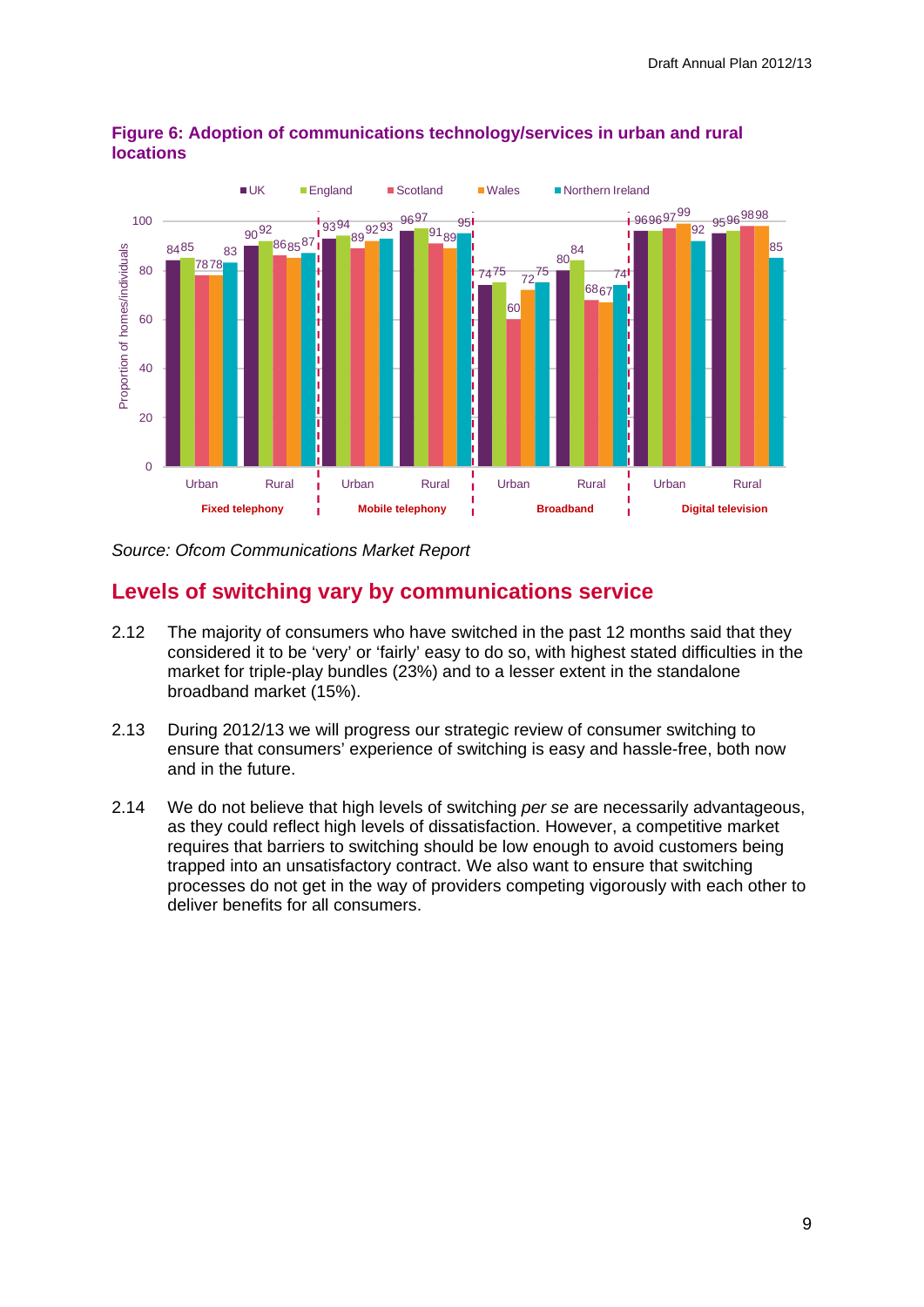

## **Figure 7: Consumer opinions on ease of switching communications supplier, among those who switched in the past 12 months**

*Source: Consumer Experience Report, December 2011*

2.15 As with the communications market, the vast majority of consumers who have switched their utility supplier/s and/or car insurance provider in the past 12 months said that they also considered it to be 'very' or 'fairly' easy to do so. In comparison to communications services, switching car insurance provider appears to be the process working best for consumers, with 74% stating it was very easy to make the switch, although this level has declined from 82% last year.



### **Figure 8: Consumer opinions on ease of switching utilities supplier, among those who switched in the past 12 months**

*Source: Consumer Experience Report, December 2011*

2.16 We also regularly review the complaints data that we receive from our Consumer Contact Team to understand the key problems faced by consumers and the work we need to undertake to mitigate these issues wherever possible. In April 2011, we published this data by provider and intend to continue this with quarterly updates. We believe that this information, together with our market research on customer satisfaction and pricing data available on Ofcom-accredited websites, provides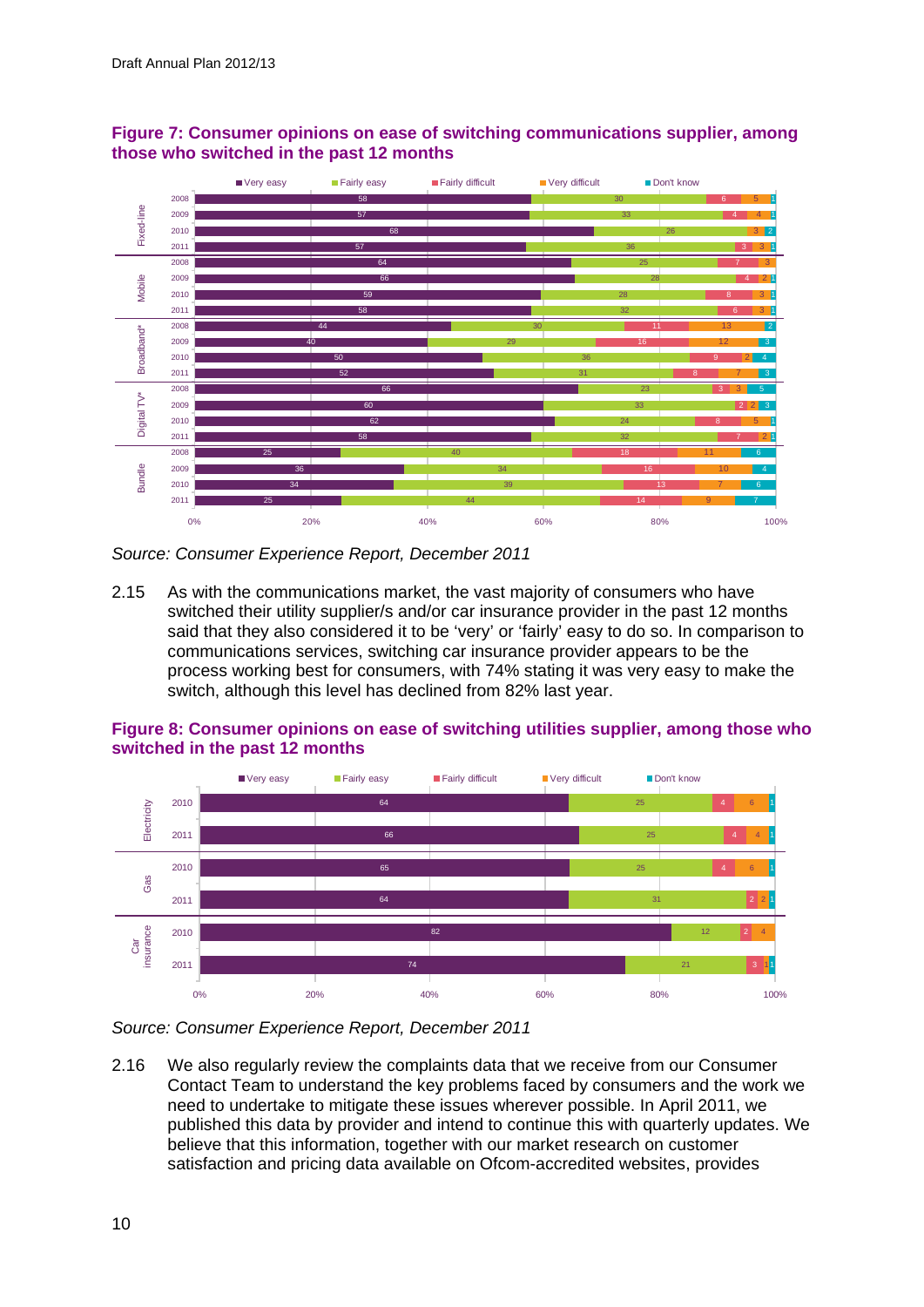consumers with the comparative data they need to make informed choices about their communications services.



**Figure 9: Trend in complaints about telecoms issues** 

*Source: Consumer Experience Report, December 2011*

# **The postal market has also undergone substantial change**

- 2.17 The postal sector is essential to the UK economy and society, and is particularly critical to business users who currently send 87% of all mail. It is increasingly part of a much wider communications sector and is influenced by the growing take-up and use of other communications services.
- 2.18 In both the business and consumer sectors, the past five years have seen substantial changes in the postal market, with significant volume declines in letter post as users have moved towards lower-priced or free alternatives such as email, and increases in parcel traffic as a result of online shopping.
- 2.19 As shown in Figure 10 below, since 1998, there has been a de-coupling of the volume of mail from the general level of economic growth, driven primarily by substitution by digital media.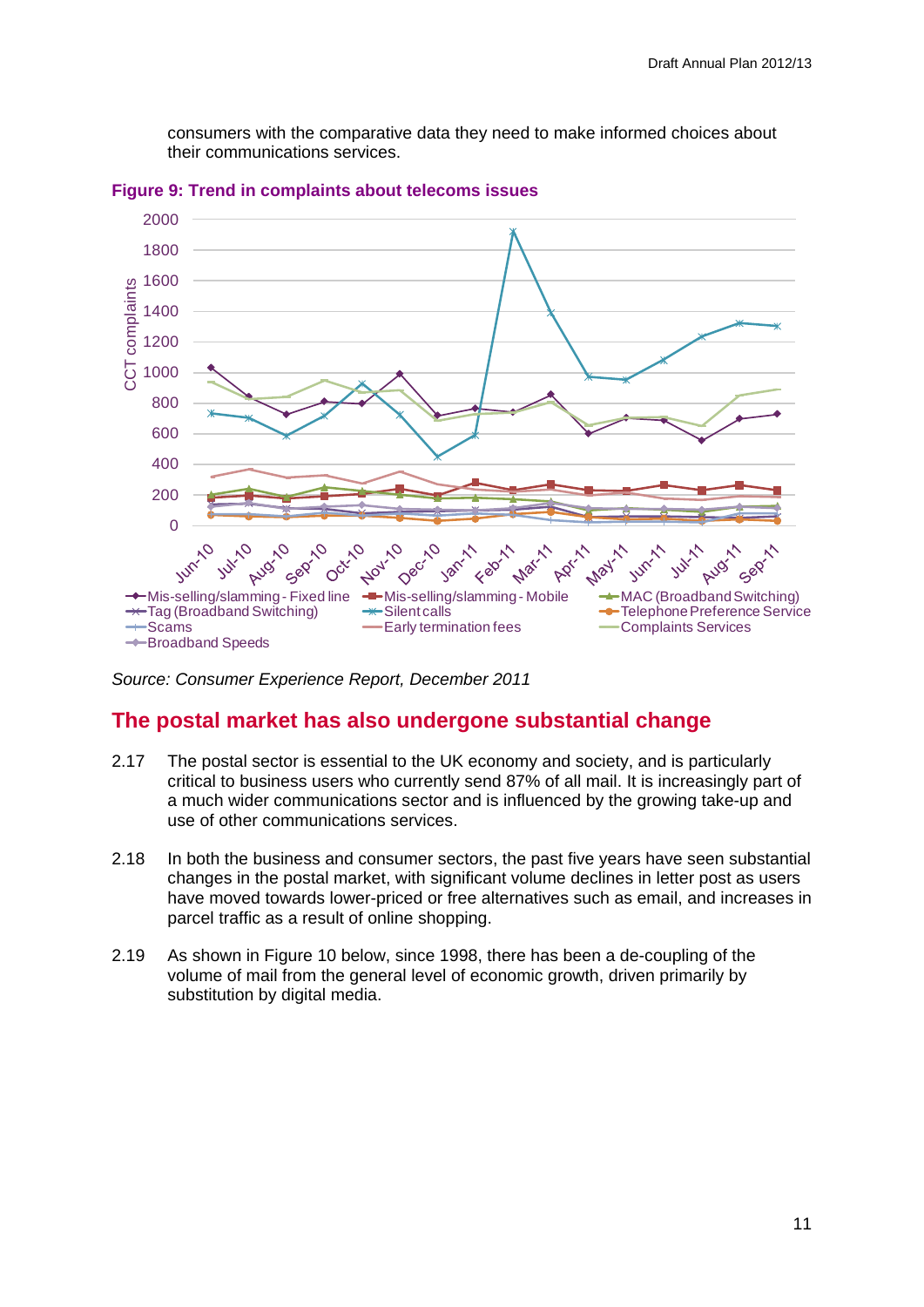

#### **Figure 10: Royal Mail performance and economic growth**

*Note: Data refer to three-year moving average annual growth rates Source: Economics Forecasting, Group Regulation* 

- 2.20 These changes are closely connected with ongoing innovation in electronic communications, as well as being driven by a shifting demographic profile and developments in consumer behaviour (for instance, the use of social media and online shopping). Post should therefore be seen as an integral part of the wider communications market, and this is reflected within our priorities.
- 2.21 Before 2006, stamp price increases did not keep pace with inflation. However, since then stamp prices have risen significantly as a result of the Royal Mail's need to address its reductions in profit and revenue, and its worsening cash flow caused by continuing market volume declines and slower than expected efficiency gains. This trend in Royal Mail's stamp prices is shown in Figure 11 below.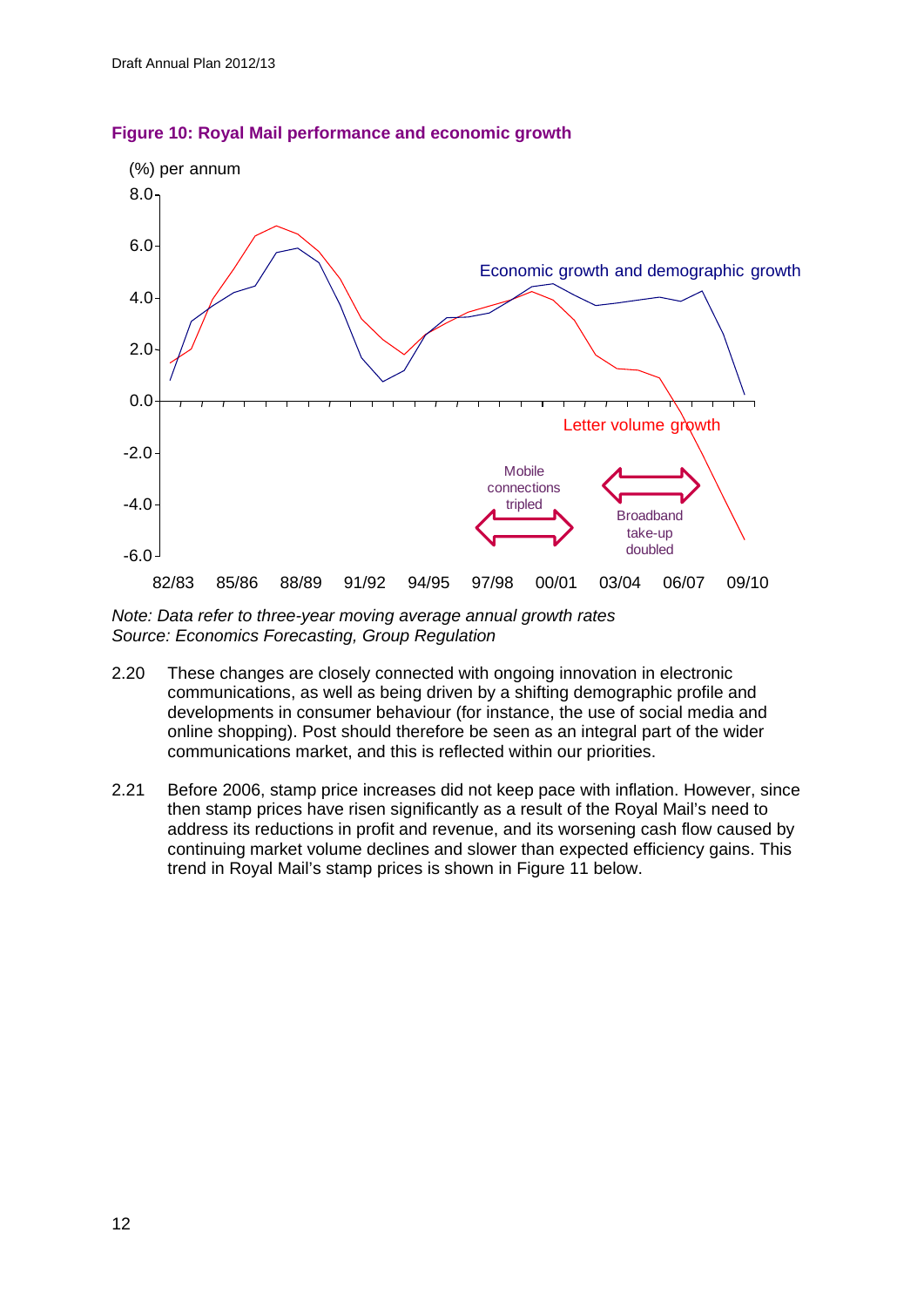

**Figure 11: First and second class stamp prices: 1983 to 2011**

*Source: Ofcom analysis*

2.22 In 2012/13 we will focus on several aspects of the postal market, including securing the continued provision of a universal postal service, and undertaking a review of the needs of postal users.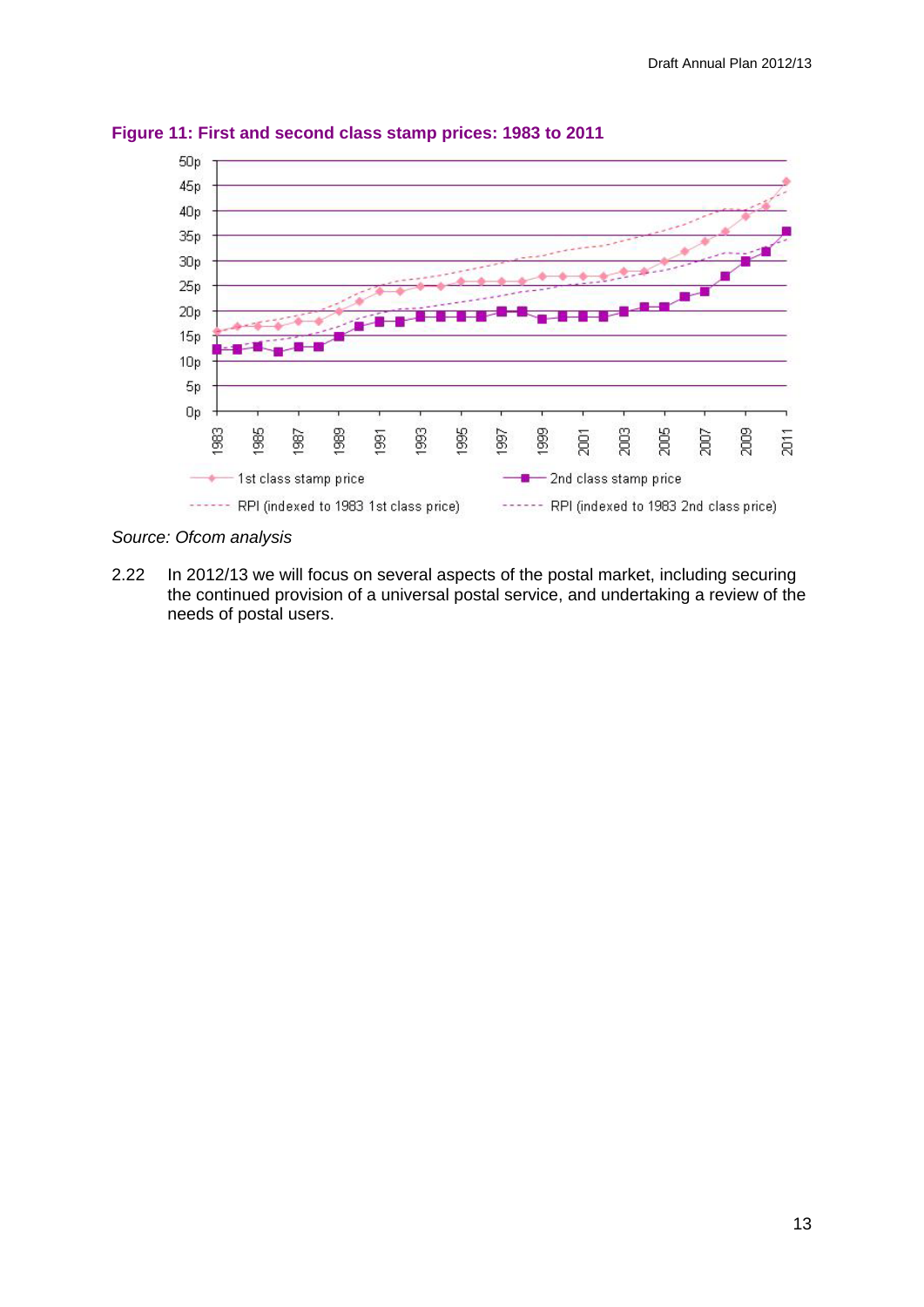# **Section 3**

# <span id="page-16-0"></span>Delivering our duties and value for money

# **Ofcom delivers value for money within its budget**

- 3.1 Last year, Ofcom responded to the wider challenges facing public expenditure by reviewing how it delivers effective, targeted regulation in the interests of citizens and consumers, while maintaining value for money for its stakeholders.
- 3.2 In the Annual Plan 2011/12, we set out how we would deliver these improvements through our internal Efficiency Review Project (ERP), and this year's Draft Annual Plan reflects our achievements to date against this plan.
- 3.3 In addition to the economic challenge, we are also actively responding to changes in UK and European legislation.

## **Integration of postal regulation**

- 3.4 Ofcom took over regulation of the UK's postal services from Postcomm on 1 October 2011. In the period leading up to this, Ofcom and Postcomm worked closely to secure a smooth transition of regulatory responsibilities with minimum disruption for industry and users.
- 3.5 During the transition period, an Integration Steering Group made up of senior management from Postcomm and Ofcom met regularly to agree an approach to the transfer of regulatory responsibility and to monitor its progress. Members of the Ofcom management team attended Postcomm's Executive Board and worked closely with their counterparts to guarantee an efficient and effective transfer of all operations. At the same time, a number of Ofcom Board members were appointed to the Postcomm Board.

# **Delivering our internal Expenditure Review Project**

- 3.6 Our Expenditure Review Project was designed to enable the organisation to deliver on its commitments despite funding reductions, while also achieving greater strategic focus and organisational effectiveness over a four-year period.
- 3.7 This comprehensive review of all of our financial requirements produced a clear set of measures to enable delivery of all of our commitments (excluding postal services) within a 28.2% real-term reduction target (over four years), as required by HM Treasury.
- 3.8 So far, we have achieved savings of 22.5% and are on course to achieve the 28.2% reduction required over the four-year period. One element of this is staff costs: Ofcom's headcount is expected to reduce by around 170 full time equivalents by 2014/15, excluding any additions as a result of regulating postal services.

# **Managing our resources effectively**

3.9 To enable Ofcom to make the best use of its available resources, we have strengthened our commercial function to better promote: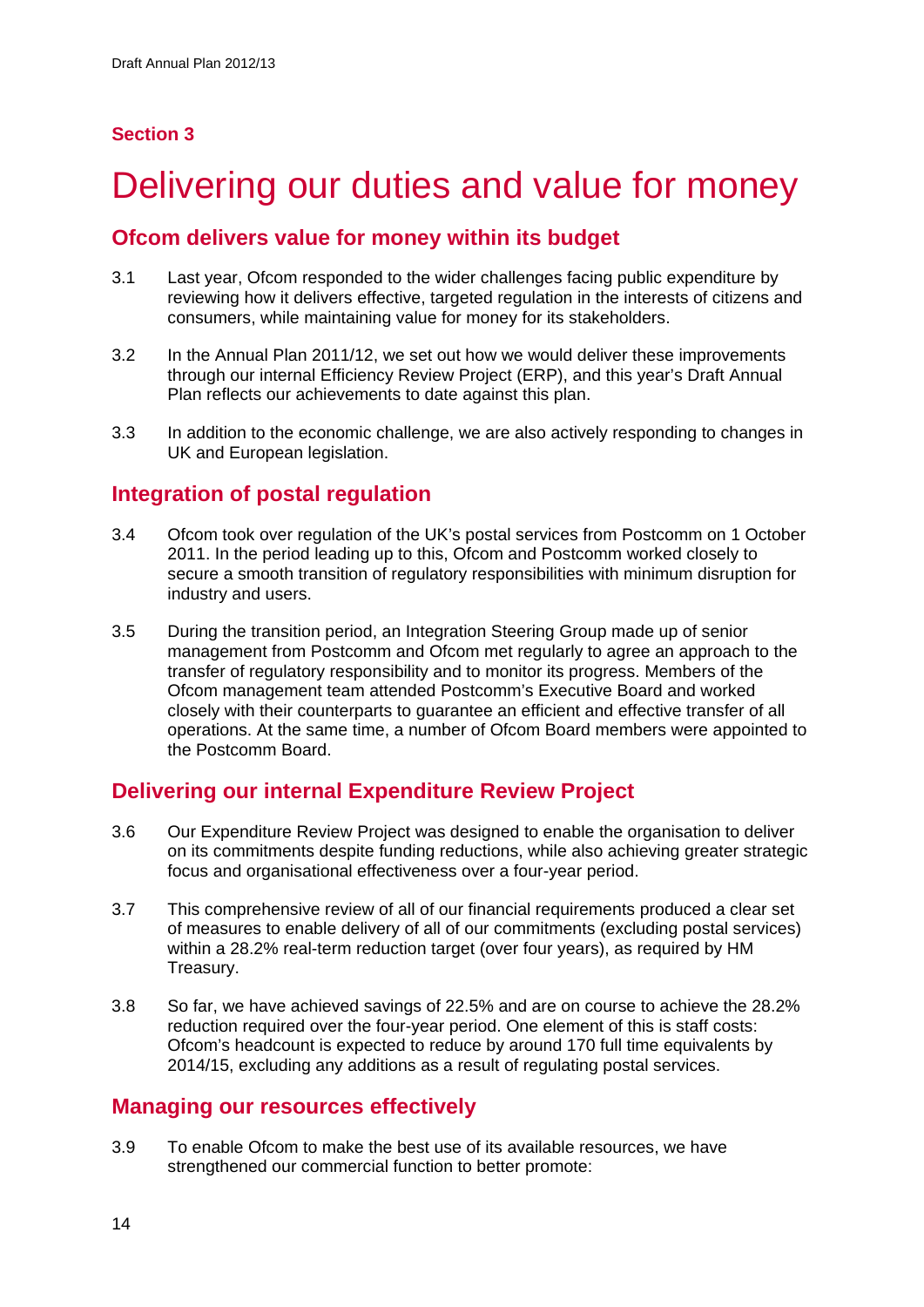- professional procurement in accordance with all applicable EU and national laws; and
- achieving value for money while minimising commercial and legal risk.
- 3.10 This is underpinned by clear and robust procurement and contracting processes which are fair, transparent and non-discriminatory, taking full account of developing best practice. We are committed to ensuring that all potential suppliers are given equality of opportunity to compete for Ofcom's business.

## **Harnessing new technologies**

- 3.11 During 2011/12, we transitioned our IT infrastructure to an external service provider. As a result, we have achieved significant reductions in hardware costs, which, coupled with optimum service level agreements with our new IT partner, will produce significant year-on-year savings.
- 3.12 To give consumers more choice and better service, we are improving the services we offer online, allowing consumers to log complaints through our website, rather than having to rely solely on our consumer contact centre.
- 3.13 We will extend this service during 2012/13 and beyond. As well as benefiting consumers, this will drive efficiencies in our data capture and reporting methods. Critically, it will, for the first time, enable consumers to log complaints outside working hours. In turn, we anticipate that this may increase the volume of complaints that we are able to address.

## **Delivering high quality work and value for money**

- 3.14 We have implemented an updated framework for the effective delivery of projects, which will be fully embedded by the beginning of the next financial year. An important component of this framework is the clear articulation of the desired outcome for each activity we undertake. These outcomes set out the positive benefits we seek to deliver to citizens and consumers as a result of our work.
- 3.15 We have again set interim and final outcomes to assess the successful delivery of our proposed priorities in this year's Annual Plan. We will report on how effective we have been in delivering against these outcomes, and the success of our interventions, in our 2012/13 Annual Report.

## **The Draft Annual Plan for 2012/13 incorporates these changes**

3.16 In developing our priorities for the year ahead we have sought to reflect consumer and market developments as well as any likely legislative changes. Our programme of work reflects where we expect to undertake significant new responsibilities, while ensuring that sufficient resources are allocated to our existing duties.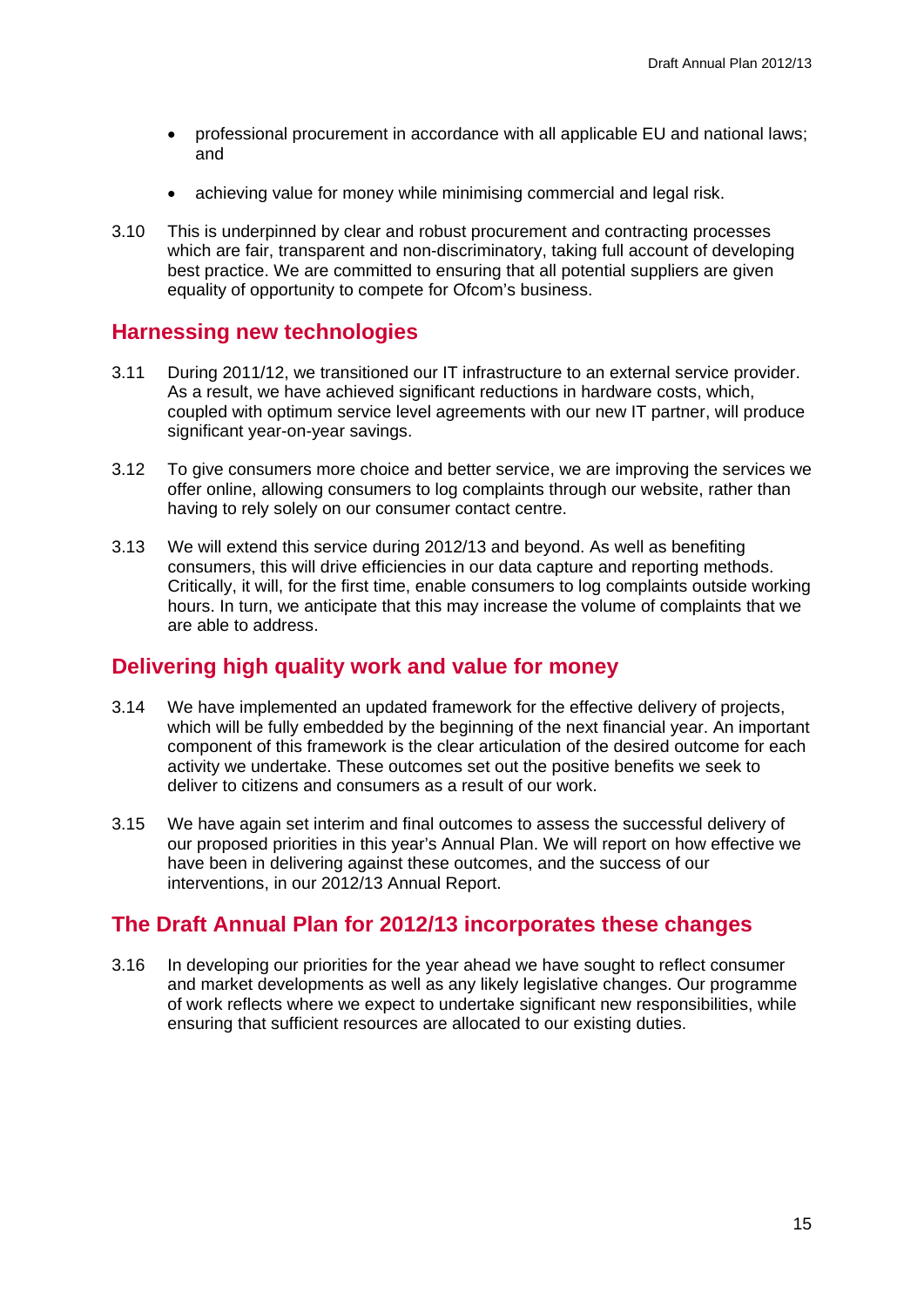# **Section 4**

# <span id="page-18-0"></span>Draft priorities for 2012/13

# **Our strategic purposes guide our priorities, which reflect the consumer, economic and legislative environment**

- 4.1 The Draft Annual Plan for 2012/13 separates our programme of work into the following categories:
	- **Priorities**, which represent the critical areas of work for Ofcom to progress in the forthcoming year to ensure we further the interests of citizens and consumers.
	- **Outcomes** for each of our proposed priorities, to assess their successful delivery and ensure we are delivering positive benefits to citizens and consumers.
	- **Other work areas** which are other important issues we plan to undertake further work on during 2012/13 (Section 5).
	- **Programmatic work** and responsibilities that we carry out on an ongoing basis. providing key services to stakeholders, citizens and consumers (Section 6).
- 4.2 In response to market developments and legislative changes, our priorities balance new work with important ongoing commitments. They are guided by our five strategic purposes:



# **Strategic Purpose 1: Promote effective and sustainable competition**

4.3 *Ex ante* regulation is intended to respond to the pace of change within our regulated sectors. We have identified two particular priorities for 2012/13, which respond to market developments and are intended to deliver significant benefits to citizens and consumers.



## **Ensure effective competition in business connectivity and voice telephony markets**

4.4 Our *Business Connectivity Market Review* will look at the extent of market power and what regulation may be required for providers with market power, to ensure that other providers are able to compete in this market to offer services to end-users. The business connectivity market covers a broad range of services used by businesses and communications providers, including: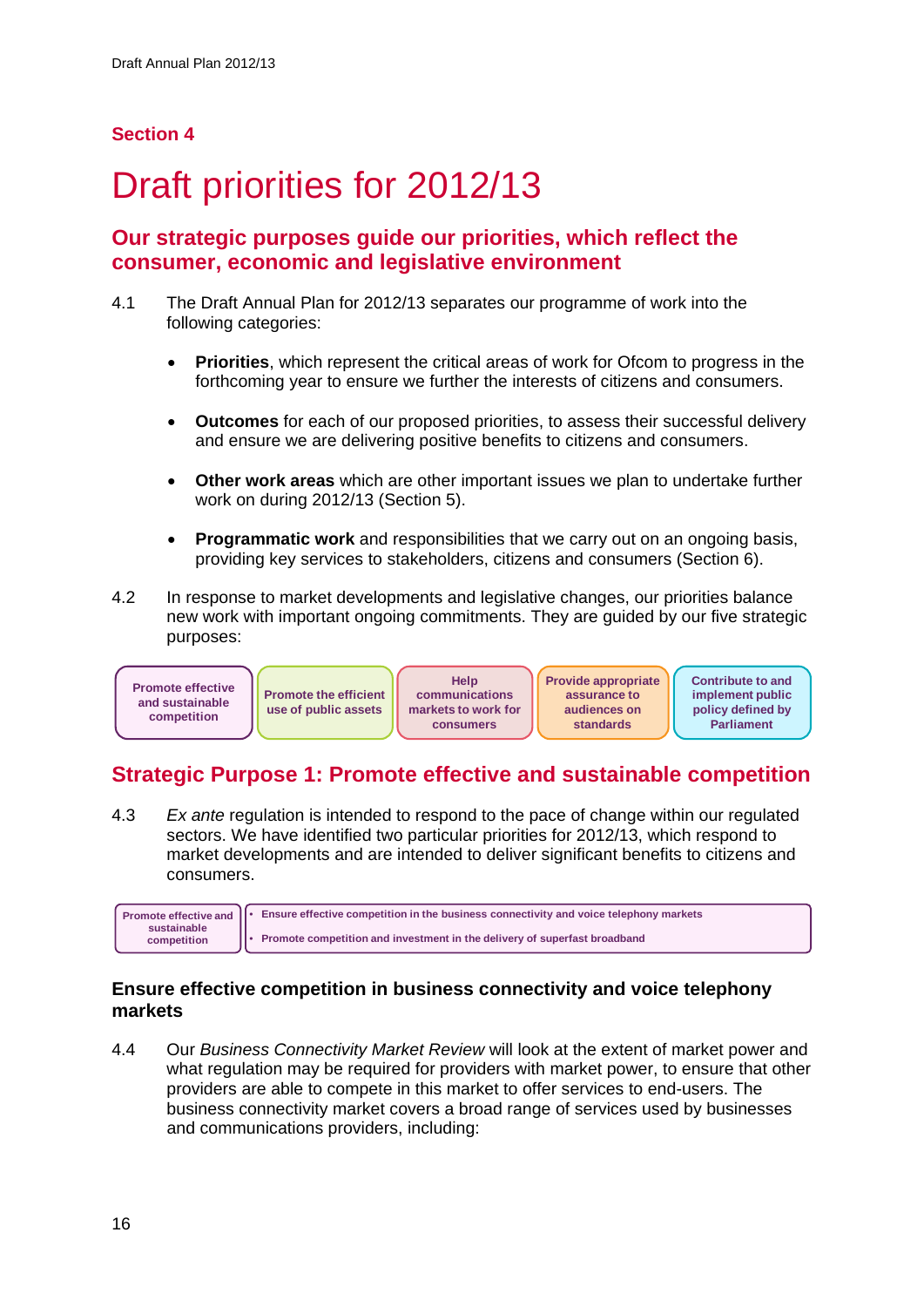- between the sites belonging to a business or organisation or between businesses (e.g. a business and a major supplier);
- between businesses and the internet; and
- purchased by communications providers to carry mobile or broadband traffic between end-users and their network.
- 4.5 As part of this work we will consider whether the charge controls that are currently in place should continue, and if so, what the appropriate level of charges should be for the three years from September 2012. We are planning to complete this review (and any related charge controls) by September 2012, when the current controls expire.
- 4.6 We will also undertake a *Narrowband Market Review* to assess the markets for wholesale calls, which provide the basis upon which providers compete in providing retail telephony services to residential consumers. These include the call origination, geographic call termination and transit markets.
- 4.7 This review will consider what, if any, wholesale regulation is required to promote competition in these retail markets. We will also assess how well de-regulation of the retail market has worked, and whether any further intervention may be required to safeguard end-users. We aim to conclude this work by September 2013, prior to the expiry of the current charge controls that are in place for wholesale calls.

### **Promote competition and investment in the delivery of superfast broadband**

- 4.8 Ofcom has established the regulatory framework for investment in next-generation access (NGA) and competition in superfast broadband. This framework requires BT to provide access to its physical infrastructure, including sub-loops, ducts and poles, so that other providers have the option of investing in NGA. It also requires BT to offer virtual unbundled local access (VULA) to its next-generation fibre infrastructure, so that other providers can compete with BT in the supply of superfast broadband services to consumers.
- 4.9 During 2012/13 we will continue to ensure that BT meets all reasonable demands for these access remedies, allowing other providers to use them effectively. This will involve working closely with BT, the Office of the Telecoms Adjudicator and industry stakeholders, ensuring that BT's wholesale access products are appropriately specified and resolving any issues related to product design, pricing and delivery.

## **Strategic Purpose 2: Promote the efficient use of public assets**

4.10 Ofcom is responsible for ensuring the optimal use of the electro-magnetic spectrum. Given the potential value to citizens and consumers of services that are enabled by spectrum resources, managing spectrum is a significant responsibility. Assessing how spectrum is used, and if appropriate taking steps to enable its use to change, are important to delivering the best outcomes for citizens and consumers.

• **Auctioning of the 800 MHz and 2.6 GHz spectrum bands** • **Timely spectrum clearance to enable new awards, while mitigating co-existence issues** • **Deliver the Government's spectrum guarantee for the London 2012 Olympic & Paralympic Games Promote the efficient use of public assets**

## **Auctioning of the 800 MHz and 2.6 GHz spectrum bands**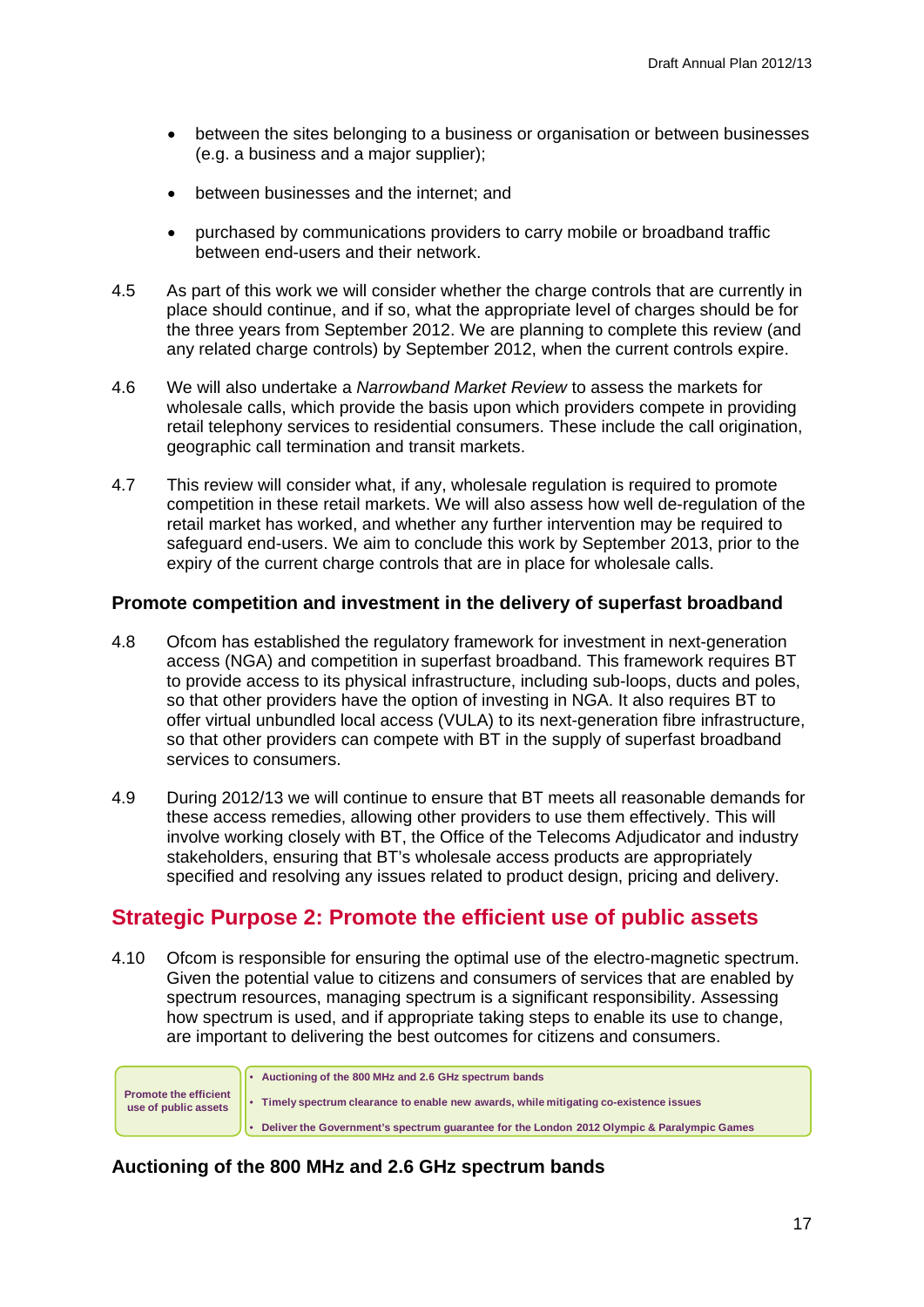- 4.11 The digital switchover (DSO) of television services presents the opportunity to release significant amounts of spectrum below 1 GHz (known as the digital dividend) in frequency bands that are particularly suited to broadcasting and wireless broadband applications. The key spectrum bands that we intend to auction next year are the 800 MHz and 2.6 GHz bands.
- 4.12 We aim to hold an auction for licences to use the 800 MHz and 2.6 GHz bands in the 2012/13 financial year. To achieve this we will:
	- complete consultation on our assessment of future competition in mobile markets and proposals for design of the combined auction;
	- publish our final decisions on these matters;
	- consult on and confirm auction regulations via secondary legislation, and publish an Information Memorandum; and
	- finalise software to run the auction and train prospective bidders in its use.

## **Timely spectrum clearance to enable new awards, while mitigating coexistence issues**

- 4.13 To facilitate the awards for spectrum in the 800 MHz and 2.6 GHz bands, we are undertaking significant work to clear this spectrum. We are moving services that currently use the 800 MHz band – digital terrestrial television, and programmemaking and special events – to other spectrum bands.
- 4.14 We are assessing the impact that the launch of mobile broadband in the 800 MHz and 2.6 GHz bands could have on adjacent services, including television multiplex operators (close to 800 MHz) and radar in the 2.7 GHz band (also known as S-band). Where necessary and appropriate, we will take steps to address that impact. This will include consulting on arrangements to mitigate interference into existing digital television services from mobile broadband. We will complete our assessment in time for the Information Memorandum related to the auction of this spectrum.
- 4.15 We will continue our work to move existing users from the 800 MHz band in 2012/13. This will include:
	- completing all grants under the scheme to help programme-making and special events users move out of channel 69, at the top of the 800 MHz band; and
	- continuing to work with multiplex operators, Digital UK and Arqiva, to clear digital terrestrial television (DTT) from channels 61 and 62 at the bottom of the 800 MHz band.
- 4.16 We will also take forward work to assist in managing the risks of interference to users in adjacent bands. This will include:
	- a fully operational testing facility for short range devices, to be in place at Baldock in the early part of 2012/13;
	- plans to manage the risk of interference with adjacent emergency services' uses to be implemented by government, Ofcom and relevant users from 2012/13; and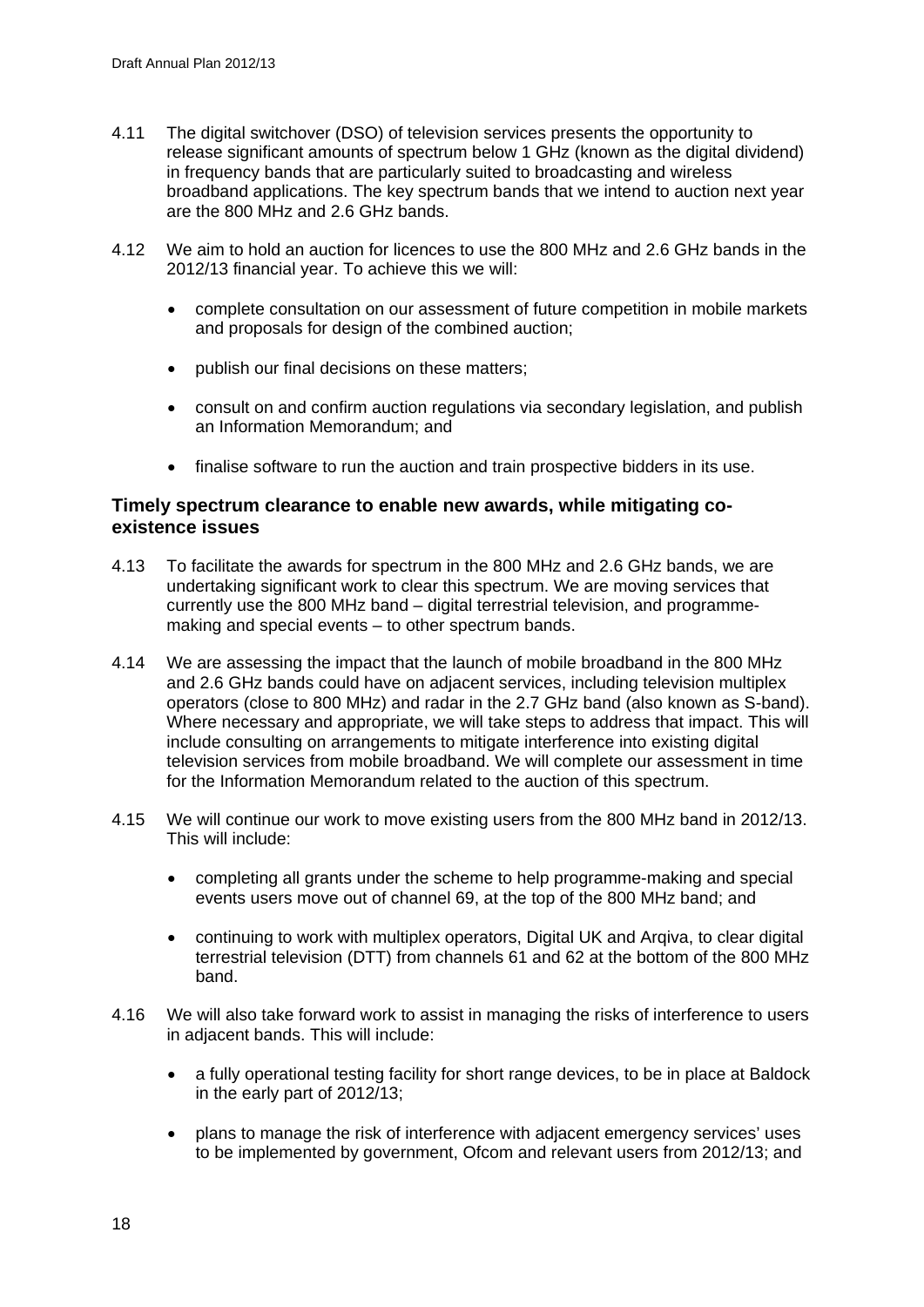- providing consumer support to mitigate DTT interference from mobile broadband in the 800 MHz band, during the latter part of 2012/13.
- 4.17 We will also continue to work closely with the Department for Transport, the Civil Aviation Authority, the Ministry of Defence, and industry, to deliver the necessary programme of upgrades required to remediate S-band radars to emissions from 2.6 GHz and 3.4 GHz spectrum users.

## **Deliver the Government's spectrum guarantee for the London 2012 Olympic & Paralympic Games**

- 4.18 Ofcom published a full spectrum plan for the London 2012 Games highlighting our plans for providing licenses to wireless users and managing any cases of interference. Our contribution to the success of the event will be ensuring that spectrum is used effectively, with the least disruption to users.
- 4.19 During 2012/13 we will carry out the following:

#### Prior to the Games

- Make all the technical assignments of spectrum for Games users and co-ordinate these with assignments for non-Games users, operating licensing processes that meet the needs of the Games organisers and participants.
- Participate in the final test events before the beginning of the Games and implement any lessons for improvement.
- Operate a process of pre-commissioning, testing and tagging wireless equipment to mitigate the risk of harmful interference in Games venues.

#### During the Games

- Provide spectrum for non-accredited media and other users, as far as possible, during the period of intensive demand in the summer of 2012, working with our agents JFMG.
- Provide 24/7 support during the Games, working with expert staff at the Technology Operations Centre and the National Management Centre to ensure that any problems are resolved quickly.
- Deploy expert staff and equipment in all key Games locations to help licensed users maintain their services, and deal with any harmful interference.
- Provide real-time reporting to government of spectrum matters and play our full part in cross-government activities to resolve any problems during the Games period.

#### After the Games

• Provide detailed reports and lessons learned to the International Olympic Committee, successor Olympic cities and the organisers of the Commonwealth Games in Glasgow in 2014, for which Ofcom will be produce a full spectrum licensing plan and manage any cases of interference.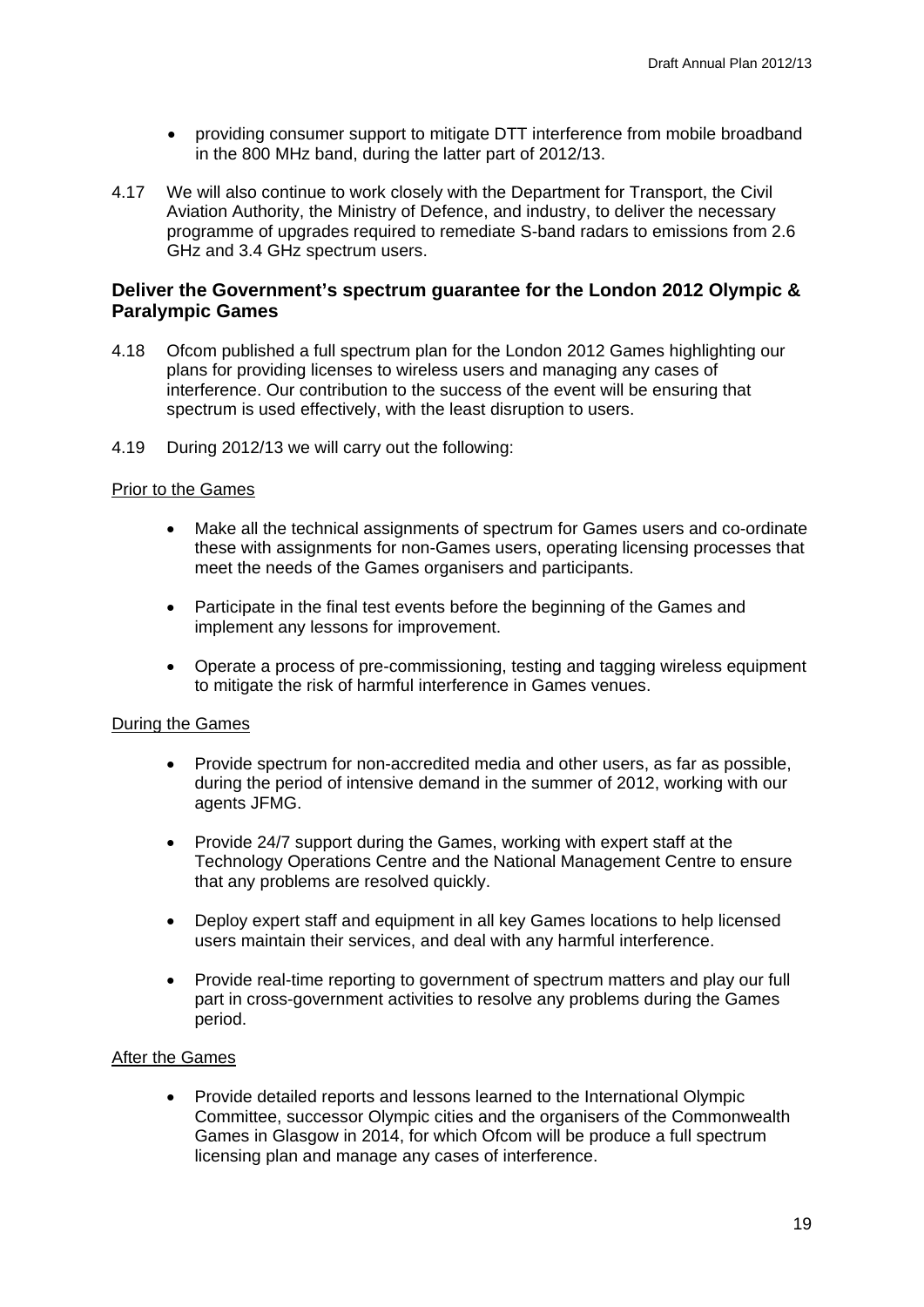• Re-deploy the assets used for the Games to support Ofcom's ongoing tasks, ensuring that we achieve their full legacy value.

# **Strategic Purpose 3: Help communications markets work for consumers**

4.20 Communications markets are developing quickly and consumers face a number of demand-side failures that require sector-specific regulation. We are focusing on securing the benefits of the universal service obligation for postal services, improving the ease of consumer switching and providing clear information on communications services.



## **Promote effective choice for consumers by ensuring that clear information on service, price and quality is available**

- 4.21 We believe that for communications markets to work well in the consumers' interests, consumers must be able to make informed choices. Clear, accurate and understandable information must therefore be made available to all consumers, to enable them to make decisions and act on them, for example by switching provider in order to get a better deal.
- 4.22 During 2012/13 Ofcom's work on consumer empowerment will address areas where we believe information provided by the market is insufficient. Examples of this will include:
	- **Broadband speeds research**: We will continue our work to ensure that consumers have accurate information on the fixed and mobile speeds available when they make their choice of broadband supplier. We will publish research biannually, allowing consumers to see how broadband speeds vary across different providers, technologies and time periods.
	- **Consumer complaints data**: We keep a record of complaints by service and by communications provider. We believe that such information is useful for consumers, especially those considering a new service or provider. We intend to continue to develop this programme so that consumers can use the data to compare the performance of different providers.
- 4.23 Ofcom is undertaking further work to identify and evaluate conditions in which consumer information remedies in the communications sector may be effective, and conditions where they may not work. The aim is to produce a framework for assessing whether to use information remedies and what to take into account when designing, implementing and evaluating an information remedy. The work will include the role of information provided by the regulator, product or service provider, and intermediaries (e.g. price comparison websites).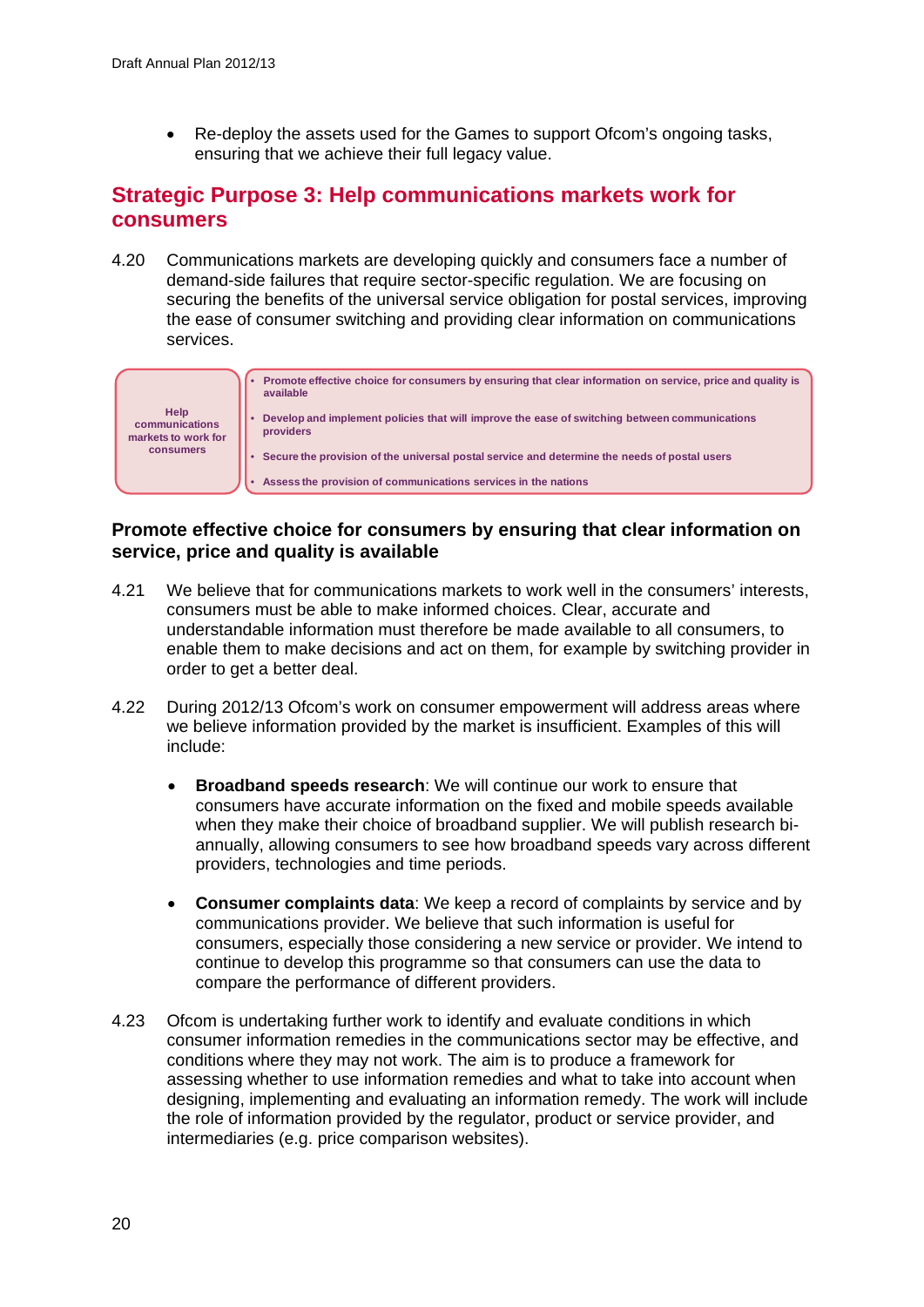4.24 Our review of switching processes will remain an important part of our work to promote effective choice for consumers during 2012/13.

## **Develop and implement policies that will improve the ease of switching between communications providers**

- 4.25 Making further progress in ensuring the effectiveness of switching procedures is a priority for Ofcom. To achieve this we are undertaking a review of switching processes across fixed and mobile communications services.
- 4.26 Overall, we are focusing on delivering two key outcomes:
	- An easy and convenient consumer experience of switching, both now and in the future. We want to ensure that there are no undue process barriers to switching for single services or for bundles.
	- Ensuring that the consumer experience of switching processes does not prevent providers competing to deliver benefits to all consumers, in terms of lower prices, greater choice and innovation, and value for money.

#### Review of switching processes

- 4.27 Switching between communications providers can be complex, and involves the coordination of processes between providers in ways that do not arise in other markets. Consumers switch providers in a variety of ways; some of these processes have been developed by industry, while others have been designed with input from Ofcom.
- 4.28 In 2010 we published an initial consultation on our strategic review of switching processes. We identified that, other things being equal, consumers and competition would be best served by switching processes which are led by the gaining provider (i.e. the provider to which the consumer intends to switch) and that switching processes should be harmonised between services and between the wholesale platforms on which they are provided. During 2011 we have been working with stakeholders to understand the costs and benefits of a number of options for improving current switching processes, or moving to new ones. We will consult on switching processes early in 2012.

#### Additional charges in contracts for communications services

- 4.29 Ofcom concluded its work under the Additional Charges Enforcement Programme in the fixed voice sector during 2011/12. Specifically, we have concluded our work in the fixed voice, fixed voice plus broadband and broadband-only sectors, having worked with a number of providers in relation to the fairness of their terms regarding early termination charges.
- 4.30 We have decided to extend the enforcement programme for a further period in 2012/13 to continue our work on consumer contract terms that relate to additional charges.

## **Secure the provision of the universal postal service and determine the needs of postal users**

4.31 The universal service obligation (USO) requires Royal Mail to collect and deliver letters six days a week at an affordable and geographically uniform price to every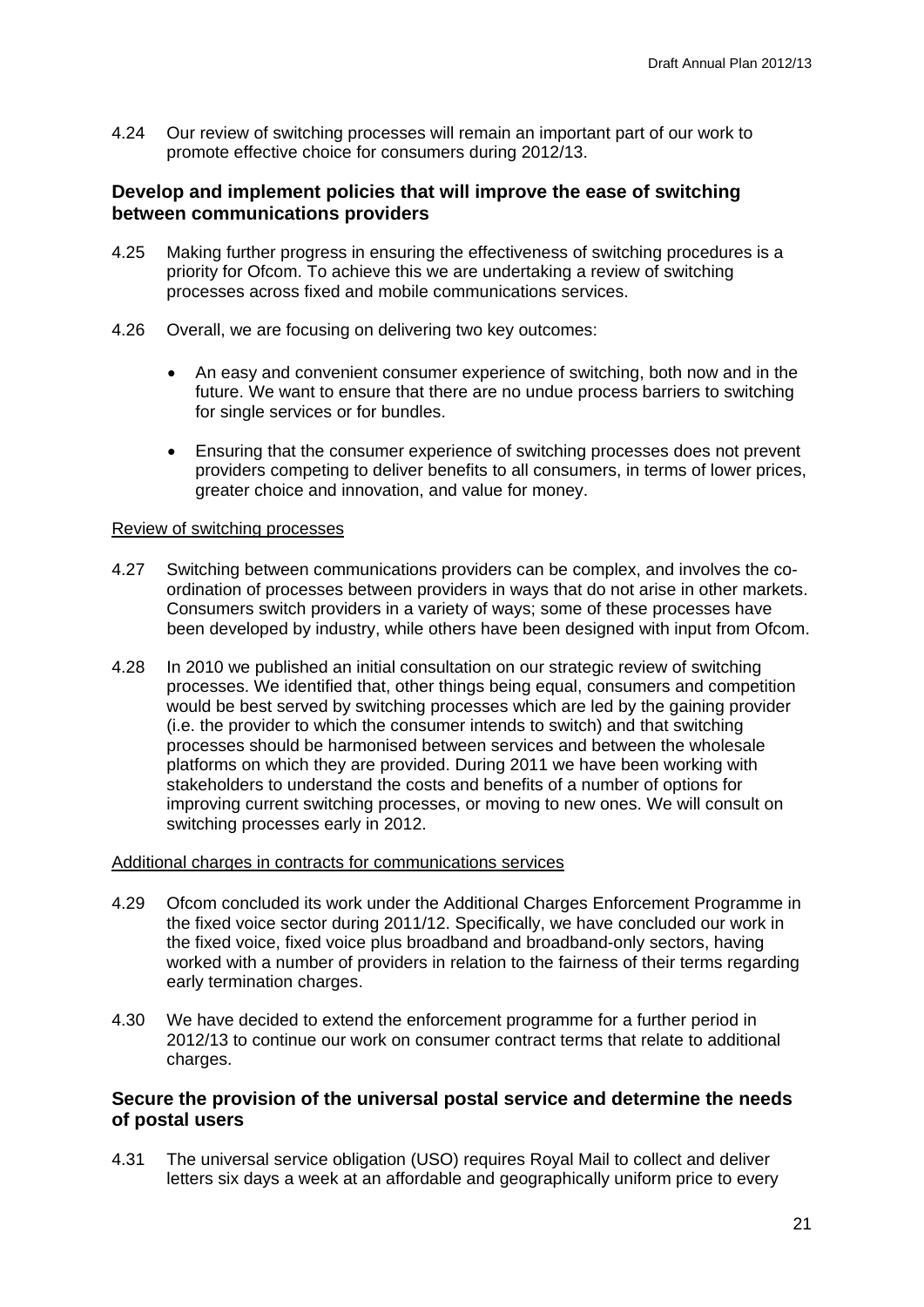address in the UK. Ofcom now has responsibility for the regulation of postal services and our primary duty is to carry out our functions in relation to post in a way that we consider will secure the provision of a universal postal service. Therefore, ensuring Royal Mail's financial sustainability is a priority for Ofcom. Without changes to the regulatory framework, there is a risk that Royal Mail may not be able to continue to deliver a universal postal service to all customers across the UK.

- 4.32 In October 2011 we consulted on a new approach to the economic regulation of post, in which we proposed to give Royal Mail freedom to set its own prices for the majority of its products. We also proposed a number of significant regulatory safeguards to help ensure that the universal service remains viable, and to protect consumers. This includes a cap on second class stamp prices for standard letters and rigorous monitoring of Royal Mail's performance in relation to the USO.
- 4.33 During 2012/13, in line with our new duties, we will take forward our approach to the economic regulation of post, by undertaking a range of work to secure the continued provision of a universal postal service (see page 27). This will include:
	- developing a regime to monitor the performance of Royal Mail closely, focusing particularly on the provision of universal service, efficiency, profitability and pricing;
	- ongoing monitoring of the affordability of stamps to vulnerable consumers;
	- assessing our approach to margin squeeze; and
	- evaluating the costs imposed on Royal Mail by requirements to publicly notify the market of changes to its products.
- 4.34 The Postal Services Act also requires us to conduct an assessment of user needs in relation to postal services within 18 months of receiving responsibility for postal regulation. Our review of business and residential customers will undertake consumer research into what is valued about the current specification of the USO, and what else might be valued in the future. It will also consider the associated costs of providing different specifications of the USO. We will conduct the majority of this review in 2012, including consumer research, direct engagement with stakeholders and public consultation. We will publish our recommendations by March 2013.

## **Assess the provision of communications services in the nations**

- 4.35 Ofcom produces extensive research covering communications services used by citizens and consumers. Experiences of those services vary between the four nations of the UK, with residential households and small businesses in rural communities facing particular challenges, such as poor mobile coverage in some areas.
- 4.36 In 2012/13, we will assess levels of coverage and competition for key broadcasting, telecommunications and postal services across the nations of the UK. This will include the underlying causes of real or potential deficits and the interventions made by bodies at all levels - UK, devolved and local as well as communities themselves to secure delivery where these exist.
- 4.37 This work will help to underpin our duties to secure the availability throughout the UK of a wide range of electronic communications services and the provision of a universal postal service.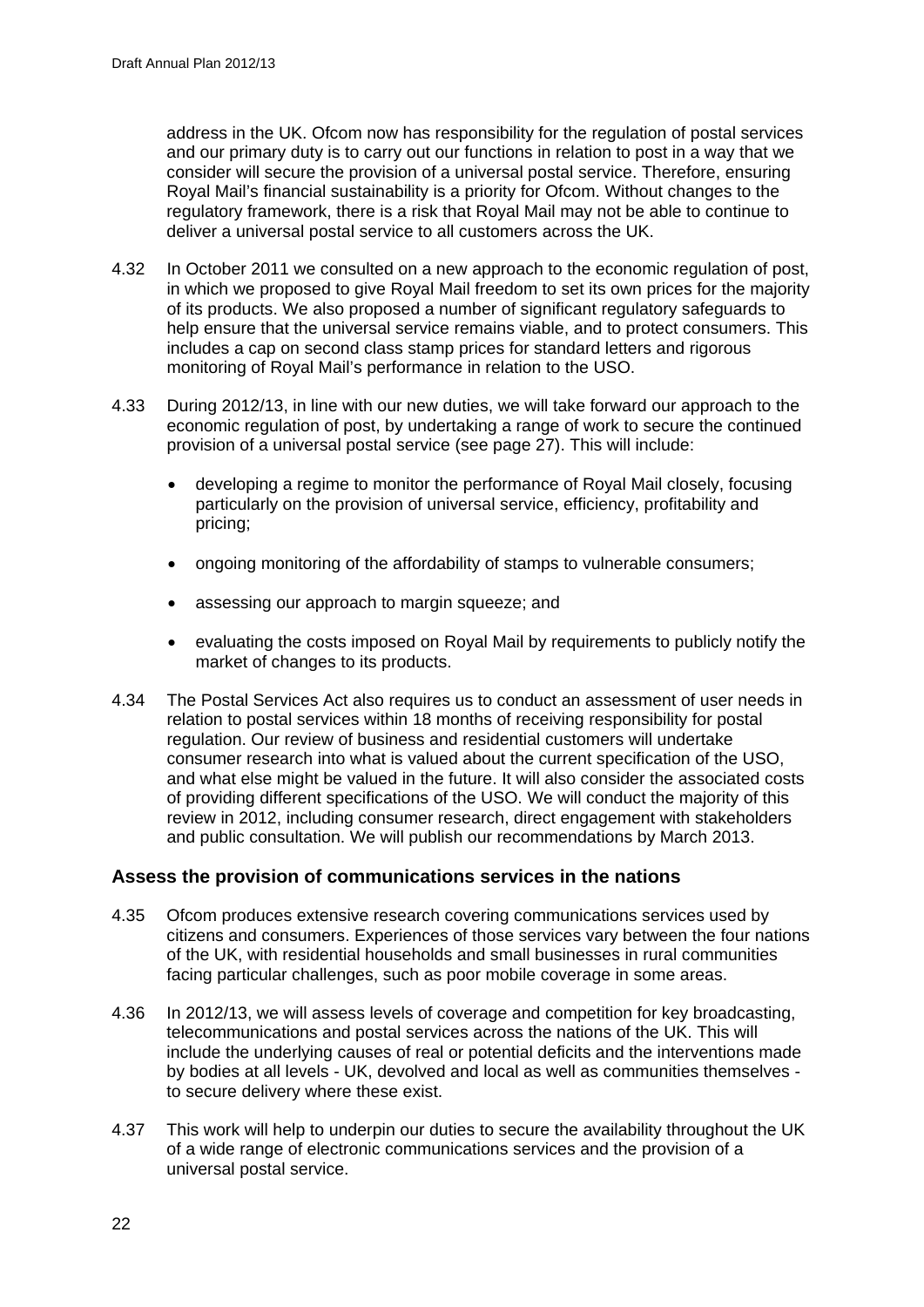# **Strategic Purpose 4: Provide appropriate assurance to audiences on standards**

4.38 While the media landscape continues to evolve, providing appropriate assurances to audiences on standards remains an essential part of our role. We are considering the current framework for this and future requirements for content regulation.

| Provide appropriate<br>assurance to<br>audiences on<br>standards | <b>Consider approaches to future content regulation, including a review of regulation of video on demand</b> |
|------------------------------------------------------------------|--------------------------------------------------------------------------------------------------------------|
|------------------------------------------------------------------|--------------------------------------------------------------------------------------------------------------|

## **Consider approaches to future content regulation, including a review of regulation of video on demand**

- 4.39 We will continue to review our wider regulatory approach to content regulation, to ensure that it remains fit for purpose, continues to serve the interests of citizens and consumers, and is clear for stakeholders.
- 4.40 There will be a number of challenges in this area. Changes in technology, including the emergence of mass-market IPTV services in the UK, will challenge the existing regulatory structures, which were designed predominantly for linear broadcasting. We will continue to work with our co-regulators, such as ATVOD, to develop these regulatory structures. We will consider how regulatory approaches to content regulation might further evolve to remain fit for purpose and proportionate.
- 4.41 In March 2012, two years will have passed since the Authority for Television On Demand (ATVOD) was designated by Ofcom as the co-regulator of editorial content in on-demand services. In accordance with the terms of the Designation, Ofcom is required to carry out a review of ATVOD. We will conduct this review during 2012/13; it will assess the overall effectiveness of the co-regulatory arrangements for ondemand services.

# **Strategic Purpose 5: Contribute to and implement public policy defined by Parliament**

4.42 Ofcom has led or contributed to a number of public policy issues at the request of Parliament and government. We expect that this will continue, where Parliament identifies a clearly-defined role for Ofcom. During 2012/13 we will provide ongoing advice on the measurement of media plurality, and work with government in relation to superfast broadband coverage and mobile not-spots. We will also fulfil our responsibilities under the Digital Economy Act in relation to online copyright infringement.

|                                                                   | Ongoing advice to Government on measurement of media plurality and contributing to the Leveson Inquiry                      |
|-------------------------------------------------------------------|-----------------------------------------------------------------------------------------------------------------------------|
| <b>Contribute to and</b><br>implement public<br>policy defined by | Work in collaboration with Government and industry to promote widespread superfast broadband and<br>reduce mobile not-spots |
| <b>Parliament</b>                                                 | Implement Digital Economy Act 2010 provisions around online copyright infringement                                          |

**Ongoing advice to Government on the measurement of media plurality and contributing to the Leveson Inquiry**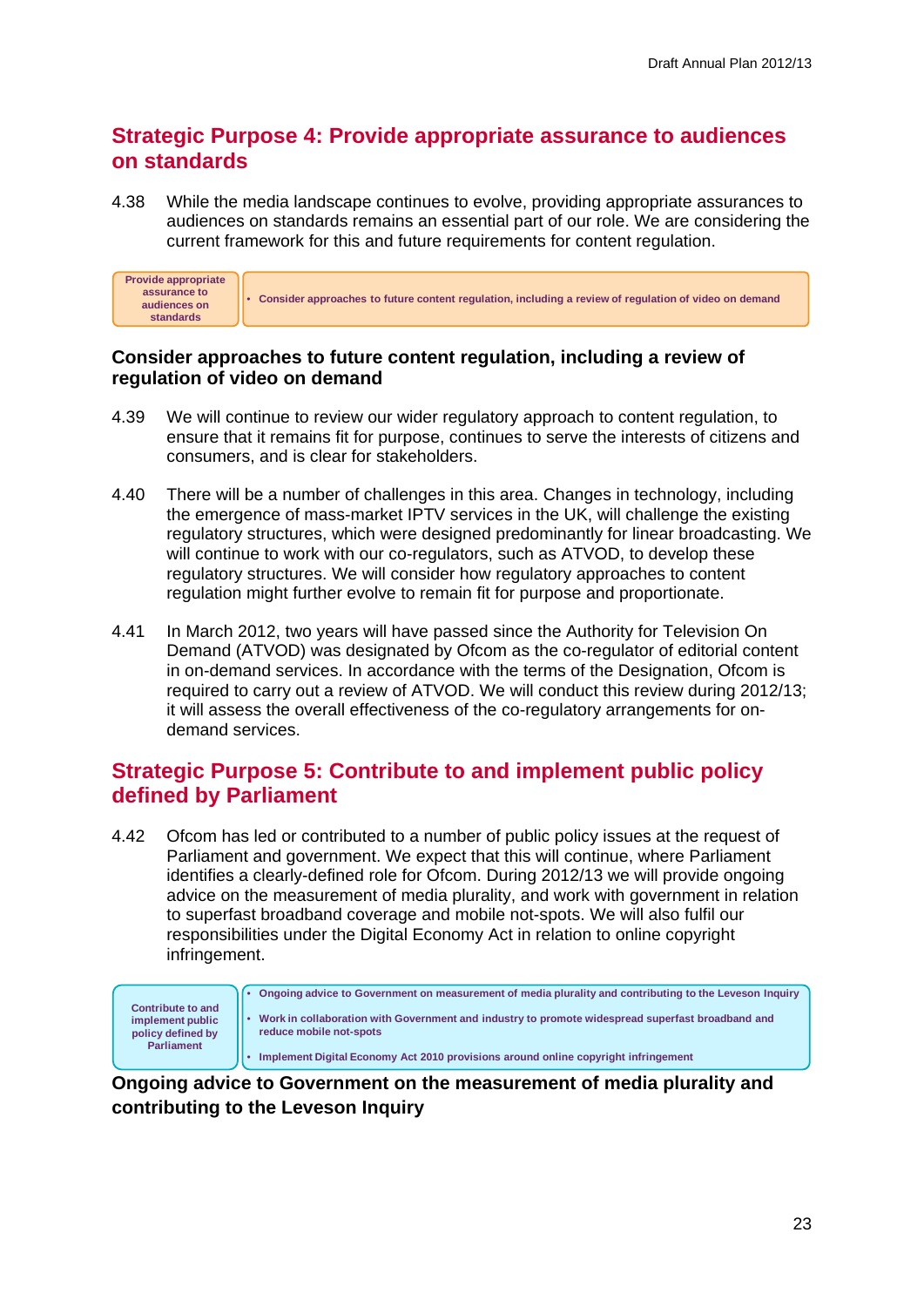- 4.43 In October 2011, Ofcom was requested by the Secretary of State for Culture, Olympics, Media and Sport to provide advice on measuring plurality across media. The specific questions we have been asked are:
	- a) What are the options for measuring media plurality across platforms? What do you recommend is the best approach?
	- b) Is it practical or advisable to set absolute limits on news market share?
	- c) What could trigger a review of plurality in the absence of a merger, how might this be monitored and by whom?
	- d) Could or should a framework for measuring levels of plurality include websites and if so which ones?
	- e) Whether or how it should include the BBC?
- 4.44 We are working to respond to this request and issued an invitation for stakeholders to comment on the questions above. This closed on 18 November 2011. Our advice is being provided independently of government and will represent our own views, taking into account our duties, research and analysis.
- 4.45 We will provide our advice to the Secretary of State and the Leveson Inquiry by June 2012 and we will also publish this advice on our website. Following submission of our advice, we also anticipate providing ongoing ad-hoc advice on measuring media plurality to government as it undertakes its Communications Review through the course of 2012/13. In addition, Ofcom will play such a role as the Leveson Inquiry requires in assisting it with its considerations.

## **Work in collaboration with Government and industry to promote widespread superfast broadband and reduce mobile not-spots**

- 4.46 The Government has a stated aim of ensuring the UK has the best broadband networks in Europe by the end of 2015, with 90% of premises having access to superfast broadband, and speeds of 2Mbit/s available to virtually all homes across the UK.
- 4.47 The devolved administrations in Scotland, Wales and Northern Ireland have set similar targets and additional funding has been secured by the Scottish Government and local authorities in Scotland to assist roll-out. In Northern Ireland a £52m investment project, led by the Department of Enterprise, Trade and Investment has already been completed, making next generation broadband services available to at least 85% of businesses, and 81% of households are now connected to an exchange where FTC is deployed. Similarly, the Next Generation Broadband Wales Project aims to provide services of at least 30Mb/s to homes and businesses throughout Wales.
- 4.48 Broadband Delivery UK (BDUK) is responsible within the Department for Culture, Media and Sport for allocating the £530m of public funds that government has made available to support the achievement of this goal. BDUK is also responsible for putting in place a procurement framework that will allow local authorities to efficiently run superfast broadband procurements to address specific local needs.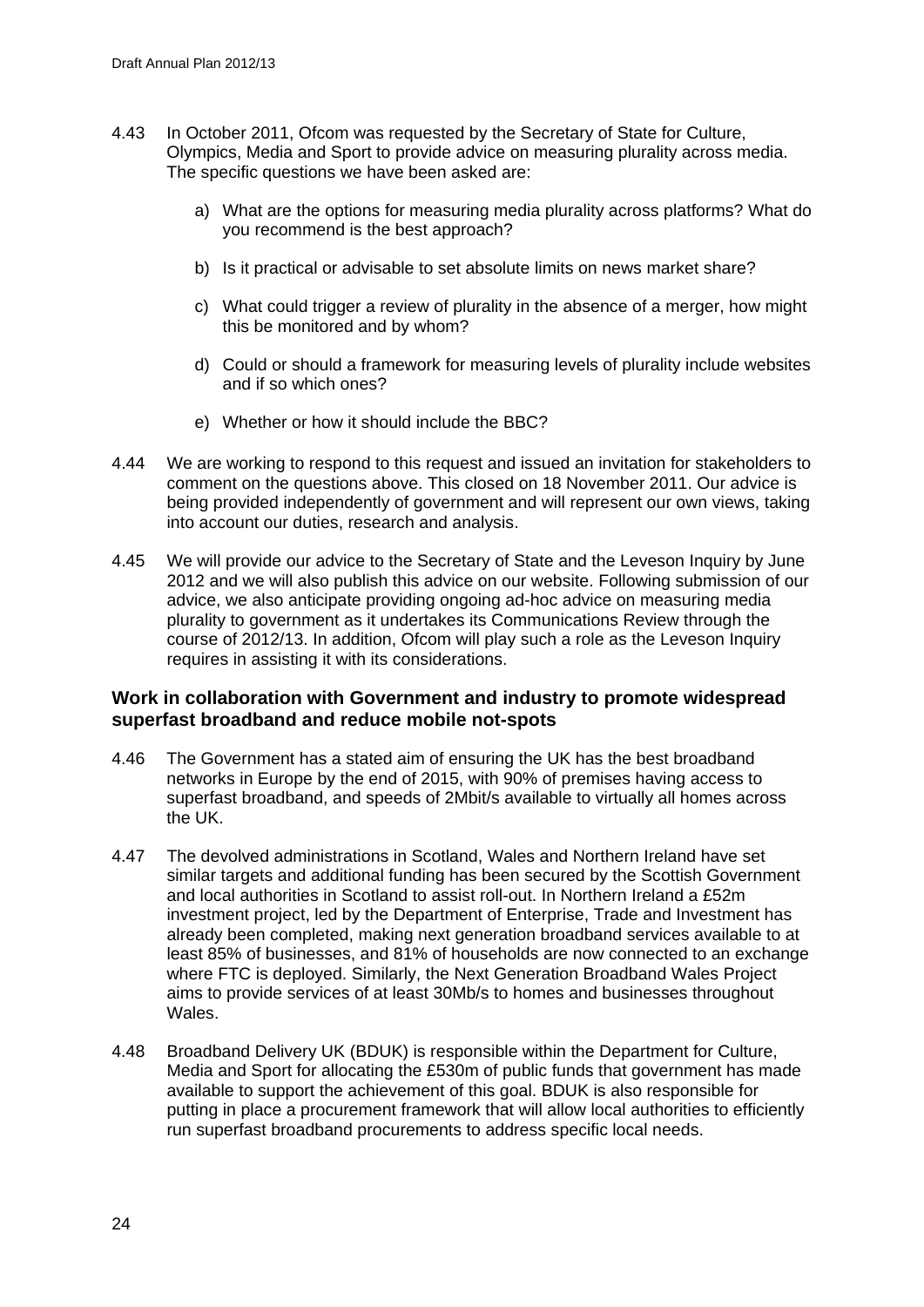- 4.49 Ofcom has played an active role in advising government on these issues since the *Digital Britain* report was published in 2009. We will continue to offer our expertise and advice to help government and those in the devolved nations meet their objectives. We will also gather and publish data to help government benchmark the UK's broadband infrastructure against the rest of Europe through a 'Best in Europe Scorecard'.
- 4.50 In addition, during 2012/13 we will provide advice to the UK government on its proposals to invest £150m in new infrastructure to improve mobile coverage in areas of the UK where mobile coverage is poor or non-existent. The government expects to commence this process in 2012.

## **Implement Digital Economy Act 2010 provisions around online copyright infringement**

- 4.51 Ofcom will take forward its responsibilities for implementing a number of provisions under the Digital Economy Act 2010 (DEA) in relation to measures to tackle online copyright infringement. Under the DEA, the implementation and regulation of these provisions must be set out in a code. In the absence of an approved code drawn up by industry, Ofcom has a duty to make a code in accordance with the requirements of the DEA, which include a requirement to establish an independent body to hear subscribers' appeals against reports of apparent online copyright infringement linked to their accounts. We will also consult on a tariff for the processing of copyright infringement reports by ISPs.
- 4.52 We are also required to report on estimated levels of online copyright infringement, with the first report covering the first full quarter after implementation. In preparing for Ofcom's reporting duties, we will look to engage with stakeholders about how we can identify and capture relevant information. This includes information that relates to the development and promotion of lawful services, initiatives to raise public awareness of copyright and online infringement, and enforcement actions taken by copyright owners against alleged infringers.

# **We have set outcomes for these priorities**

- 4.53 It is important that we are able to assess the successful delivery of our proposed priorities for 2012/13 against the positive outcomes we are seeking to secure for citizens and consumers.
- 4.54 To achieve this, we have identified outcomes for each of our priorities, as shown in Figure 12 below. We will assess our progress towards delivering these at the end of the financial year, within the Annual Report.
- 4.55 We have divided our outcomes into interim and final outcomes:
	- **Interim outcomes** are events in the market that result from a decision taken by Ofcom; for example, enabling third parties access to a particular network or service. These play a part in delivering final outcomes.
	- **Final outcomes** describe wider benefits arising in the market for citizens and consumers; for example, a consumer being able to choose from a range of competitive and innovative retail offerings. Final outcomes should arise as a result of Ofcom's decisions, but will also be influenced by wider market developments.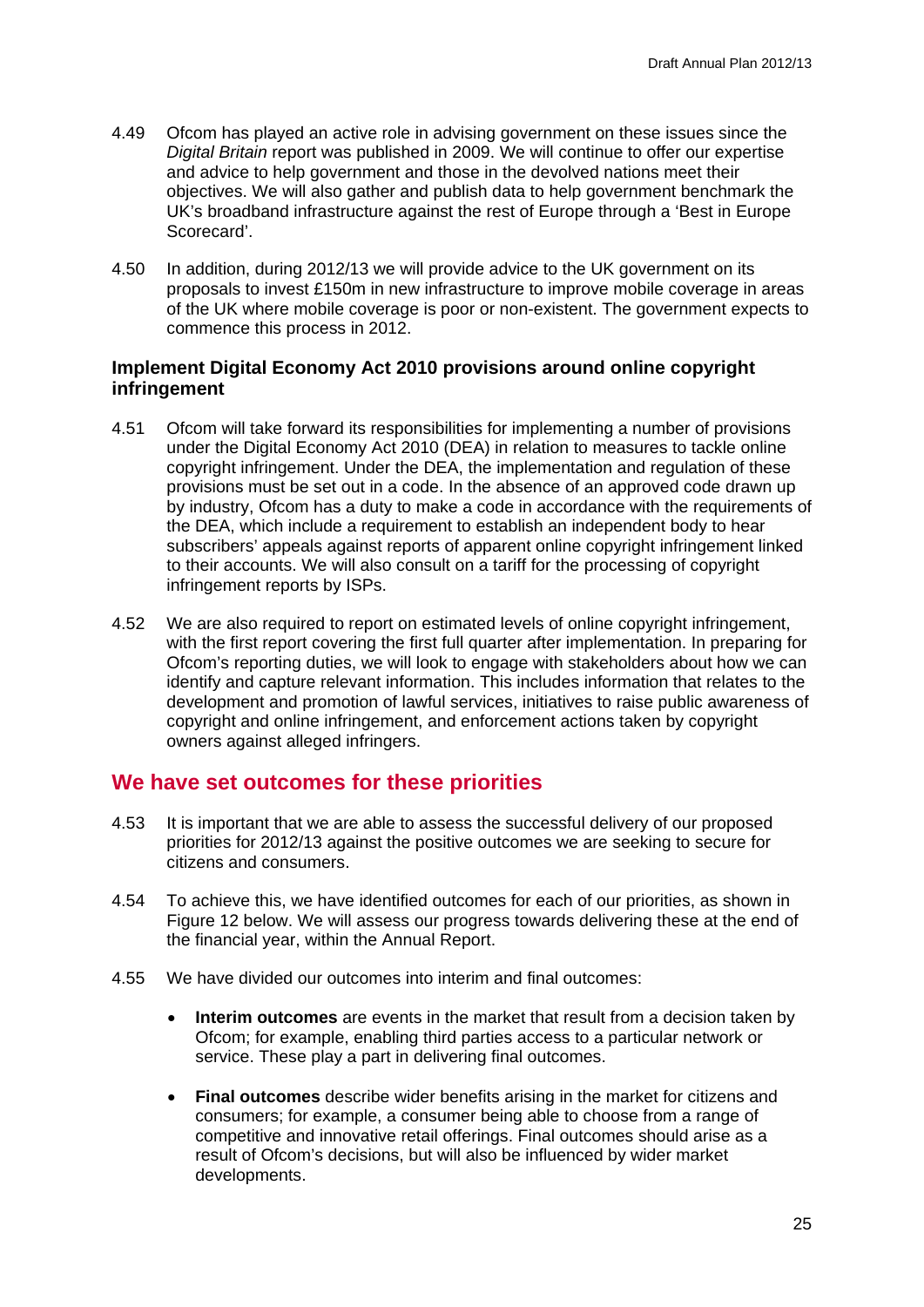# **Figure 12: Draft Annual Plan 2012/13 proposed priorities and outcomes**

|                                                                                        | <b>STRATEGIC PRIORITIES</b>                                                                                                                                                                                                                                                                                                                                                                                         | <b>INTERIM OUTCOMES</b>                                                                                                                                                                                                                                                                                                                                                                                                                                                                                                                     | <b>FINAL OUTCOMES</b>                                                                                                                                                                                                                                                                                                                                                                                                                                                                        |
|----------------------------------------------------------------------------------------|---------------------------------------------------------------------------------------------------------------------------------------------------------------------------------------------------------------------------------------------------------------------------------------------------------------------------------------------------------------------------------------------------------------------|---------------------------------------------------------------------------------------------------------------------------------------------------------------------------------------------------------------------------------------------------------------------------------------------------------------------------------------------------------------------------------------------------------------------------------------------------------------------------------------------------------------------------------------------|----------------------------------------------------------------------------------------------------------------------------------------------------------------------------------------------------------------------------------------------------------------------------------------------------------------------------------------------------------------------------------------------------------------------------------------------------------------------------------------------|
| <b>Promote effective</b><br>and sustainable<br>competition                             | Ensure effective competition in the business<br>connectivity and voice telephony markets<br>Promote competition and investment in the delivery<br>of superfast broadband                                                                                                                                                                                                                                            | Revised framework for wholesale access for business<br>connectivity users (by end of 2012) and voice<br>telephony users (by September 2013) including<br>remedies and charge controls where appropriate<br>Wholesale inputs which meet communications<br>providers' requirements and which support NGA<br>investment in 'Final Third'                                                                                                                                                                                                       | Sustained choice and innovation in the fixed telecoms<br>market for business consumers<br>Competitive procurement of NGA services and roll-out<br>of NGA in 'Final Third' by 2015                                                                                                                                                                                                                                                                                                            |
| <b>Promote the efficient</b><br>use of public assets                                   | Auctioning of the 800 MHz and 2.6 GHz spectrum<br>bands<br>Timely spectrum clearance to enable new awards,<br>while mitigating co-existence issues<br>Deliver the Government's spectrum guarantee for<br>the London 2012 Olympic & Paralympic Games                                                                                                                                                                 | Spectrum awarded by 2012/13<br>New wireless services able to deploy e.g. next<br>generation mobile broadband, with effective co-<br>existence measures in place by end of 2012<br>Everything necessary to deliver Ofcom's<br>responsibilities for the Games in place and tested                                                                                                                                                                                                                                                             | Roll-out of 4G mobile services during 2013/14 and<br>wide availability by 2015<br>All clearance and interference risks managed<br>effectively with minimum disruption to consumers on<br>an ongoing basis<br>Successful delivery of Olympics and Paralympics<br>spectrum guarantee, with minimal disturbance to users<br>or viewers                                                                                                                                                          |
| Help<br>communications<br>markets to work for<br>consumers                             | Promote effective choice for consumers by ensuring<br>that clear information on service, price and quality is<br>available<br>Develop and implement policies that will improve the<br>ease of switching between communications<br>providers<br>Secure the provision of the universal postal service<br>and determine the needs of postal users<br>Assess the provision of communications services in<br>the nations | Provide more information for consumers on<br>broadband speeds for landline and mobile networks,<br>and on traffic management performance<br>Complete review of switching processes for the<br>Openreach network (estimated end of 2012). Review<br>switching process for cable networks and commence<br>review of switching processes for mobile services.<br>New economic regulatory framework for Post and an<br>analysis of user needs for postal services by Spring<br>2013<br>Publish a report on economic geography by Summer<br>2012 | Consumers feel that they can make more informed<br>choices about the different communications services<br>available to them<br>Greater ease and lower barriers for consumers who<br>choose to switch between communications providers<br>Financially sustainable universal postal service which<br>meets the needs of business and residential<br>customers<br>Devolved and other political institutions better<br>informed about the provision of communications<br>services in the nations |
| Provide appropriate<br>assurance to<br>audiences on<br><b>standards</b>                | Consider approaches to future content regulation,<br>including a review of regulation of video on demand                                                                                                                                                                                                                                                                                                            | Review of video on demand completed by Summer<br>2012                                                                                                                                                                                                                                                                                                                                                                                                                                                                                       | Effective framework for future regulation within the<br>scope of current legislation and contribute to<br>Government as appropriate for future legislation                                                                                                                                                                                                                                                                                                                                   |
| <b>Contribute to and</b><br>implement public<br>policy defined by<br><b>Parliament</b> | Ongoing advice to Government on measurement of<br>media plurality and contributing to the Leveson<br>Inquiry<br>• Work in collaboration with Government and<br>industry to promote widespread superfast<br>broadband coverage and reduce mobile not-spots<br>Implement Digital Economy Act 2010 provisions<br>around online copyright infringement                                                                  | To ensure that Parliament, government and the<br>Leveson Inquiry have appropriate evidence to inform a<br>debate about plurality/media ownership<br>Provide appropriate regulatory and technical advice<br>Government requires to achieve its aims for superfast<br>broadband and mobile coverage<br>Implement a viable and fair OCI framework for<br>citizens, consumers and industry                                                                                                                                                      | If Parliament deems appropriate, adequate measures<br>are in place to secure an informed parliamentary<br>democracy in the UK, free from undue influence<br>Consumers in 'Final Third' able to benefit from<br>superfast broadband and improvements in the<br>coverage of mobile services are achieved by 2015<br>Contribute to a reduction in the levels of online<br>copyright infringement based on peer-to-peer<br>technologies                                                          |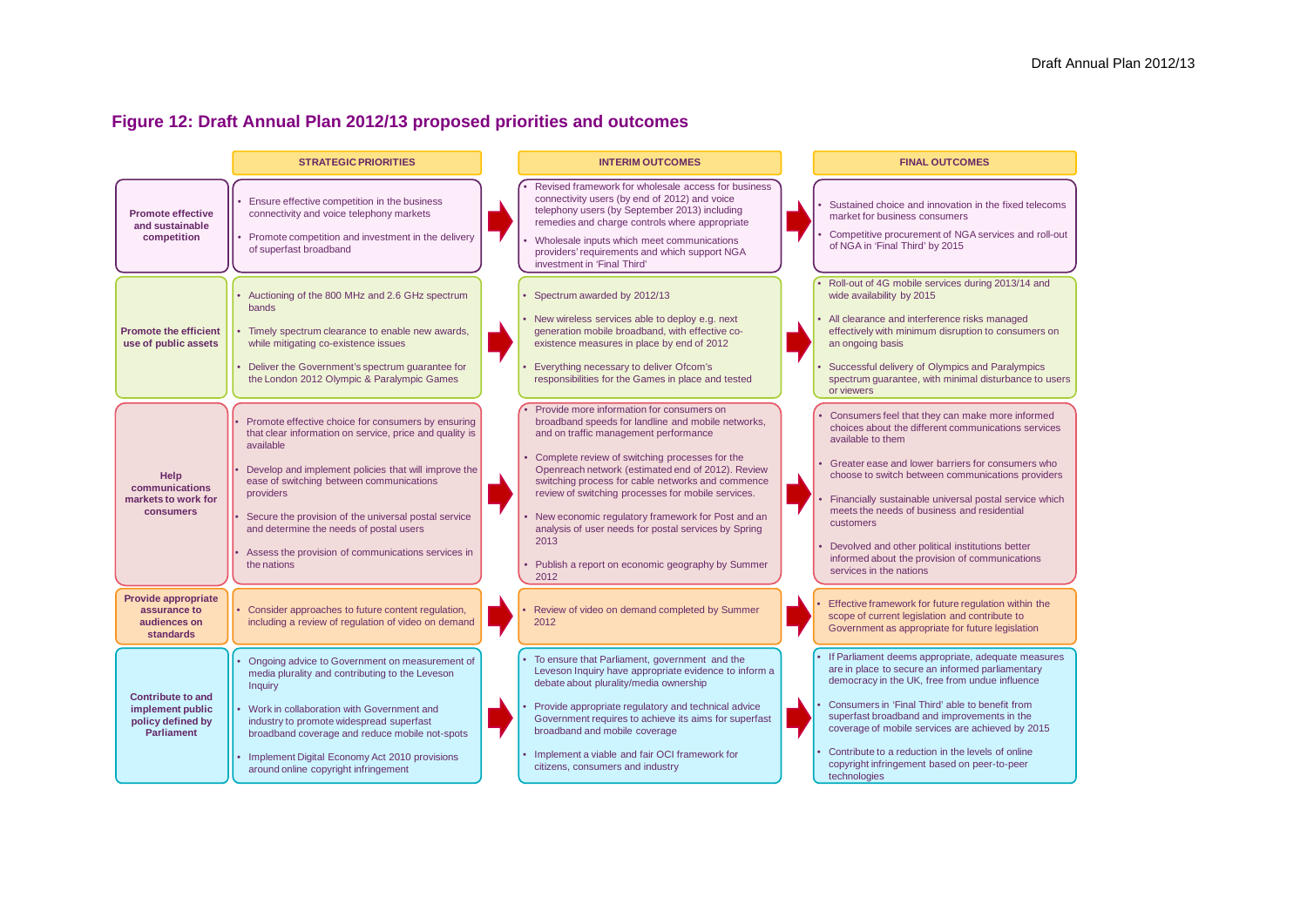## **Section 5**

# <span id="page-29-0"></span>Other work areas for 2012/13

5.1 In addition to our priorities, we are planning to undertake work in a number of other important areas during 2012/13.

## **Figure 13: Ofcom's work areas for 2012/13**

| <b>Promote effective and</b><br>sustainable<br>competition                                                                                                                                                                                                                                                                                                                                          | <b>Promote the efficient use</b><br>of public assets                                                                                                                                                                                                                                                                                                                                                                                                                                                                                                                          | <b>Help communications</b><br>markets to work for<br>consumers                                                                                                                                                                                                                                                                                                                                                                      | <b>Provide appropriate</b><br>assurance to audiences<br>on standards                                                                                                                                                                                                                                                                                                                                                                  | <b>Contribute to and</b><br>implement public policy<br>defined by Parliament                                                                                                                                                                              |
|-----------------------------------------------------------------------------------------------------------------------------------------------------------------------------------------------------------------------------------------------------------------------------------------------------------------------------------------------------------------------------------------------------|-------------------------------------------------------------------------------------------------------------------------------------------------------------------------------------------------------------------------------------------------------------------------------------------------------------------------------------------------------------------------------------------------------------------------------------------------------------------------------------------------------------------------------------------------------------------------------|-------------------------------------------------------------------------------------------------------------------------------------------------------------------------------------------------------------------------------------------------------------------------------------------------------------------------------------------------------------------------------------------------------------------------------------|---------------------------------------------------------------------------------------------------------------------------------------------------------------------------------------------------------------------------------------------------------------------------------------------------------------------------------------------------------------------------------------------------------------------------------------|-----------------------------------------------------------------------------------------------------------------------------------------------------------------------------------------------------------------------------------------------------------|
| • Complete review of<br>regulatory framework<br>for post<br>• Ensure fair and<br>effective competition<br>in the delivery of pay<br><b>TV</b> services<br>• Review framework for<br>regulatory financial<br>reporting<br>• Implement new<br>regulatory framework<br>for non-geographic<br>calls<br>• Contribute to the<br>consistency of<br>communications<br>regulation in Europe<br>through BEREC | Develop a future-looking<br>spectrum policy work<br>programme, taking<br>account of market<br>developments and future<br>demand for spectrum<br>• Progress the release of<br>the 600 MHz spectrum<br>band<br>• Enable white space<br>spectrum opportunities<br>• Implement measures to<br>ensure availability of<br>geographic number<br>ranges<br>• Introduce charging for<br>geographic telephone<br>numbers in selected pilot<br>areas<br>• Review spectrum used by<br>fixed link services<br>• Actively represent UK<br>interests in international<br>spectrum committees | • Ensure the adequate<br>provision of services<br>for consumers with<br>hearing impairments<br>• Continue to promote<br>investment that would<br>reduce mobile phone<br>not-spots<br>• Monitoring<br>approaches to traffic<br>management to<br>ensure innovation for<br>consumers<br>• Understand the<br>importance of user<br>information online<br>and the challenges to<br>the development of a<br>trusted online<br>environment | • Play an active role in<br><b>UKCCIS</b> and<br>contribute to European<br>debates in relation to<br>the protection of<br>minors<br>• License television and<br>radio services in the<br>UK, including a further<br>round of community<br>radio licensing and a<br>continued focus on<br>effective enforcement<br>• Channel 4 re-licensing<br>• Review arrangements<br>for party political and<br>party election<br><b>broadcasts</b> | • Contribute to the<br>Government's<br>Communications<br><b>Review</b><br>• License new local TV<br>services<br>• Complete DSO and<br>support Government's<br>digital radio programme<br>• Meet internal carbon<br>reduction targets by<br>end of 2012/13 |

# **Strategic Purpose 1: Promote effective and sustainable competition**

|                              | . Complete review of regulatory framework for post                                   |
|------------------------------|--------------------------------------------------------------------------------------|
| <b>Promote effective and</b> | . Ensure fair and effective competition in the delivery of pay TV services           |
| sustainable<br>competition   | • Review framework for regulatory financial reporting                                |
|                              | • Implement new regulatory framework for non-geographic calls                        |
|                              | . Contribute to the consistency of communications regulation in Europe through BEREC |

## **Complete review of regulatory framework for post**

5.2 Ofcom has consulted on a new approach to the economic regulation of post, in which we proposed the widespread removal of price controls, coupled with safeguards that would monitor Royal Mail's performance. We also proposed setting a maximum price ceiling for second class stamps, and protecting the ability of efficient access operators to compete effectively with Royal Mail. Following the consultation, we will issue a statement on our regulatory framework in spring 2012.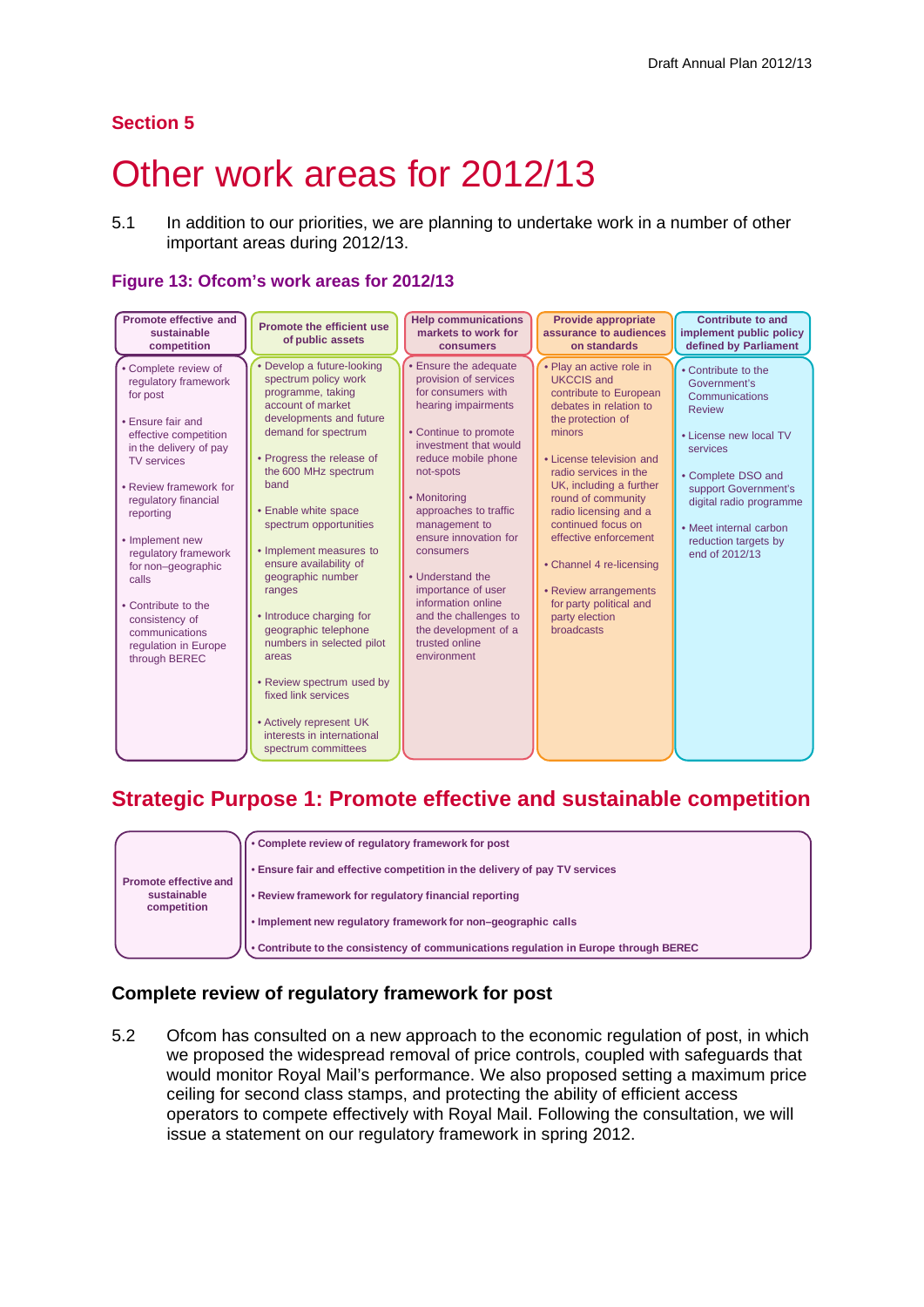- 5.3 There will be further critical elements of work related to the implementation of this approach during 2012/13; in particular, developing an effective monitoring regime. We will also assess whether the current approach to margin squeeze should be continued into the future, or whether an approach based on Royal Mail's long-run incremental cost would be more suitable. Our work will also consider the affordability of stamps for vulnerable consumers.
- 5.4 We will evaluate the justification of costs imposed by the current regulatory constraints on Royal Mail, in the form of requirements to publicly notify the market of changes to its products. In assessing this, our intention will be to simplify these obligations and, wherever appropriate, to consider the benefits of permitting greater commercial freedom for Royal Mail.

## **Ensure fair and effective competition in the delivery of pay TV services**

- 5.5 In March 2010 we published a statement setting out our decision that Sky Sports 1 and 2 (both standard and high definition) should be offered to retailers on platforms other than Sky's, at prices set by Ofcom for the standard definition service. This decision was appealed by Sky and other parties, to the Competition Appeal Tribunal.
- 5.6 During 2012/13, we will continue to monitor consumer take-up of the new services resulting from our decision. We will also consider what further work, if any, may be appropriate to ensure fair and effective competition in the delivery of pay TV services, following the outcome of the Competition Appeal Tribunal's judgment.
- 5.7 We also made a market investigation reference to the Competition Commission in August 2010 under the Enterprise Act 2002 regarding pay TV movies, particularly subscription video-on-demand services. The Competition Commission is now carrying out this investigation, and we shall continue to contribute to its inquiry, as requested, during the forthcoming year.

## **Review framework for regulatory financial reporting**

- 5.8 In 2012/13 we will review our use of cost orientation obligations, which is one of a number of remedies we can impose on telecoms operators with significant market power. We plan to produce new guidelines on how we expect to enforce cost orientation in practice.
- 5.9 As part of this work, we are also reviewing the arrangements for regulatory financial reporting. BT and KCOM currently publish a variety of information on the financial performance of regulated services. They also provide information to Ofcom privately. We are reviewing the requirements on telecoms operators to provide this information, balancing our needs with those of our stakeholders as we carry out our regulatory duties.
- 5.10 We plan to publish new cost orientation guidelines and a new framework for regulatory financial reporting in autumn 2012. Following this, we will implement our new framework, which may involve enabling new financial models to be put in place.

## **Implement new regulatory framework for non-geographic calls**

5.11 Non-geographic calls are those made to 03, 05, 070/076, 080, 0845, 0870, 083/4, 0871, 09, 116 and 118 numbers. Consumers use these numbers to call businesses and government agencies, to get information, make payments for services and vote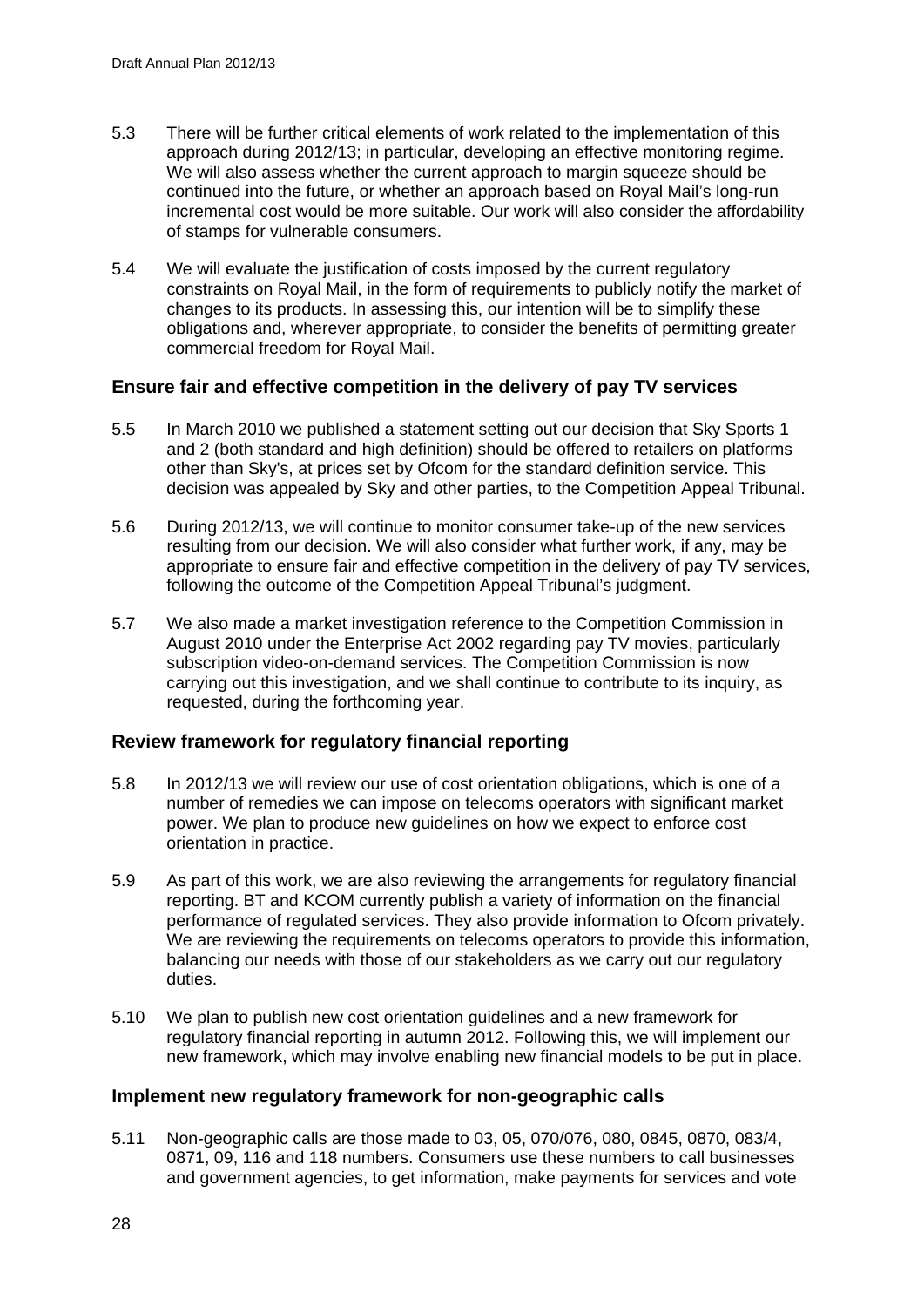on radio and television shows. In 2010/11, we proposed a simpler approach to nongeographic calls, including exploring the option of simpler number ranges and more standardised charges. We will be publishing a detailed proposal for regulation in early 2012 and will take forward this work into the next financial year, subject to consultation.

5.12 Alongside a new *approach* to the regulation of non-geographic calls, we also intend to consult during 2012/13 on a *specific set of regulatory rules* for non-geographic calls. We will work with industry to implement these rules as quickly as reasonably possible, so that consumers can benefit from a simpler, clearer regime.

## **Contribute to the consistency of communications regulation in Europe through BEREC**

- 5.13 The Body of European Regulators for Electronic Communications (BEREC) is made up of a Board comprising the heads of the 27 national regulatory authorities, including Ofcom. Its main functions are to contribute to the promotion of competition in European communications markets and to ensure the consistent implementation of the EU regulatory framework. BEREC also plays an active role in the development of European policy proposals. The European Commission is required to seek BEREC's input on draft Recommendations and Decisions, while the European Parliament and Council of Ministers may ask for BEREC's advice.
- 5.14 Ofcom is an active member of BEREC and, working closely with our European counterparts, we aim to make a substantial contribution to the body's work programme and output. During 2012/13 we will continue to do this, with a particular focus on the following issues:
	- providing opinions on upcoming Commission Recommendations on nondiscrimination and costing methodologies;
	- developing guidance on the implementation of the roaming regulation;
	- the consistent application of regulatory remedies, and
	- further analysis of issues related to net neutrality.

# **Strategic Purpose 2: Promote the efficient use of public assets**

|                                                      | • Develop a future-looking spectrum policy work programme, taking account of market developments and<br>future demand for spectrum |
|------------------------------------------------------|------------------------------------------------------------------------------------------------------------------------------------|
|                                                      | • Progress the release of the 600MHz spectrum band                                                                                 |
|                                                      | • Enable white space spectrum opportunities                                                                                        |
| <b>Promote the efficient</b><br>use of public assets | • Implement measures to ensure availability of geographic number ranges                                                            |
|                                                      | . Introduce charging for geographic telephone numbers in selected pilot areas                                                      |
|                                                      | • Review spectrum used by fixed link services                                                                                      |
|                                                      | • Actively represent UK interests in international spectrum committees                                                             |

**Develop a future-looking spectrum policy work programme, taking account of market developments and future demand for spectrum**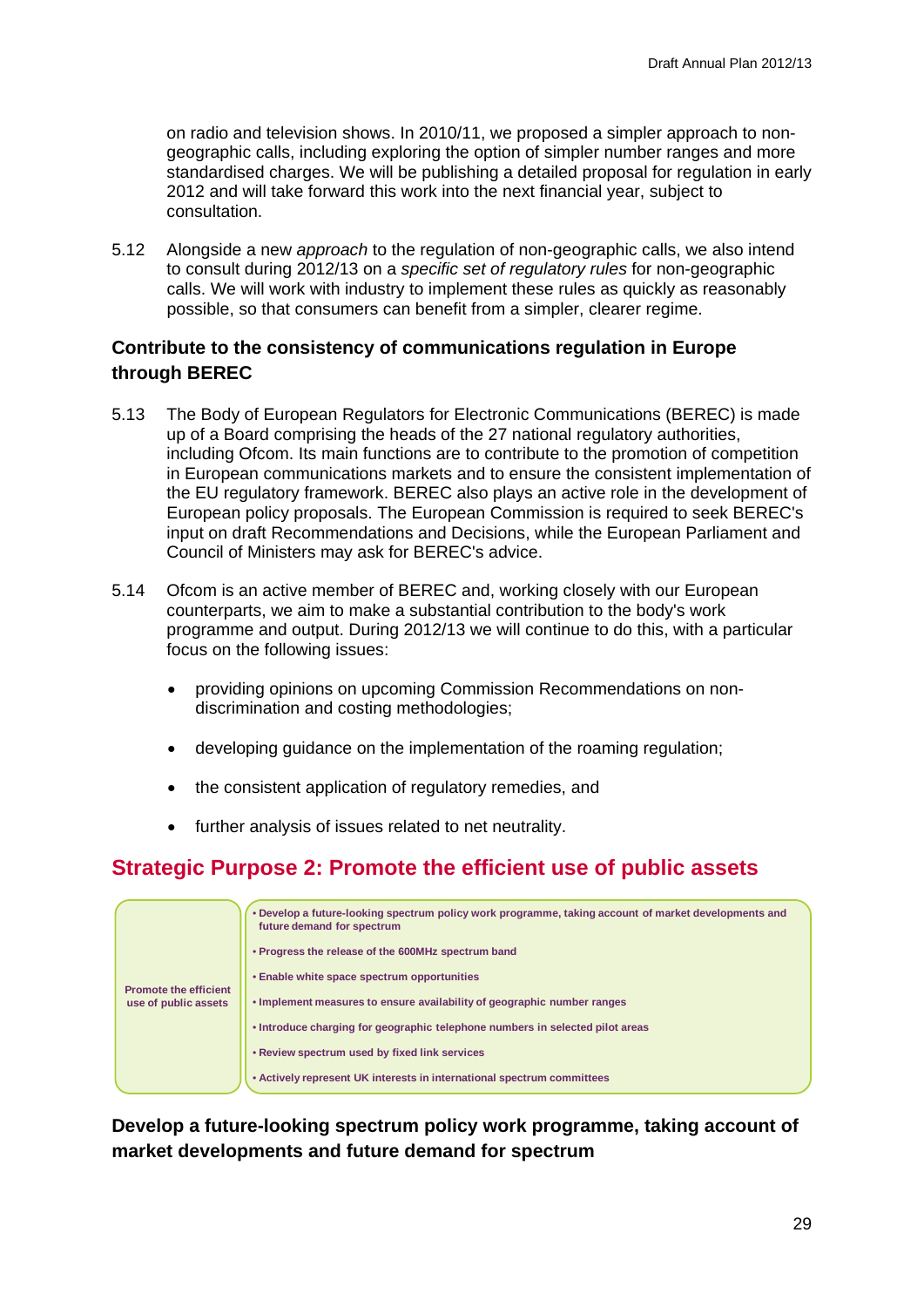- 5.15 In managing the radio spectrum, we will continue to pursue a balanced approach that makes appropriate use of the tools at our disposal – both market mechanisms and regulatory intervention - to secure optimal use of the radio spectrum. In line with our statutory duties and regulatory principles, we seek to remove unnecessary restrictions from the use and assignment of spectrum where we judge this to be in the best interests of citizens and consumers.
- 5.16 During 2012/13 we will continue to develop our understanding of the likely demand for spectrum beyond currently planned releases, taking a longer-term view of developments affecting spectrum use.
- 5.17 A key example of this type of activity is our Ultra High Frequency (UHF) strategy project. The initiation of this work was marked by a call for input that we published on 20 April 2011. In this document, we invited stakeholders to put forward their views on a series of themes concerning the long-term future of UHF spectrum bands IV and V, noting that a number of developments are starting to raise questions on the long-term balance of use of the UHF spectrum. We think it is important to develop a framework for the long-term future of these valuable spectrum bands, to inform future decisions concerning this spectrum.
- 5.18 We expect to publish a consultation on proposals for this framework in Q4 2011/12. This will provide a key opportunity for further stakeholder engagement on our emerging thinking on these topics. During 2012/13 we will take forward this work and publish a statement, which will set out some of the key actions and considerations for the coming years, including on international engagement and specific policies such as the 600 MHz award, in the light of our overall UHF strategy.

## **Progress the release of the 600 MHz spectrum band**

- 5.19 The 600 MHz band represents valuable spectrum that is becoming available for release after completion of digital switchover in 2012. One potential use would be to provide new TV services that consumers could receive through a standard roof-top aerial. This might include new standard definition and high definition channels on Freeview, or a completely new TV service. Another potential use of this spectrum would be the provision of enhanced wireless data services, for example, the provision of services with better range than today's WiFi technology.
- 5.20 We aim to hold the 600 MHz auction in the 2012/13 financial year, but we will prioritise the 800 MHz and 2.6 GHz auction over the 600 MHz auction, to avoid running the two auctions at the same time. However, in the event that there is a delay to the 800 MHz and 2.6 GHz auction, we may progress the 600 MHz auction in the meantime.

## **Enable white space spectrum opportunities**

- 5.21 White space is the name given to bands of spectrum that are unused by the licence holder in a particular location. Ofcom recently published the outcomes of our consultation on implementing a geolocation-based approach to enable white space access on a licence-exempt basis in the UHF TV band.
- 5.22 In 2012/13, we plan to continue our work on enabling white space devices:
	- We will continue to work closely with stakeholders to finalise the technical requirements to ensure that white space devices do not cause harmful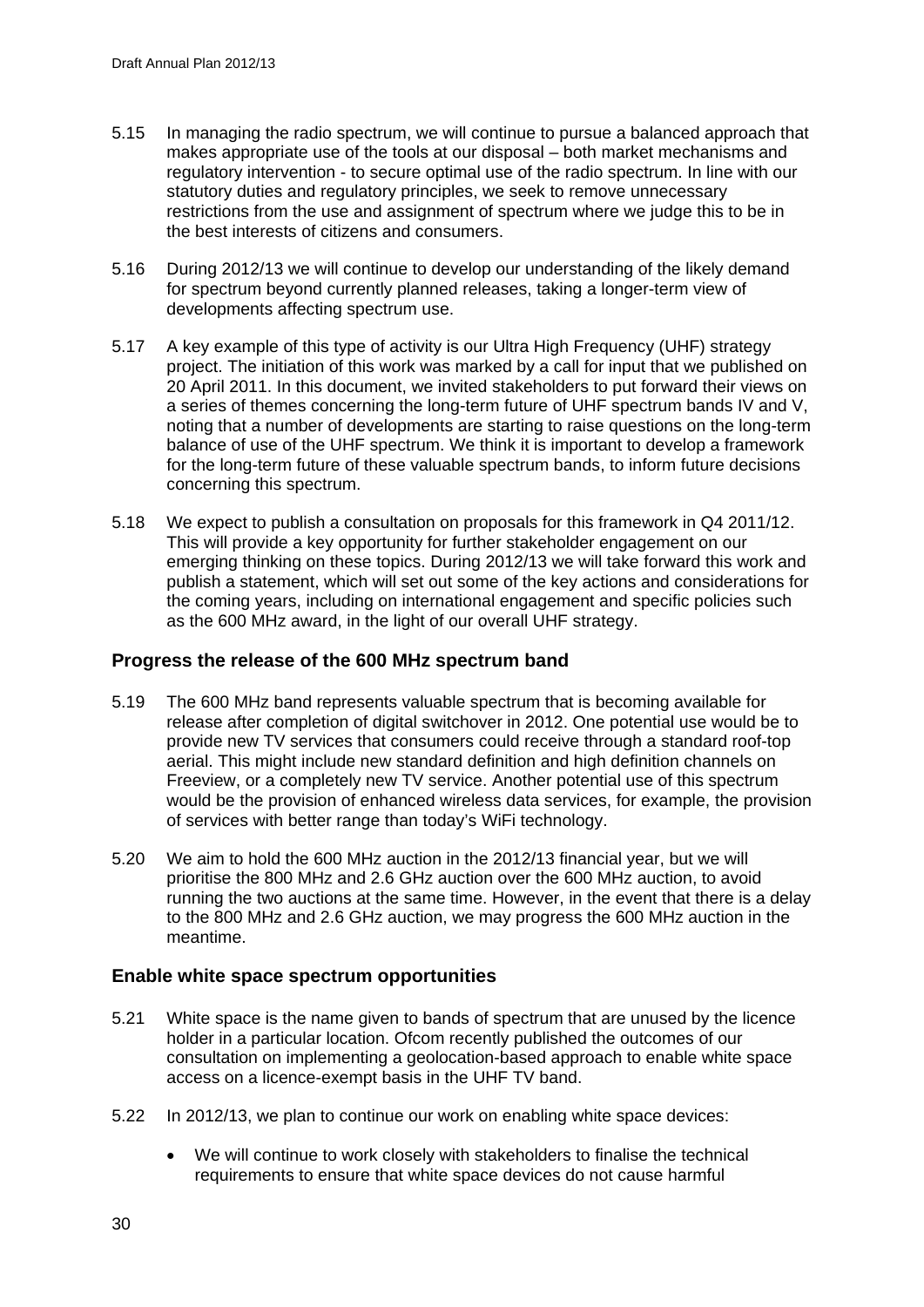interference to incumbent licensed users. Work is also progressing to put in place necessary regulations to licence-exempt white space devices.

- We will continue work on the legal contractual issues for the specification of the geolocation database providers, including putting in place a mechanism to enable incumbent licensed users' data to be made available to database providers.
- We will also continue our proactive involvement in European regulatory bodies to develop a common approach to enabling white space access.
- 5.23 Based on our current observations on industrial and standardisation activity, we currently estimate that white space devices will be in a position to be deployed from 2014.

### **Implement measures to ensure availability of geographic number ranges**

- 5.24 Geographic numbers are fixed-line telephone numbers whose dialling codes begin with 01 and 02. Ofcom is responsible for administering these numbers and for ensuring that sufficient numbers are available to communications providers to enable them to provide a choice of services to consumers.
- 5.25 In September 2011 we published a statement on our plans to safeguard the future of geographic numbers. During the forthcoming year we will work with the industry to agree implementation plans to create new supplies of geographic numbers where and when they are needed. The plans will include an appropriate communications campaign, notice periods for changes and relevant timelines for implementation.
- 5.26 We also plan to publish a statement on our proposals for a limited roll-out of allocations of numbers in 100-number blocks to communications providers. This would apply to the 11 area codes of the form 01XXXX. If we proceed with this proposal we will consult on the relevant changes to the National Telephone Number Plan during 2012/13.
- 5.27 Additionally, we are undertaking a review of our administrative process for allocating geographic numbers, with a view to improving this process. We will publish a consultation in the first quarter of 2012 on proposals to introduce a reservation step into the process and potential changes to the information we request in the application form. Subject to this consultation, we will then take forward our proposals during the next financial year.

### **Introduce charging for geographic telephone numbers in selected pilot areas**

- 5.28 In September 2011 we consulted on revised proposals to launch a pilot scheme in which communications providers would be charged for their allocations of geographic numbers. We proposed that this would include around 30 area codes of the form 01XXX, in which remaining geographic numbers available for new allocations are most scarce.
- 5.29 We plan to publish a statement in the first quarter of 2012 concluding on these proposals. If we proceed with the pilot scheme, we will publish a further consultation setting or modifying the relevant General Condition during 2012/13.

#### **Review spectrum used by fixed link services**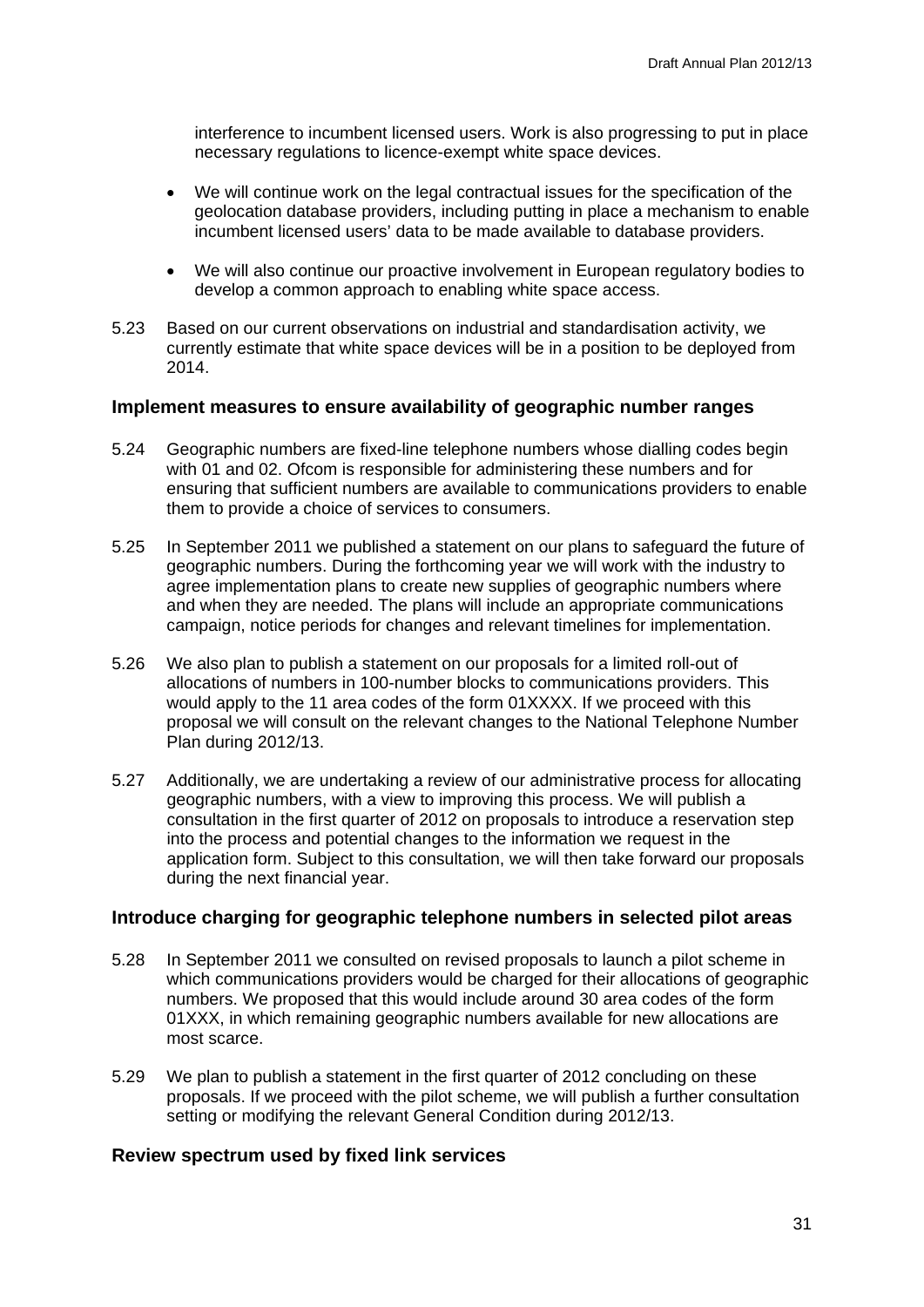- 5.30 Following Ofcom's consultation on the framework for spectrum pricing, we published a statement outlining the considerable support we had received for reviewing the fees charged for licences in the spectrum bands used by fixed links. We are currently gathering evidence to help inform and scope this review, which we anticipate will run throughout 2012/13.
- 5.31 As part of this exercise, we commissioned Aegis Systems Ltd to review potential future demand for this spectrum. We will consult on the findings of this review as part of a formal Call for Inputs, when interested parties will be invited to provide any further information that they consider should be taken into account in framing the scope of our assessment.

## **Actively represent UK interests in international spectrum committees**

- 5.32 Ofcom has been directed by government to represent the UK in the spectrum committees of the EU, the European Conference of Postal and Telecommunications Administrators and the International Telecommunications Union, and we will continue to play an active role in these fora in 2012/13. Within the EU we will contribute to the Radio Spectrum Policy Group's work programme for 2012/13 and to activities in the Radio Spectrum Committee, which can lead to European Commission Decisions that are binding on the UK. We will also oversee implementation of the newly-adopted European Radio Spectrum Policy Programme, including co-ordination of UK inputs to a European spectrum inventory, which will seek to better understand how spectrum is currently used and anticipate future spectrum demand across Europe.
- 5.33 As part of the ITU and CEPT, we will assess the outcome of the World Radio Conference, being held in early 2012, and begin the UK preparations for the next conference, in 2015, which promises to address issues critical to the development of wireless services in the UK. We will actively engage in all relevant international discussions, including seeking chairmanships of specific international groups where this will contribute to the achievement of UK spectrum policy goals.

# **Strategic Purpose 3: Help communications markets work for consumers**



## **Ensure the adequate provision of services for consumers with hearing impairments**

- 5.34 Ofcom has a duty to have regard for the needs of older and disabled consumers. In fulfilling this duty, we have been reviewing the provision of text and video relay services, which help consumers with hearing and speech impairments to make and receive telephone calls.
- 5.35 In July 2011 we published a consultation which proposed enhancements to the text relay service to provide a more natural flow of conversation and to enable it to be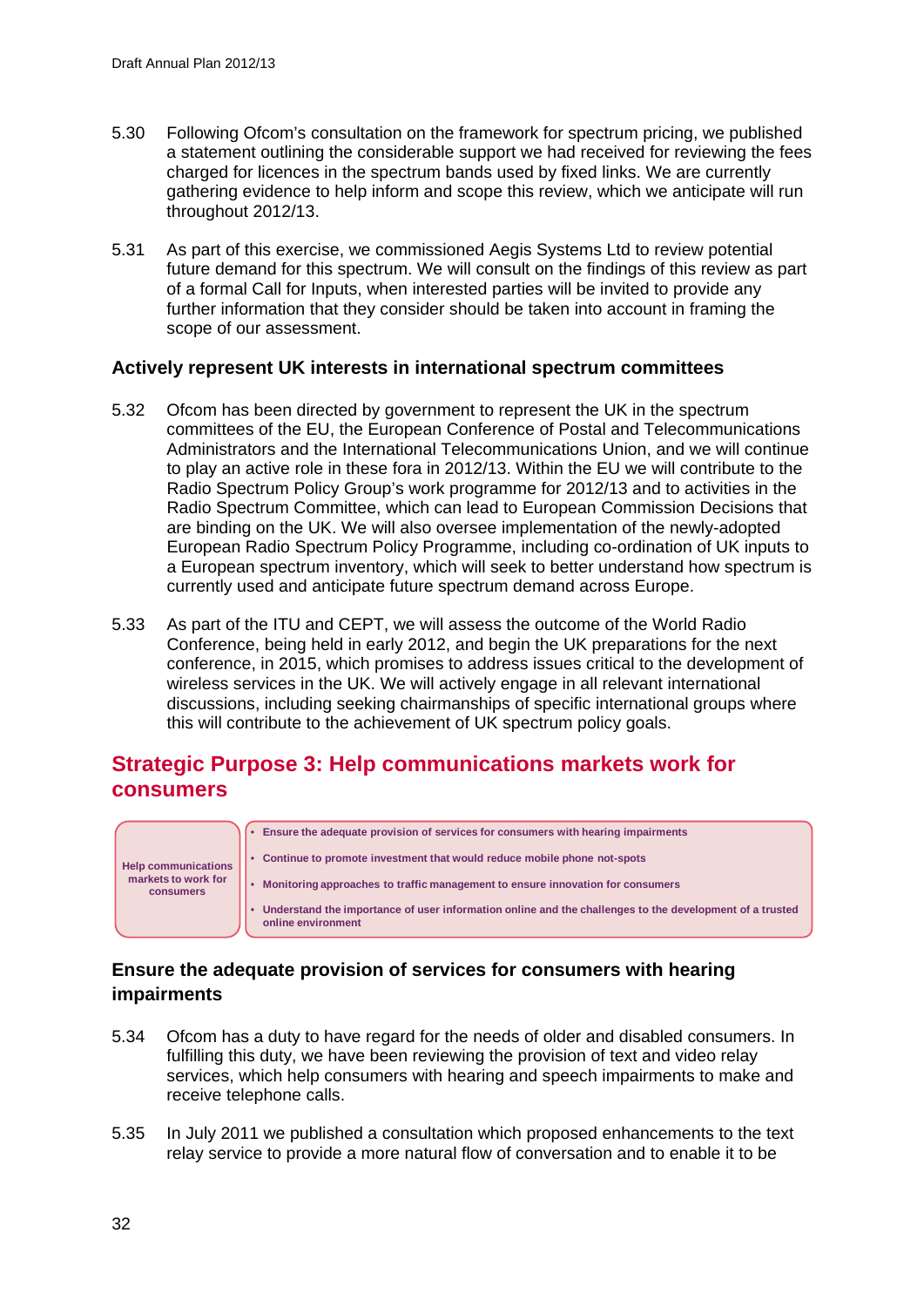used in different ways according to consumers' needs. We also proposed the introduction of a video relay service for users of sign language.

5.36 After considering responses to the July consultation, we intend to publish a further document setting out our next steps in early 2012, which will be then be taken forward in 2012/13.

#### **Continue to promote investment that would reduce mobile phone not-spots**

- 5.37 Mobile not-spots continue to be a significant problem for consumers and businesses, particularly those in rural and semi-rural areas. In addition to our work with government improving mobile coverage (as set out in Section 4), we will consider what further measures are necessary to address mobile not-spots based on the regulatory mechanisms we have available.
- 5.38 The causes of mobile not-spots are highly local and complex; there is no single cause linking all coverage problems, and therefore, no standard solution. We will continue to assess these issues in 2012/13 and provide an update on our work across different types of mobile not-spots. We will ensure that this analysis is linked to our work with the Government, to ensure that together, we take a holistic approach to addressing mobile not-spots.
- 5.39 We will also continue to examine the scope to facilitate coverage on the rail network to determine how to improve coverage for UK consumers as they travel, an area where not-spots particularly affect business consumers. As part of this, we will work with stakeholders in the communications and rail sectors to explore ways to improve mobile coverage on the rail network.

## **Monitoring approaches to traffic management to ensure innovation for consumers**

- 5.40 In the publication *Ofcom's Approach to Net Neutrality* in November 2011, we set out our position on net neutrality and traffic management. In particular, we provided our views on the level of consumer information which we want to see the market deliver, and also the potential circumstances which might warrant the development of a minimum quality of service. We are committed to undertaking further research on consumer information. We appreciate the importance of finding a balance between providing the right type of information and ensuring it is targeted and clear, and overloading consumers with too much information, resulting in consumer confusion. We will also undertake research on the provision of 'best-efforts'<sup>[8](#page-35-0)</sup> internet access.
- 5.41 We will monitor progress, and keep under review the possibility of intervening more formally in relation to the issues we have identified. We will do so as part of our ongoing work, within the context of our infrastructure reporting duty, to monitor traffic management practices. We expect to publish our next update on this work in summer 2012.
- 5.42 We will also continue to engage with stakeholders to identify market developments that might hinder or support the co-existence of 'best-efforts' internet and managed services. Based on this research and engagement, we will assess whether any

-

<span id="page-35-0"></span><sup>&</sup>lt;sup>8</sup> This results in an 'open internet' with no specific services being hindered or blocked, although some may need to be managed during times of congestion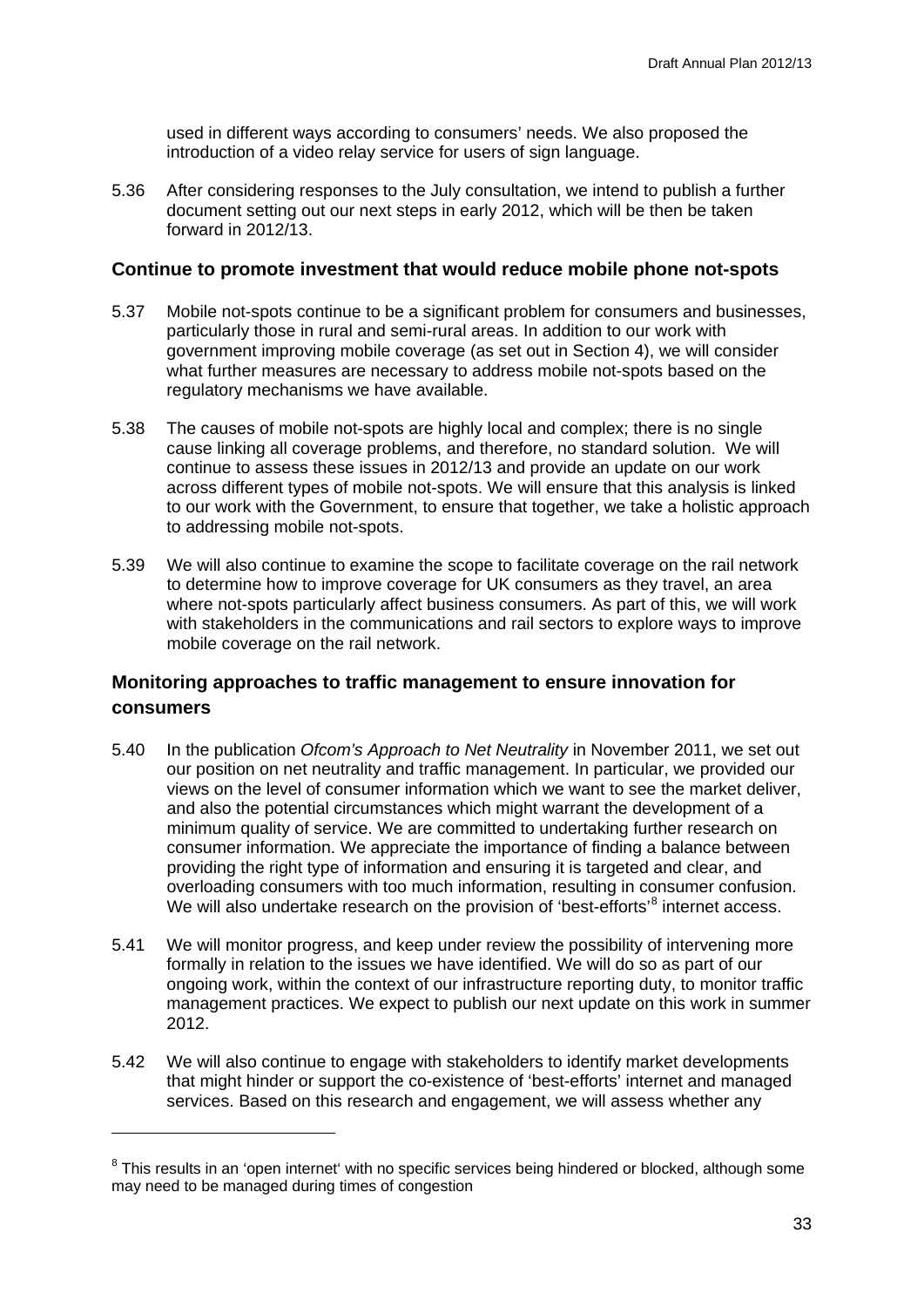further regulatory action is necessary. We will continue to engage in the European debate and contribute to ongoing BEREC work on transparency, discrimination, quality of service and IP interconnection.

## **Understand the importance of user information online and the challenges to the development of a trusted online environment**

5.43 The continued growth in online content and advertising markets depends in part on the maintenance of a trusted and secure environment for consumer data. We will monitor the development of online data markets, and their role in supporting content investment. In doing this, we will consider the joint interests of consumers and core regulated stakeholders in the transparent and fair development of such markets.

# **Strategic Purpose 4: Provide appropriate assurance to audiences on standards**



## **Play an active role in UKCCIS and contribute to European debates in relation to the protection of minors**

5.44 We will continue to play an active role in supporting the Government's UK Council for Child Internet Safety. We are able to inform the work of UKCCIS through our market research into awareness and use of online media, particularly through our media literacy reports. In addition, we will support government and industry in their efforts to secure an effective self-regulatory regime in relation to child safety online. Finally, we will continue to contribute to European debates on the protection of minors, as appropriate.

## **License television and radio services in the UK, including a further round of community radio licensing and a continued focus on effective enforcement**

- 5.45 Ofcom will continue to license television and radio services which come under UK jurisdiction, in order to provide consumers with a wide range of broadcast services. In 2012/13 this will include the ongoing third round of community radio licensing; we will assess applications from Scotland (having already completed the process for Wales in early 2012), and invite applications from Northern Ireland, the north-east of England, the north-west of England, Yorkshire, the Midlands and east and south-east England. Licences are granted for five years, and services are required to deliver social gain to their chosen communities.
- 5.46 As of the end of November 2011, there were 196 community radio stations on air, delivering community benefits to around 12.5 million people throughout the UK. Ofcom intends throughout 2012/13 to continue licensing community radio services where there is a suitable frequency available and where applications meet the requirements set out in legislation. We will also continue to implement a robust and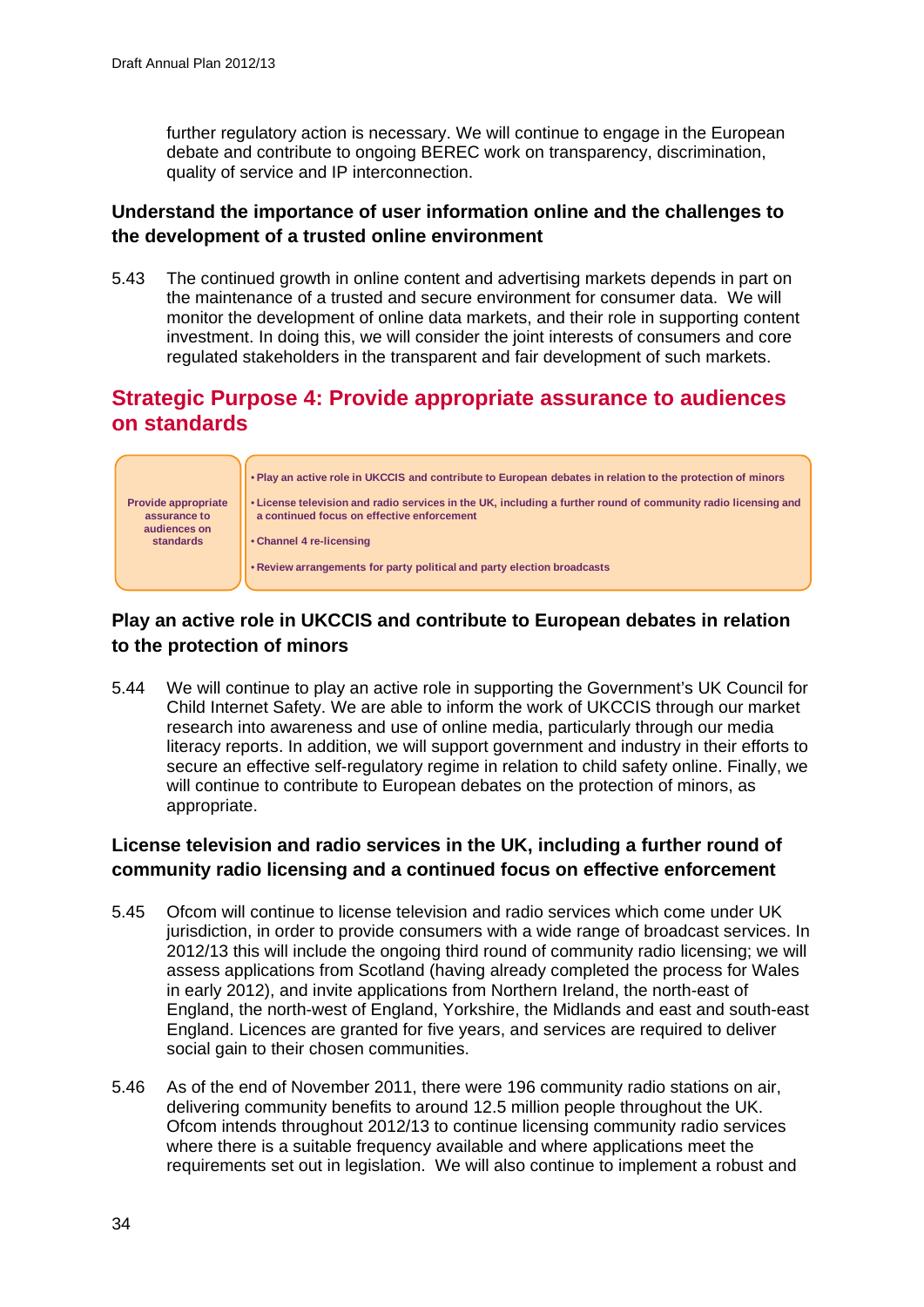vigorous approach to compliance issues, prioritising cases where the risk of harm to audiences and citizens is higher.

#### **Channel 4 re-licensing**

- 5.47 The current licence for the main Channel 4 service runs from 2004 to the end of 2014. Channel 4 Corporation's public service remit and regulatory framework were substantially increased in the Digital Economy Act (2010).
- 5.48 We will begin the process of considering renewal of the Channel 4 licence, and how it may be updated or adapted in the light of Channel 4's wider remit and continued evolution in the delivery of public service content.

#### **Review arrangements for party political and party election broadcasts**

5.49 Ofcom sets broadcasting rules for elections and referendums, including in relation to party election broadcasts and party political broadcasts. The rules are minimum requirements set by Ofcom to assist broadcasters (with the exception of the BBC) in deciding the allocation, length, frequency and scheduling of party political and party election broadcasts. Ofcom applies the rules in determining any disputes referred to it by political parties or broadcasters. During 2012/13 we will review these rules to ensure that they remain fit for purpose.

# **Strategic Purpose 5: Contribute to and implement public policy defined by Parliament**



## **Contribute to the Government's Communications Review**

- 5.50 The Government is undertaking a wide-scale review of the legislative framework supporting the UK communications sector. The review will focus on growth, innovation and deregulation, a communications infrastructure that provides the foundations for growth and creating the right environment for the content industry to thrive.
- 5.51 The Secretary of State for Culture, Olympics, Media and Sport published an open letter in May 2011 asking a broad range of questions about the communications sector. Responses to this, and other work undertaken since then, will result in the publication of a government Green Paper in 2012 setting out options for a legislative framework to support the sector. A consultation about the proposals in the Green Paper will inform a subsequent White Paper and Communications Bill. Government has said that it intends to have the legislation in place by the end of this Parliament.
- 5.52 We will continue to respond to government requests for advice during 2012/13 as it develops policy in this area. We will contribute to the debate, using our experience of regulating the communications sector, and seeking to further the interests of citizens and consumers.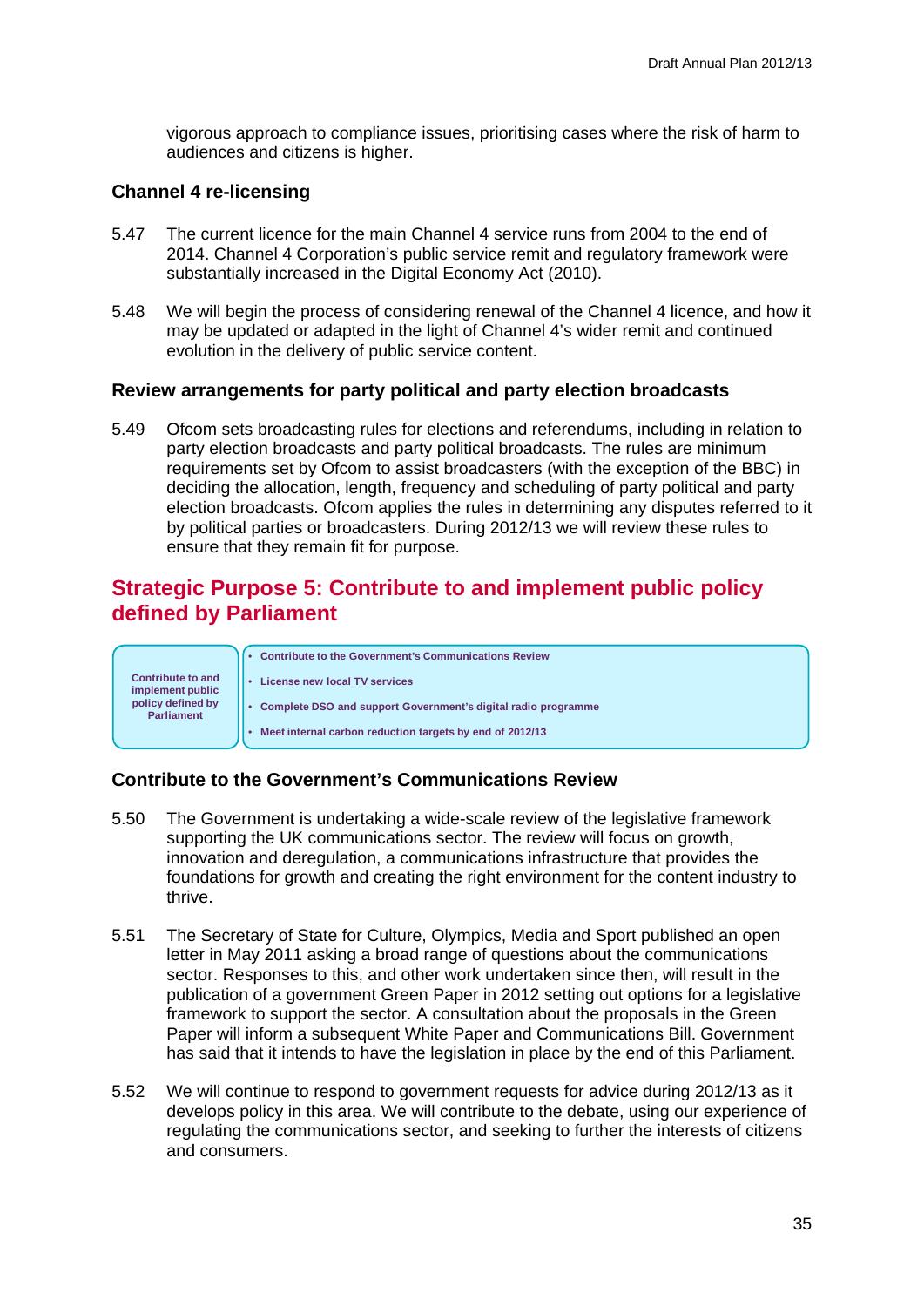## **License new local TV services**

- 5.53 Following the framework set out by the Department for Culture, Media and Sport in July 2011, in 2012/13 Ofcom anticipates being given a new set of statutory powers and duties by government in relation to licensing a new local television sector.
- 5.54 In the event that the necessary Orders are passed by Parliament, we will have consulted, prior to the start of the year, on our approach to licensing and regulating these new services. In the first half of 2012/13, we anticipate licensing a single multiplex operator which will deliver local television using geographically interleaved (GI) spectrum in a number of different locations. Concurrently, we anticipate licensing the first allocation of local channels.

## **Complete DSO and support government's digital radio programme**

- 5.55 Ofcom will continue to support digital TV switchover in 2012/13. We have statutory duties to: amend broadcaster licences; manage the radio spectrum; and ensure that statutory TV coverage requirements are met. We will continue to work with Digital UK, government, broadcasters, the Digital Television Group and other stakeholders to ensure a successful completion of digital switchover in late 2012.
- 5.56 Ofcom will also continue to support the government's Digital Radio Action Plan, working with government, broadcasters, Digital Radio UK and Argiva. As set out in the plan, we will continue to lead the coverage and spectrum planning work during 2012/13, with a focus on considering future uses for the MW spectrum and any vacated FM spectrum.

## **Meet internal carbon reduction targets by end of 2012/13**

- 5.57 Ofcom seeks to adopt sustainable practices wherever possible. Following an independent carbon audit in 2007, we committed to reducing carbon emissions by 25% by 2012/13. An interim audit was undertaken in 2009 which confirmed that we had already achieved a 15% reduction in emissions.
- 5.58 We expect that the majority of the remainder of the reduction target will be delivered in 2012/13, based on savings made by the transition to greener data centres. We will also continue to comply with HM Treasury reporting guidelines and include a discrete sustainability section within our Annual Report, which will include both financial and non-financial reporting metrics.

# **Consultation questions**

- 5.59 We are seeking views from all our stakeholders on our proposed priorities and work programme for 2012/13. In particular, it would be helpful if you could consider the following questions:
	- i) What are your views on Ofcom's proposed priorities for 2012/13?
	- ii) What are your views on Ofcom's proposed work areas for 2012/13?
- 5.60 See Annex 1 for details of how to respond to this consultation.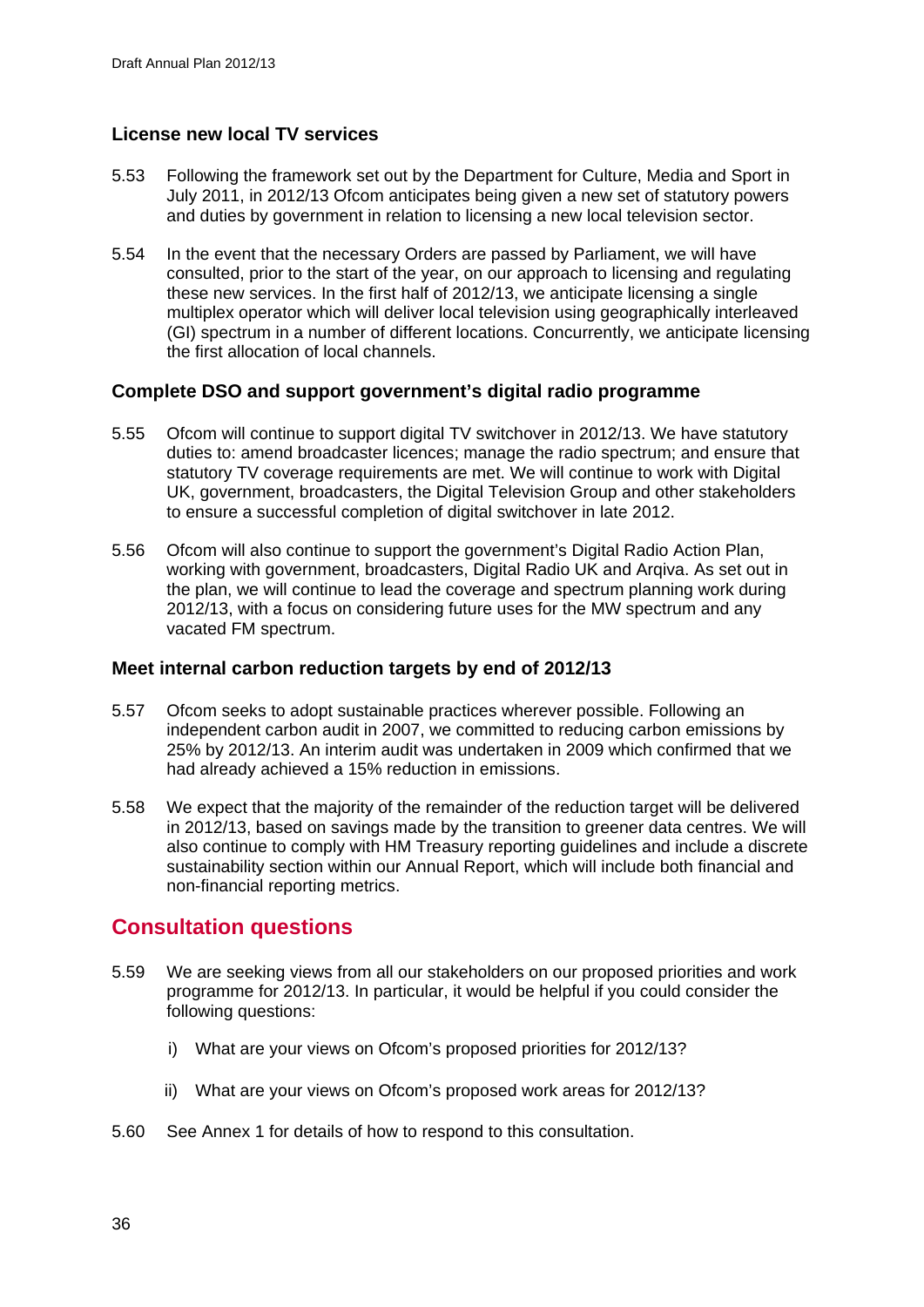## **Section 6**

# <span id="page-39-0"></span>Programmatic work and services to stakeholders

# **Ofcom delivers a number of essential services for consumers and other stakeholders**

6.1 We have a wide range of responsibilities which we fulfil by undertaking projects in specific areas. Our programmatic work is important in delivering our priorities, other work areas and services to citizens, consumers and stakeholders.

## **Figure 14: Ofcom's ongoing programmatic work**

| Promote effective and<br>sustainable<br>competition                                                                                                                               | <b>Promote the efficient</b><br>use of public assets                                                                                                                                                                                                                                                                                                        | <b>Help communications</b><br>markets to work for<br><b>consumers</b>                                                                                                                                                                                                                                                                                                                                                                          | <b>Provide appropriate</b><br>assurance to audiences<br>on standards                                                                                                                                         | <b>Contribute to and</b><br>implement public policy<br>defined by Parliament                                                                                                                                                                                                                                                                                                                                            |
|-----------------------------------------------------------------------------------------------------------------------------------------------------------------------------------|-------------------------------------------------------------------------------------------------------------------------------------------------------------------------------------------------------------------------------------------------------------------------------------------------------------------------------------------------------------|------------------------------------------------------------------------------------------------------------------------------------------------------------------------------------------------------------------------------------------------------------------------------------------------------------------------------------------------------------------------------------------------------------------------------------------------|--------------------------------------------------------------------------------------------------------------------------------------------------------------------------------------------------------------|-------------------------------------------------------------------------------------------------------------------------------------------------------------------------------------------------------------------------------------------------------------------------------------------------------------------------------------------------------------------------------------------------------------------------|
| • Enforce competition<br>e.g. through resolving<br>disputes and<br>investigating<br>complaints under the<br><b>Competition Act and</b><br>imposing penalties<br>where appropriate | • Plan spectrum<br>assignments and grant<br>licences<br>• International cooperation<br>on spectrum ensuring<br>compliance with<br>European policy<br>objectives and<br>international obligations<br>• Spectrum enforcement:<br>Advise and assist in<br>cases of interference,<br>confiscate unauthorised<br>equipment and<br>prosecute where<br>appropriate | • Protection from and<br>enforcement against<br>unfair terms and<br>practices by<br>Communications<br><b>Providers</b><br>• Carry out and publish<br>market and consumer<br>research, including<br><b>Media Literacy</b><br>• Understanding and<br>promoting the<br>interests of older and<br>disabled consumers<br>• Advise consumers on<br>how to get the best<br>from communications<br>services through an<br>increased online<br>presence | • Ensure efficient and<br>effective programme<br>standards enforcement<br><b>• Enhance cooperation</b><br>with audiovisual<br>regulatory authorities<br>in Europe to address<br>jurisdictional<br>challenges | • Provide support and<br>advice to Government<br>on policy<br>implementation where<br>appropriate<br>• Continued engagement<br>with nations and<br>regions<br>• International<br>engagement and active<br>participation in<br>European regulatory<br>networks (including<br>BEREC, RSPG, ERGP<br>and EPRA)<br>• Ongoing work to<br>support network<br>resilience, cyber<br>security and access to<br>emergency services |

6.2 In addition to the programmatic work shown above, we also provide a number of essential services to stakeholders and consumers to fulfil our duties as the regulator for the communications sector.

## **Responding to consumer enquiries and complaints from the public**

- 6.3 Our central operations team deals with enquiries and complaints from consumers about telecommunications services, TV and radio services, and use of the radio spectrum. We aim to help consumers resolve their enquiries and complaints by directing them to useful advice and by liaising with service providers.
- 6.4 Additionally, people often complain to us directly about TV and radio programmes. We consider complaints relating to a number of areas such as protection of under-18s, harm and offence, fairness and privacy, and impartiality and accuracy in news. However, we do not consider issues relating to impartiality and accuracy in BBC programmes as these are the responsibility of the BBC Trust. We also manage complaints about programme sponsorship and alleged commercial influence.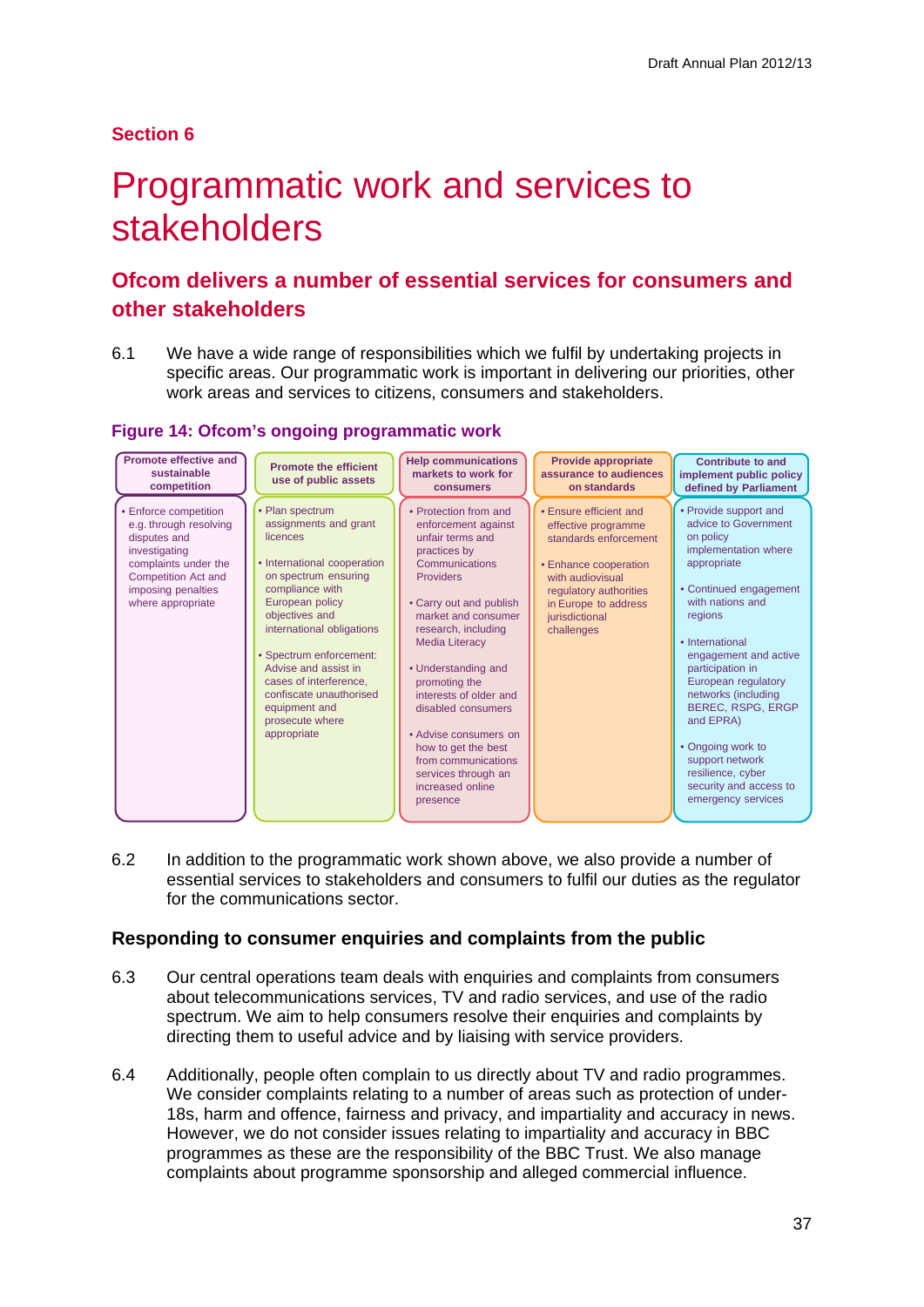6.5 Ofcom's Consumer Contact Team provides early warning of consumer concerns. New areas of concern arise all the time and these create unexpected increases in the number of complaints we receive.

## **Keeping the radio spectrum free from interference**

- 6.6 We monitor the radio spectrum and take appropriate action to prevent harmful spectrum interference. Increasing demand for, and use of, spectrum leads to a corresponding increase in the risk of interference. Ofcom will continue to take action to prevent interference and to mitigate it when it occurs.
- 6.7 Our Spectrum Engineering and Enforcement Team handles around 5,000 cases per year, taking action to:
	- protect safety-of-life communications, including emergency services and air traffic control;
	- prevent illegal use of the radio spectrum:
	- enable legitimate use of spectrum by, for example, providing advice and assistance to spectrum users; and
	- ensure that non-compliant equipment is removed from the market.

## **Licensing access to the radio spectrum**

6.8 Ofcom controls access to the radio spectrum by issuing, renewing and revoking licences. Where necessary, we make frequency assignments, perform site clearances and coordinate the use of spectrum internationally. In the past year we have issued around 23,000 spectrum licences (excluding renewals) covering satellite, fixed links, private business radio, amateur, maritime and other users.

## **Providing information services**

6.9 We provide information to the public about use of the radio spectrum. This is an important contribution to the efficient coordination of spectrum use. We also facilitate the trading of spectrum licences by stakeholders.

## **Corporate responsibility**

- 6.10 Ofcom is committed not only to being a responsible employer but also to managing its impact on the wider community. Our corporate responsibility objectives are:
	- To treat all colleagues with dignity and respect in an inclusive and fair working environment, promoting equality of opportunity for all.
	- To reduce our carbon footprint, provide value for money and ensure that Ofcom's practices are environmentally sustainable.
	- To engage, inspire and develop colleagues while proactively seeking to support our local community.
- 6.11 We have recently published our 2011 Single Equality Scheme (SES) which brings together and strengthens Ofcom's commitment towards diversity and equality. The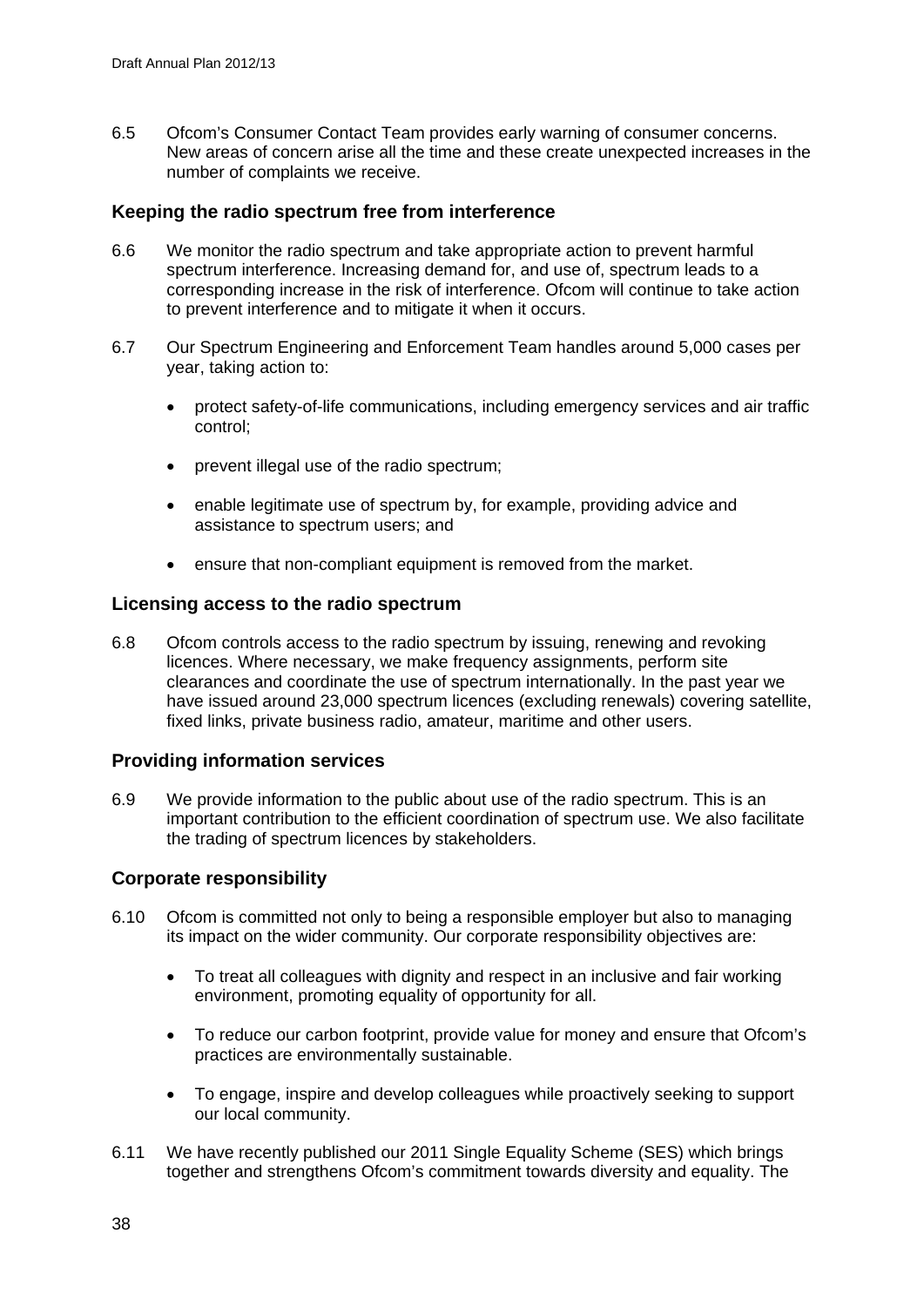SES sets out clearly the work we have done so far and what we hope to achieve in the future. As part of this, we have set ourselves equality objectives and a series of actions that we hope to achieve in the next three years. We will report annually on the progress we make against the equality objectives.

- 6.12 The 2011 SES meets the new requirements of the Equality Act 2010 and covers equality strands such as age, disability, gender reassignment, pregnancy and maternity, race, religion or belief, sex and sexual orientation.
- 6.13 We continue to support a local primary school, where Ofcom colleagues run a popular reading scheme. We also recently started team volunteering, which has been an effective way to improve team development.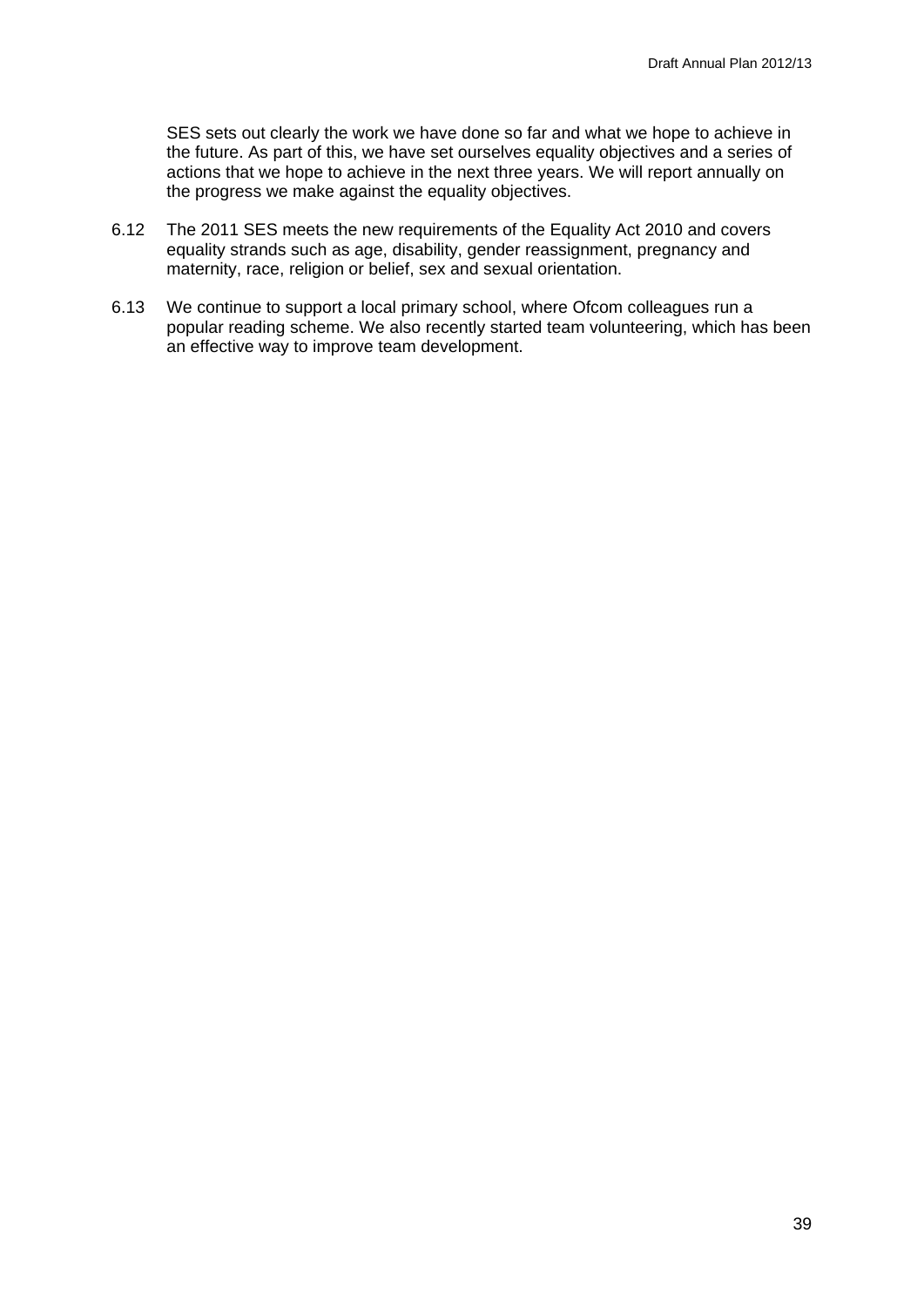## **Section 7**

# <span id="page-42-0"></span>Ofcom's approach to regulation and recent simplification initiatives

# **We seek to minimise regulatory burdens on stakeholders, in line with Ofcom's duties**

- 7.1 In fulfilling our duties and meeting our strategic purposes, we follow a defined set of regulatory principles. These principles ensure that our work tackles problems effectively and in a timely, robust and comprehensive manner. They also help us clarify our regulatory approach and simplify and reduce regulation, while maximising value for money, wherever possible.
- 7.2 Our regulatory principles, which are related to our statutory duties, are $9$ :

## **When we regulate**

- Ofcom will operate with a bias against intervention, but with a willingness to intervene promptly and effectively where required.
- Ofcom will intervene where there is a specific statutory duty to work towards a goal that markets alone cannot achieve.

### **How we regulate**

- Ofcom will always seek the least intrusive regulatory methods of achieving our objectives.
- Ofcom will strive to ensure that interventions are evidence-based, proportionate, consistent, accountable and transparent in both deliberation and outcome.
- Ofcom will regulate with a clearly articulated and publicly reviewed annual plan, with stated priorities.

## **How we support regulation**

- Ofcom will research the communications market and will aim to remain at the forefront of technological understanding.
- Ofcom will consult widely with all relevant stakeholders and assess the impact of regulatory action before imposing regulation on a market.
- 7.3 Our bias against intervention aims to ensure that we regulate only where necessary. Unnecessary intervention could distort or stifle the development of competitive and innovative markets. However, where intervention is required we will act quickly and decisively.

-

<span id="page-42-1"></span><sup>&</sup>lt;sup>9</sup> <http://www.ofcom.org.uk/about/what-is-ofcom/statutory-duties-and-regulatory-principles/>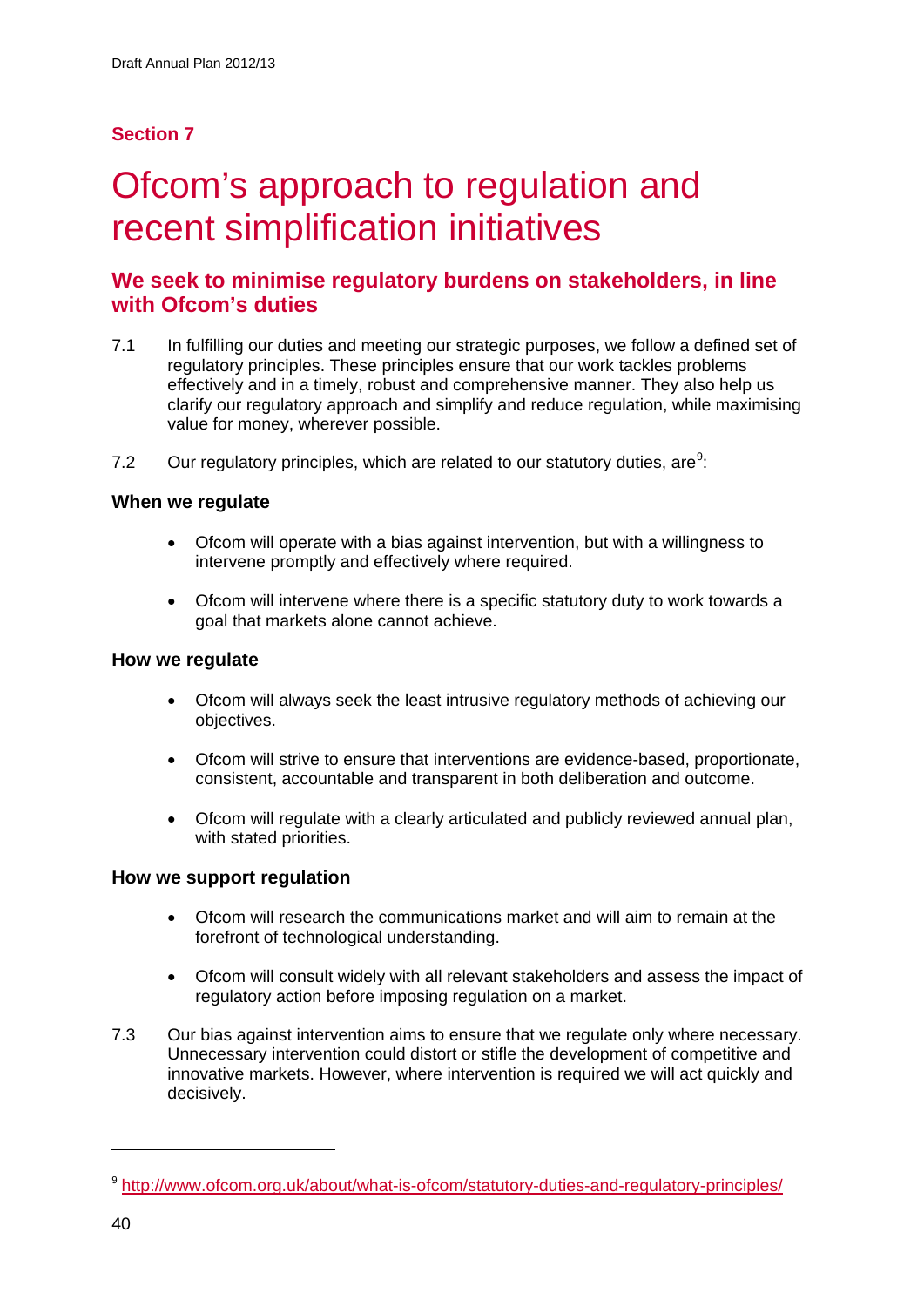7.4 Section 6 of the Communications Act 2003 places a duty upon Ofcom not to impose burdens that are unnecessary or maintain burdens that have become unnecessary. Section 6 also requires Ofcom to publish a statement every 12 months, showing how it has fulfilled this duty. We fulfil this requirement through a description of recent simplification initiatives, which is presented in the context of our Draft Annual Plan.

## **Our approach to regulation is designed to minimise burdens**

- 7.5 Our annual planning process seeks to set out our future work programme with our approach to regulation in mind.
- 7.6 In addition to our regulatory principles, there are several themes that will remain important to our work throughout 2012/13. These are:
	- Considering how our work, and outcomes, relate to each nation of the UK. Our work is increasingly influenced by the implications of devolution and differences in the nations.
	- Adhering to Ofcom's consumer interest toolkit as a way of ensuring that we identify and address consumer interests across our work. The toolkit includes a series of questions that every internal team should ask, to ensure that consumers are appropriately considered.
- 7.7 The Communications Act 2003 explicitly states that we should fulfil our duties in a manner consistent with the principles of Better Regulation. This requires regulatory intervention to be evidence-based, transparent, accountable, proportionate, consistent, and targeted only at cases where action is needed.
- 7.8 Impact assessments form a key part of our regulatory action. They provide a way of clearly identifying the problems to be addressed, considering different options for regulation (including not regulating) and then selecting the option which maximises expected benefits and minimises the costs of intervention.
- 7.9 Section 7 of the Communications Act 2003 says that Ofcom must carry out and publish an impact assessment where it appears to us that our proposal is important. However, because impact assessments form part of good regulatory practice, we carry them out in relation to the vast majority of our decisions.
- 7.10 Targeted and proportionate regulation has had a key role in the delivery of positive outcomes for UK citizens and consumers. Although the imposition of burdens on regulated companies is inherent in the practice of regulation, we believe that interventions are justified where the cost of these burdens are outweighed by the overall benefits that result from their implementation.
- 7.11 In analysing the costs and benefits of regulation, it is necessary to apply the principle of proportionality, which means it will often be appropriate to focus on the most significant costs and benefits and not spend a disproportionate amount of time considering those which are relatively minor. Furthermore, the amount of information we request from stakeholders to carry out our analysis must also be proportionate.
- 7.12 When assessing options for intervention, we consider a range of alternative solutions. These range from no regulation at all, to industry self-regulation (where industry administers a solution without formal oversight or regulatory back-stop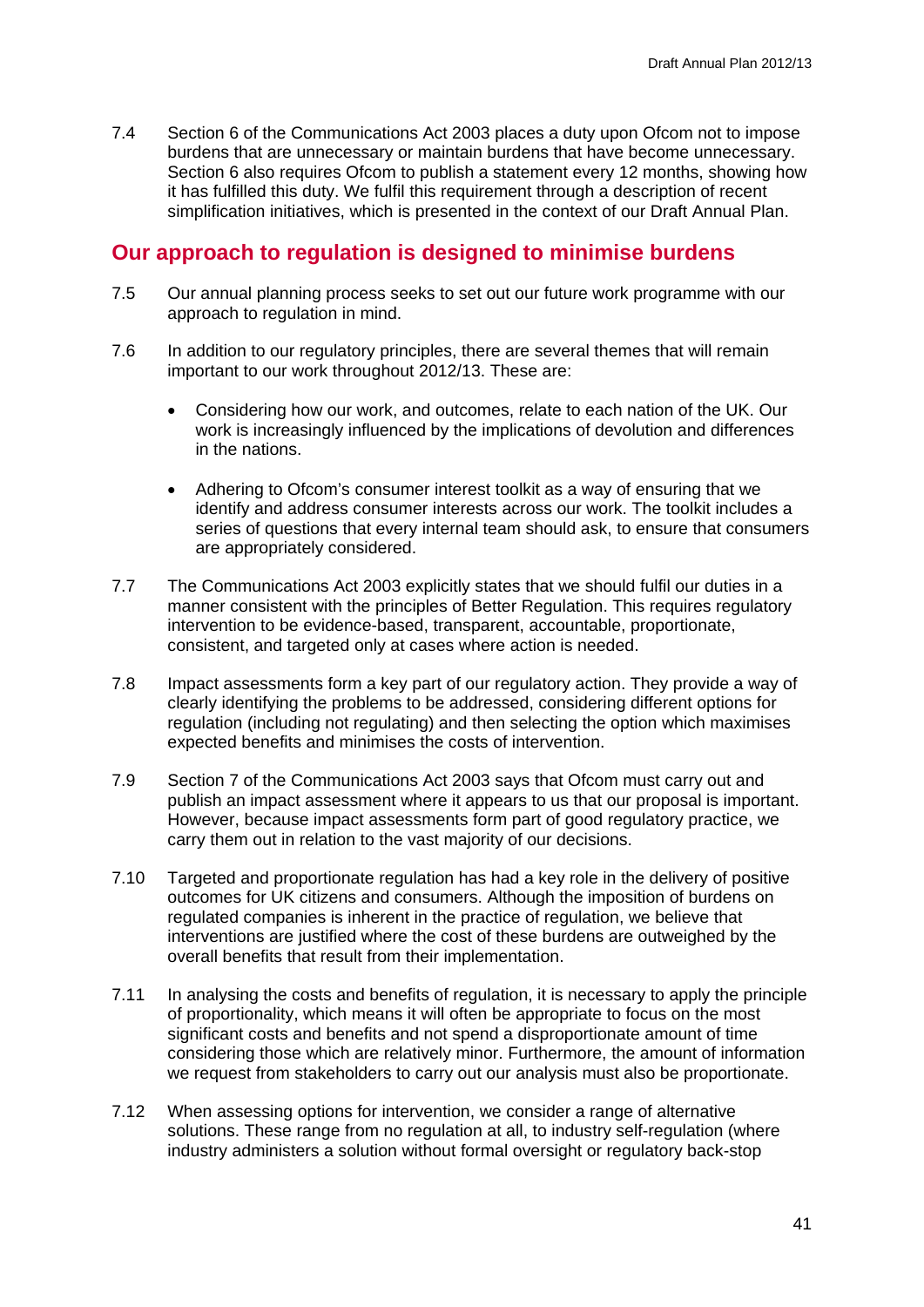powers), co-regulation (where government or the regulator does have a back-stop powers and a degree of oversight), through to full statutory intervention.

7.13 We have continued to develop and deploy project management guidance to ensure that all project managers understand and consider impact assessments, equality impact assessments, risk, and co- and self-regulation, as well as clearly defining metrics of success.

# **We regularly review regulation to examine whether it is still fit for purpose and to remove burdens that are no longer justified**

- 7.14 Once regulation is in place, we subject it to periodic review to take account of changing market conditions, stakeholder needs and statutory requirements to conduct formal reviews at given intervals. We also evaluate major interventions in relation to the outcomes that they were originally intended to achieve. Reviews and evaluations are very important to determine whether current regulations and their associated burdens are still necessary and justified.
- 7.15 Since its inception Ofcom has taken a strategic approach to regulation, publishing wide-ranging sectoral reviews. While these can result in administrative burdens on stakeholders, through information requests and the consultation process, they are necessary for us to assemble an evidence base for analysis. On the other hand, a strategic approach to regulation reduces the likelihood of the imposition of multiple, uncoordinated layers of regulation that result in unnecessary burdens for us and our stakeholders.

# **Ongoing simplification initiatives from 2011/12**

7.16 Given our 2010 spending review settlement, we have undertaken a number of initiatives that simplify our activities. This section presents more detail on the significant initiatives that we have undertaken during 2011 and will continue through 2012/13.

## **Ofcom has revised the application form for community radio licences**

- 7.17 We have revised our community radio licence application form, and alongside each question included guidance notes so that applicants can see what information they are being asked for, and why we need it.
- 7.18 We invite applicants to draft their own 'key commitments'. If they are successful in their application, these will form part of the community radio station's licence. This enables applicants to make clear statements about what they will do both on-air and off-air (for example with regard to training and the involvement of volunteers). Elsewhere in the application they can expand on these commitments as well as provide evidence of the resources and expertise that they can draw on to deliver them.
- 7.19 We have put word limits in some parts of the application form to help applicants provide succinct answers, and provide reassurance that all applicants are working within the same limits. Some applicants in previous licensing rounds also provided extra information that was not necessary (such as petitions, press cuttings, and correspondence from supporters). All applicants can now see a clear list of what we will accept, so that they do not provide more supplementary material than is required.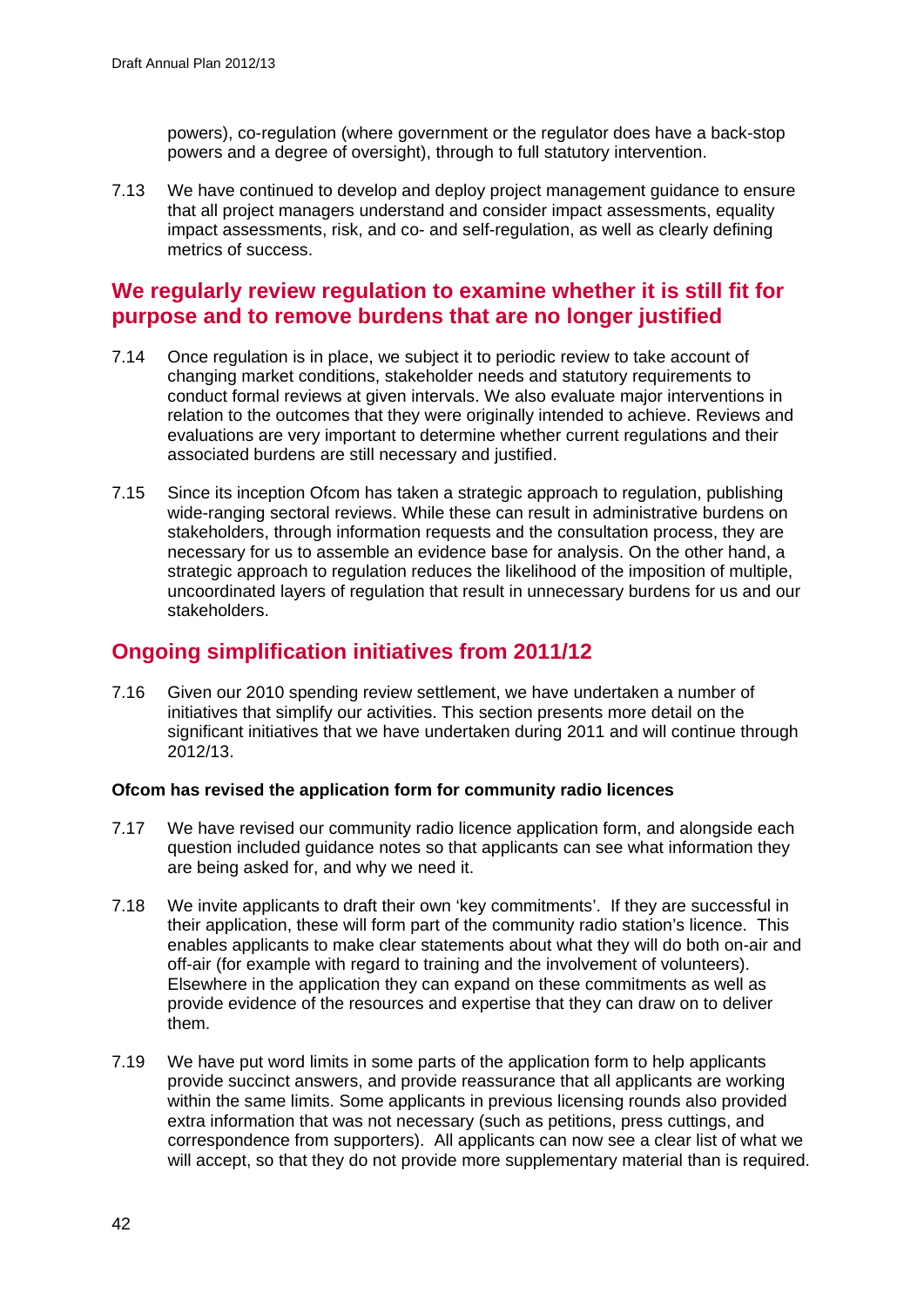### **We will establish best practice initiatives to support the London 2012 Olympics**

- 7.20 As part of the Government's commitment to the London 2012 Olympics, Ofcom is making detailed preparations to achieve a safe and successful Games. We are working to achieve this in a way that delivers significant value for money, compared to regulators in previous Olympic cities.
- 7.21 Ofcom's role is to create a special spectrum plan for the Games; to achieve this we will undertake the following tasks, over and above our normal business:
	- provide spectrum licences for specific Games uses;
	- test and commission the wireless equipment used at the Games; and
	- ensure that any cases of harmful interference are resolved with particular speed and effectiveness.
- 7.22 We will install a network of sensors across the Games venues, to monitor the spectrum and pinpoint any interference. Previous Games have employed up to 300 people to do this job manually – using advanced technology will allow us to use half that number of people.
- 7.23 The net effect of this will be a significant simplification of our processes and a major cost saving for stakeholders.

### **We have revised the procedures for handling broadcasting complaints, investigations and sanctions**

- 7.24 We have revised our procedures for broadcasting investigations and sanctions as we believed that they could be further improved for the benefit of all of our stakeholders. We proposed a number of changes that would:
	- streamline our processes and procedures;
	- improve the speed with which we carry out investigations:
	- allow more responsive decision making:
	- simplify stakeholders interactions with us on a day-to-day basis; and
	- deliver greater value for our stakeholders.
- 7.25 We publicly consulted on these changes to gather stakeholders' views. The consultation closed in February 2011 and the new procedures were published in June 2011.The key changes to the new procedures include:
	- **A move to an 'issues-based' model for ensuring compliance with relevant requirements**: Ofcom will continue to acknowledge all complaints, but will no longer reply to every individual complaint with a 'tailored' response. Instead, we will investigate where necessary and prioritise our investigations according to a number of factors.
	- **The introduction of a 'preliminary view'**: This will be made early in the process and will enable broadcasters (and complainants in fairness and privacy cases) to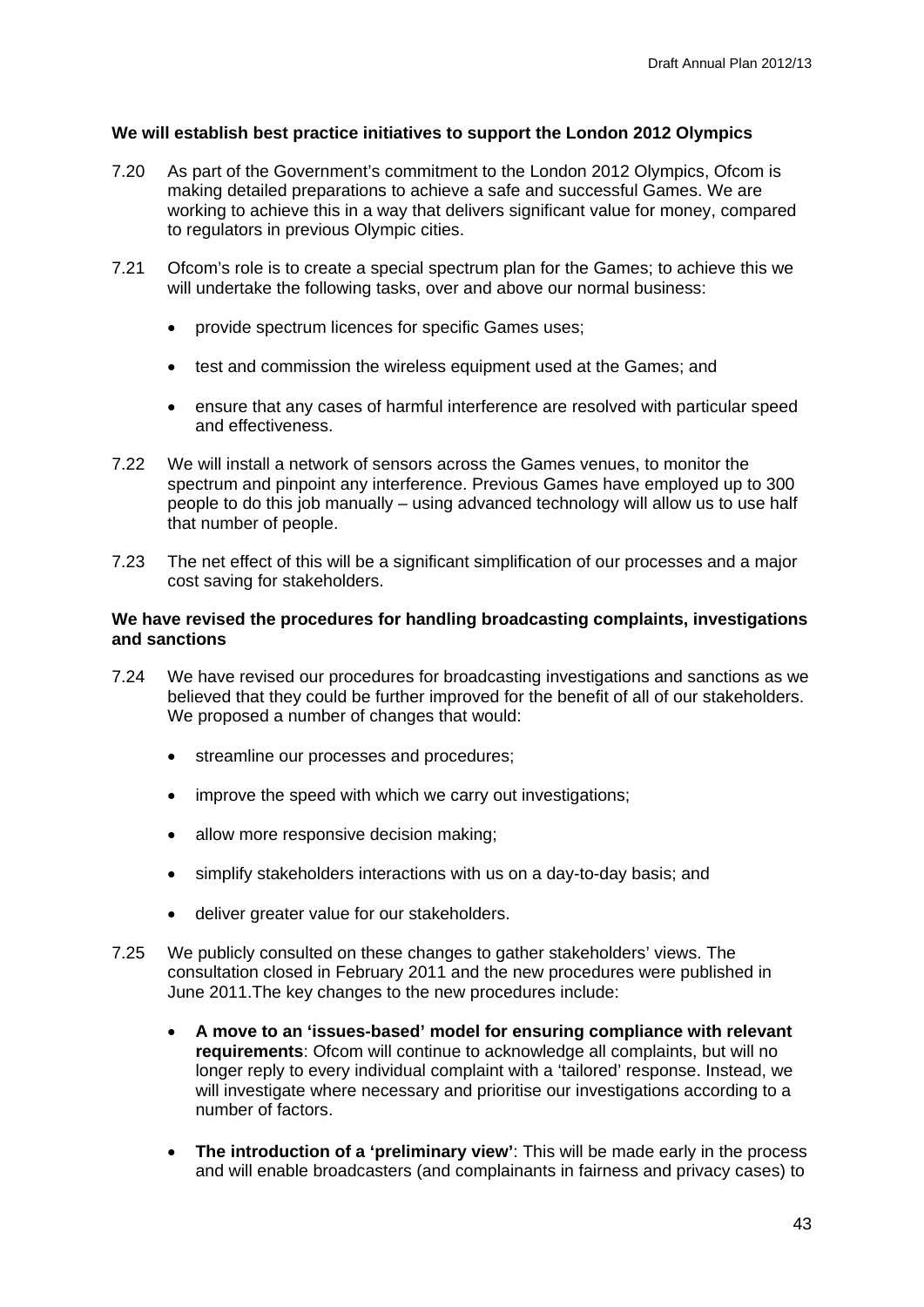prepare their representations, having already been informed of the preliminary view.

- **The removal of the internal review mechanism**: Stakeholders no longer have the opportunity to request an internal review of all of our decisions on breaches of broadcast licence requirements. As a result, we have removed the Broadcasting Review Committee.
- **The removal of the Broadcasting Sanctions Committee**: The consideration and determination of statutory sanctions will now normally be carried out by two members of the Ofcom Executive with relevant expertise and seniority and one non-Executive member of Ofcom's Content Board.
- **Clarity of Ofcom's approach to the disclosure of information it gathers during investigations**.
- 7.26 The above changes have been designed to ensure continued fairness to those involved in our investigations and complaints procedures, while maintaining high quality decision-making.

#### **We will continue to implement our new e-services initiative**

- 7.27 We will continue to develop our e-services initiative to provide a new portal for consumers to get advice, guidance and to be able to log complaints about communications services. This is aimed at encouraging consumers towards a 'web first' strategy via the Ofcom web portal
- 7.28 The portal will allow users to log on to the website 24/7, deliver an improved customer experience, and apply to telecoms advice, queries and complaints. It will also enable Ofcom to gather valuable data on key issues, emerging trends and service provider performance, to inform policy development and enforcement.
- 7.29 We hope that the new consumer portal will reduce the volume of calls into our Consumer Contact Centre (CCT) by up to 50%, allowing our associates to deal with more complex calls that cannot be resolved via the web, and to provide assistance to vulnerable consumers and those not yet online. A prototype has been developed and is currently entering the system build phase.

#### **Expenditure review project**

7.30 The Planning and Performance Team was set up in early 2011, and has primary responsibility for Ofcom's performance management framework. The key focus for this framework has been to streamline our internal reporting processes, allowing more timely information to be made available to managers, particularly on the Expenditure Review Project. The long-term aim of the framework is to ensure that by more effective monitoring and reporting of progress, consumers will benefit from our more efficient use of resources, and this work will continue into 2012/13.

#### **Revising the process for monitoring broadcast access services**

7.31 Previously, Ofcom asked each television channel group, on a regular basis throughout the year, to provide samples of their broadcast content that carried access services (subtitles, audio description, and signed language). Following an internal review to reduce the information request burden on broadcasters, we have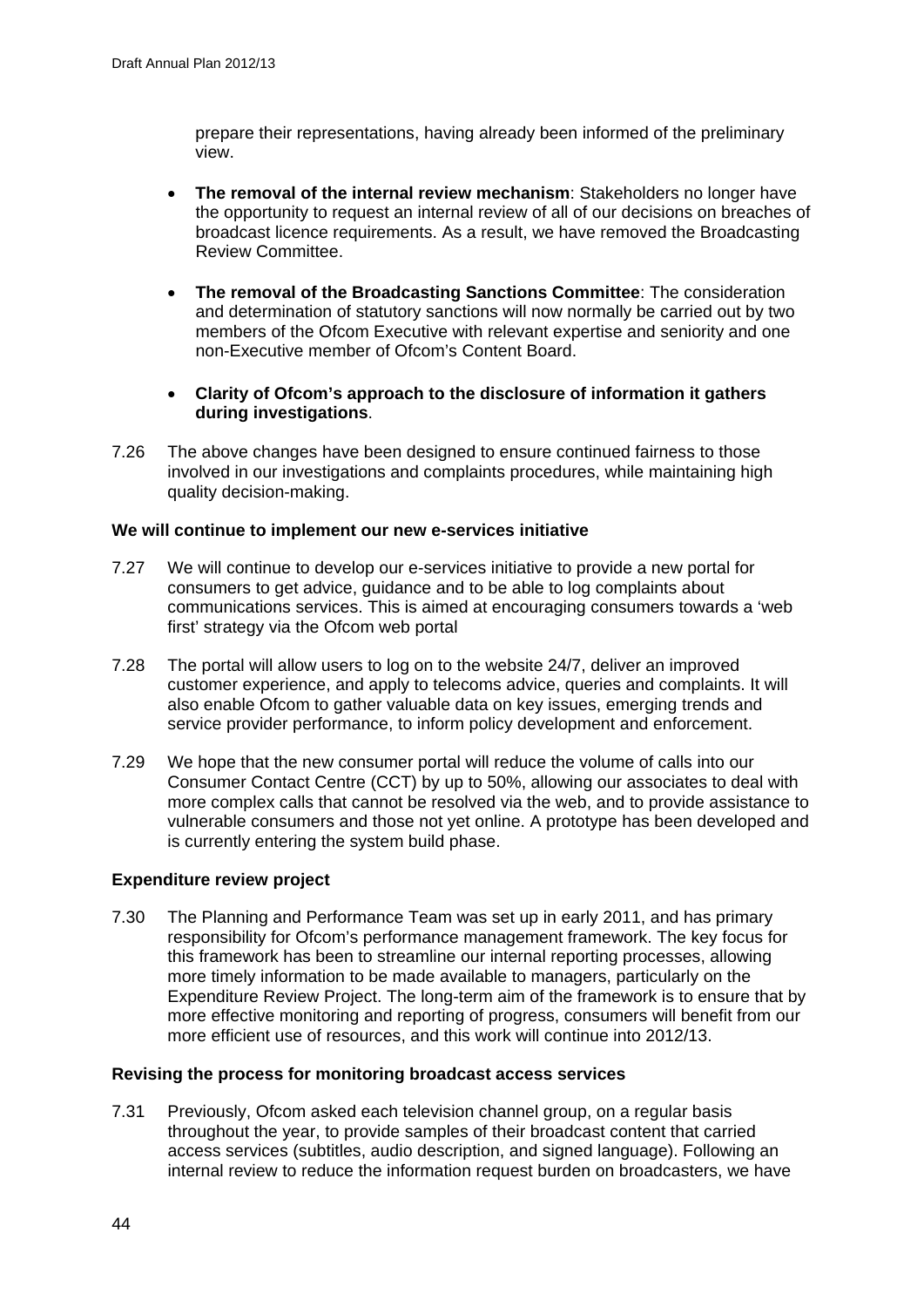changed our processes so we now review and record that content directly ourselves, thus reducing the burden on the channel groups.

## **New simplification and deregulatory initiatives 2012/13**

7.32 This section presents examples of other simplification initiatives that we already plan to undertake in 2012/13. As we are taking forward a significant amount of work in this area from last year, we anticipate that once the previous initiatives have been completed, further initiatives will develop during the forthcoming year.

### **We propose to simplify some aspects of postal services regulation**

- 7.33 In assuming responsibility for the regulation of postal services, Ofcom was required to transpose the existing licence conditions to a general authorisation regime. As part of this process we removed 13 conditions from both the Standard and Royal Mail licences. These had become unnecessary, either because the condition duplicated Ofcom's statutory powers (e.g. condition 11 on promotion of effective competition was unnecessary because Ofcom has concurrent powers under the Competition Act 1998) or because they were inappropriate in a general authorisation regime (e.g. condition 12 on mergers, takeovers and change of control).
- 7.34 Details of these changes can be found in the document *Postal Regulation: Transition to the new regulatory framework[10](#page-47-0)* .
- 7.35 Specific examples of the simplification of postal regulation, as included in the consultation *Securing the Universal Postal Service* published on 20 October 2011, cover:
	- **Deregulation of pricing change decisions**: Ofcom has proposed giving Royal Mail freedom to set its own prices for the vast majority of its products.
	- **Removing the setting of access pricing by the regulator**: by proposing that Royal Mail has the freedom to set the 'wholesale price' for access to its network, subject to rules regarding the permitted margin between the wholesale and retail prices.
	- **Proposing setting the regulatory framework for the next seven years**: thereby reducing regulatory change and providing some certainty to the industry.
- 7.36 We will publish a consultation which will further examine reducing regulation where it is no longer appropriate (e.g. for non-USO products and services) as well as further simplifying regulatory obligations for USO products, and providing Royal Mail with further commercial freedom following the 20 October consultation.

### **Simplifying the spectrum trading process**

-

7.37 We are making it simpler for businesses to trade spectrum and release it for new services. It will be possible to access spectrum through the market by leasing it direct from an existing user without the need to notify Ofcom or for a new licence to be granted. This will ensure faster execution and lower transaction costs.

<span id="page-47-0"></span><sup>10</sup> <http://stakeholders.ofcom.org.uk/consultations/postal-regulation/>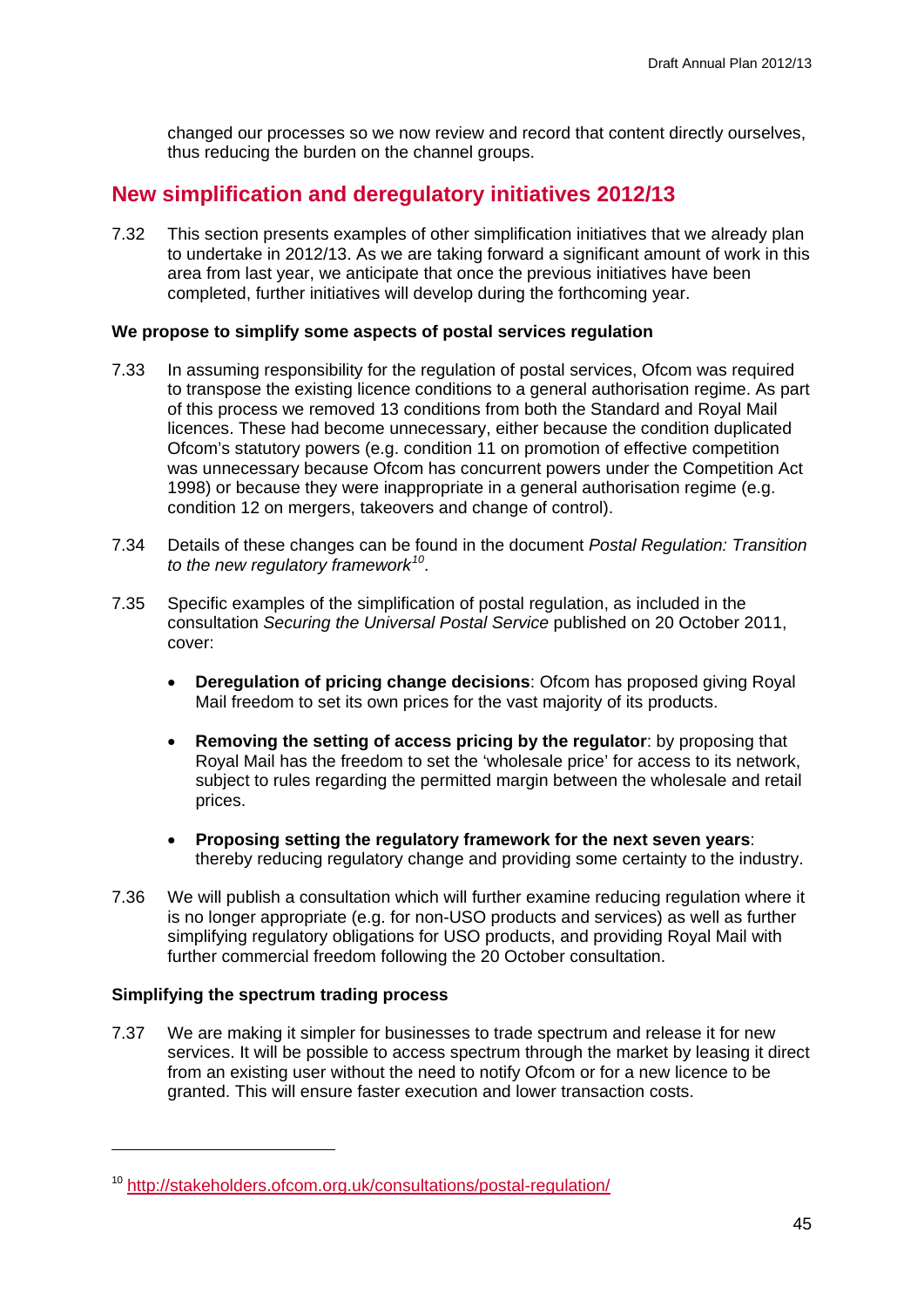- 7.38 Lease terms will be for the parties to negotiate, but there will be regulatory safeguards to enable us, if necessary, to investigate and deal with any breaches of licence conditions or harmful interference which the parties cannot resolve.
- 7.39 Phase one, which covers selected licence categories, has commenced following positive response to an earlier consultation. We will consider extending it progressively in the light of experience and in response to market demand.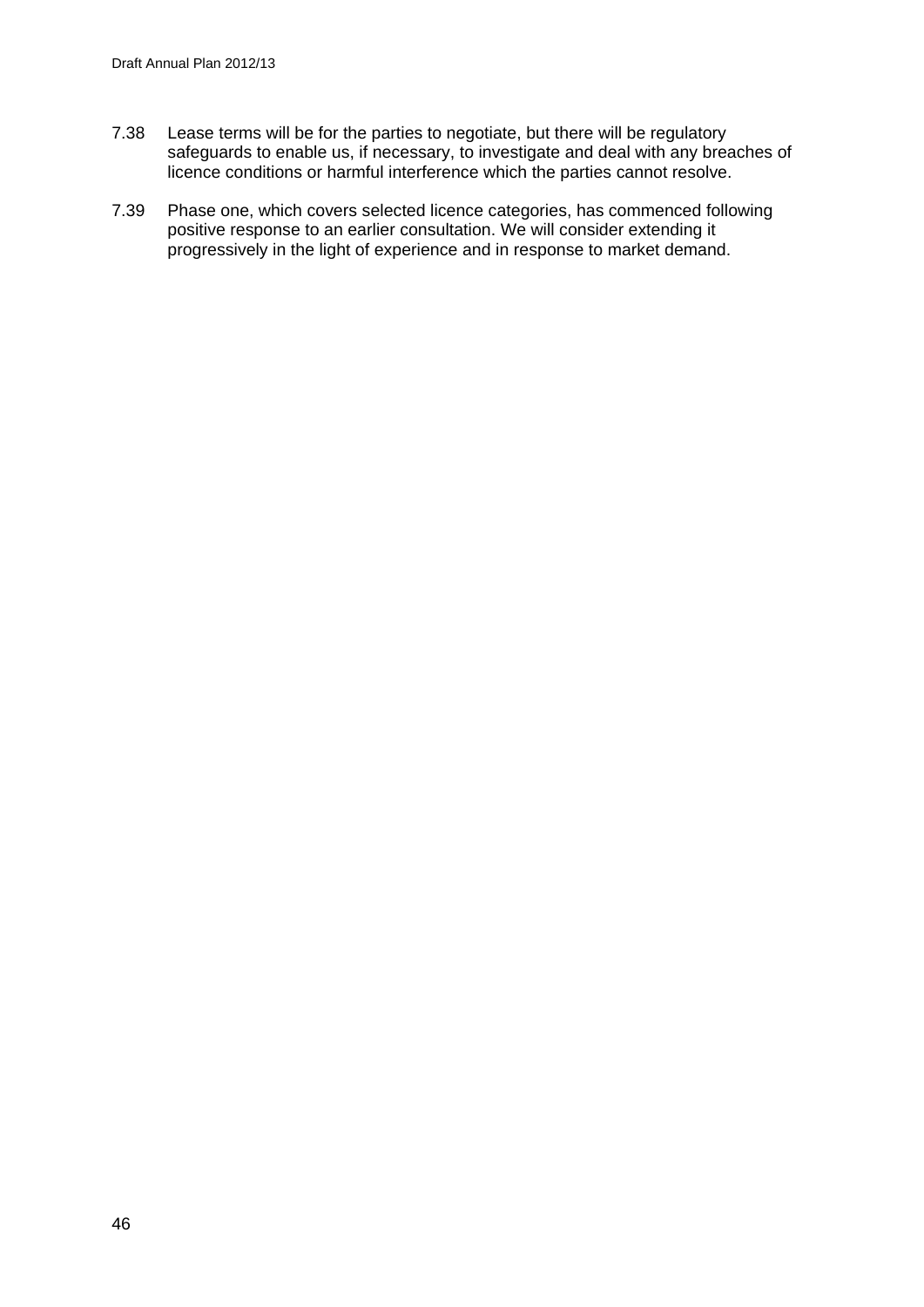## **Annex 1**

# <span id="page-49-0"></span>**Responding to this consultation**

# **How to respond**

- A1.1 Ofcom invites written views and comments on the issues raised in this document, to be made **by 5pm on 17 February 2012**.
- A1.2 Ofcom strongly prefers to receive responses using the online web form at [https://stakeholders.ofcom.org.uk/consultations/draftap1213/howtorespond/form,](https://stakeholders.ofcom.org.uk/consultations/draftap1213/howtorespond/form) as this helps us to process the responses quickly and efficiently. We would also be grateful if you could assist us by completing a response cover sheet (located at the end of this Annex), to indicate whether or not there are confidentiality issues. This response coversheet is incorporated into the online web form questionnaire.
- A1.3 For larger consultation responses particularly those with supporting charts, tables or other data - please email [fergal.farragher@ofcom.org.uk](mailto:fergal.farragher@ofcom.org.uk) attaching your response in Microsoft Word format, together with a consultation response coversheet.
- A1.4 Responses may alternatively be posted or faxed to the address below, marked with the title of the consultation.

Fergal Farragher Riverside House 2A Southwark Bridge Road London SE1 9HA

Fax: 020 7981 3706

- A1.5 Note that we do not need a hard copy in addition to an electronic version. Ofcom will acknowledge receipt of responses if they are submitted using the online web form but not otherwise.
- A1.6 It would be helpful if your response could include direct answers to the questions asked in this document, which are listed together at the end of section 5. It would also help if you can explain why you hold your views and how Ofcom's proposals would impact on you.

# **Further information**

A1.7 If you want to discuss the issues and questions raised in this consultation, or need advice on the appropriate form of response, please contact Fergal Farragher on 020 7981 3553.

# **Confidentiality**

A1.8 We believe it is important for everyone interested in an issue to see the views expressed by consultation respondents. We will therefore usually publish all responses on our website, [www.ofcom.org.uk,](http://www.ofcom.org.uk/) ideally on receipt. If you think your response should be kept confidential, can you please specify what part or whether all of your response should be kept confidential, and specify why. Please also place such parts in a separate annex.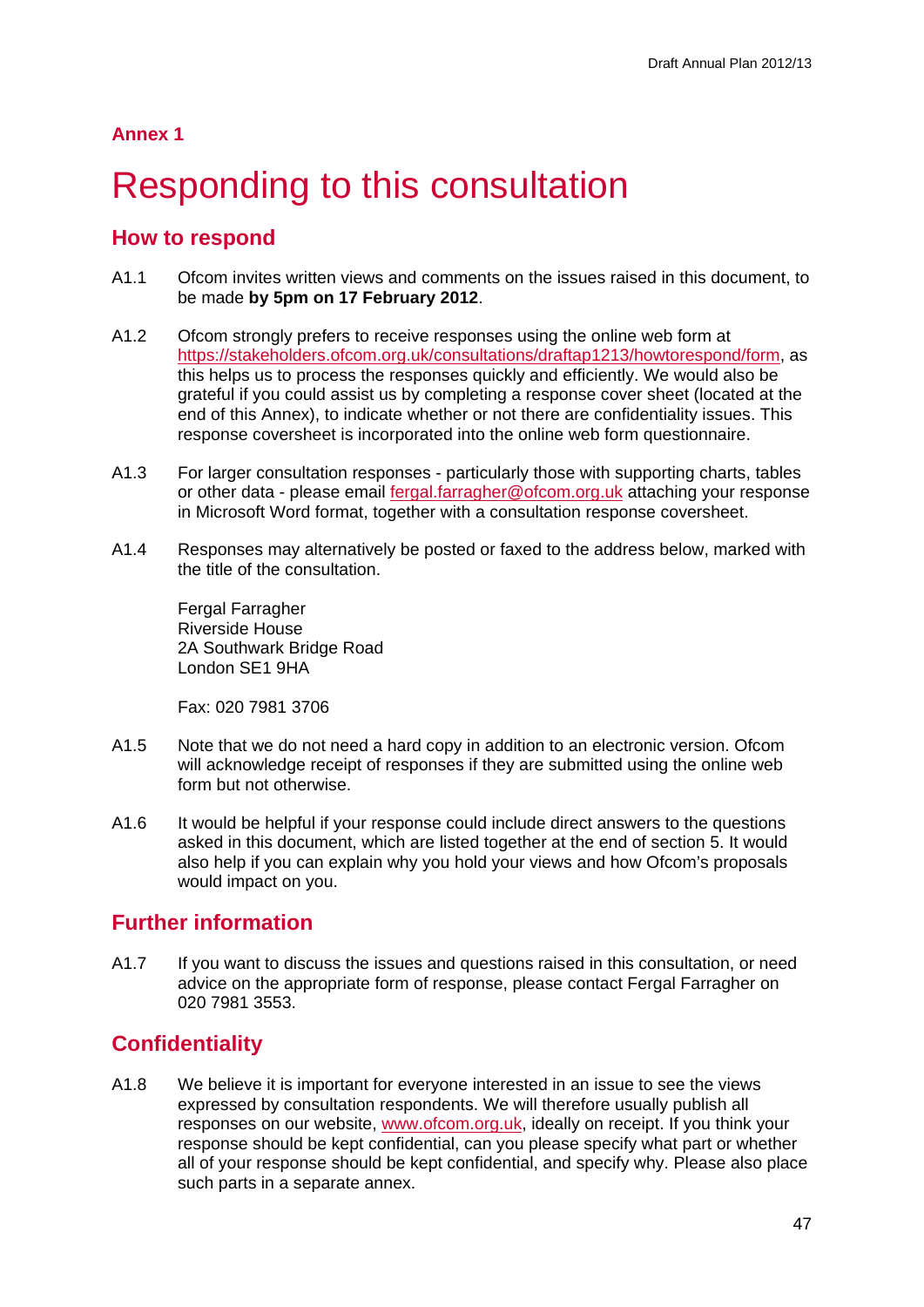- A1.9 If someone asks us to keep part or all of a response confidential, we will treat this request seriously and will try to respect this. But sometimes we will need to publish all responses, including those that are marked as confidential, in order to meet legal obligations.
- A1.10 Please also note that copyright and all other intellectual property in responses will be assumed to be licensed to Ofcom to use. Ofcom's approach on intellectual property rights is explained further on its website at <http://www.ofcom.org.uk/about/accoun/disclaimer/>

## **Next steps**

- A1.11 Following the end of the consultation period, Ofcom intends to publish a statement by the end of April 2012.
- A1.12 Please note that you can register to receive free mail Updates alerting you to the publications of relevant Ofcom documents. For more details please see: [http://www.ofcom.org.uk/static/subscribe/select\\_list.htm](http://www.ofcom.org.uk/static/subscribe/select_list.htm)

# **Ofcom's consultation processes**

- A1.13 Ofcom seeks to ensure that responding to a consultation is easy as possible. For more information please see our consultation principles in Annex 2.
- A1.14 If you have any comments or suggestions on how Ofcom conducts its consultations, please call our consultation helpdesk on 020 7981 3003 or email us at [consult@ofcom.org.uk](mailto:consult@ofcom.org.uk) . We would particularly welcome thoughts on how Ofcom could more effectively seek the views of those groups or individuals, such as small businesses or particular types of residential consumers, who are less likely to give their opinions through a formal consultation.
- A1.15 If you would like to discuss these issues or Ofcom's consultation processes more generally you can alternatively contact Graham Howell, Secretary to the Corporation, who is Ofcom's consultation champion:

Graham Howell **Ofcom** Riverside House 2a Southwark Bridge Road London SE1 9HA

Tel: 0207 981 3601

Email: [Graham.Howell@ofcom.org.uk](mailto:Graham.Howell@ofcom.org.uk)

# **Ofcom's consultation principles**

A1.16 Ofcom has published the following seven principles that it will follow for each public written consultation:

# **Before the consultation**

A1.17 Where possible, we will hold informal talks with people and organisations before announcing a big consultation to find out whether we are thinking in the right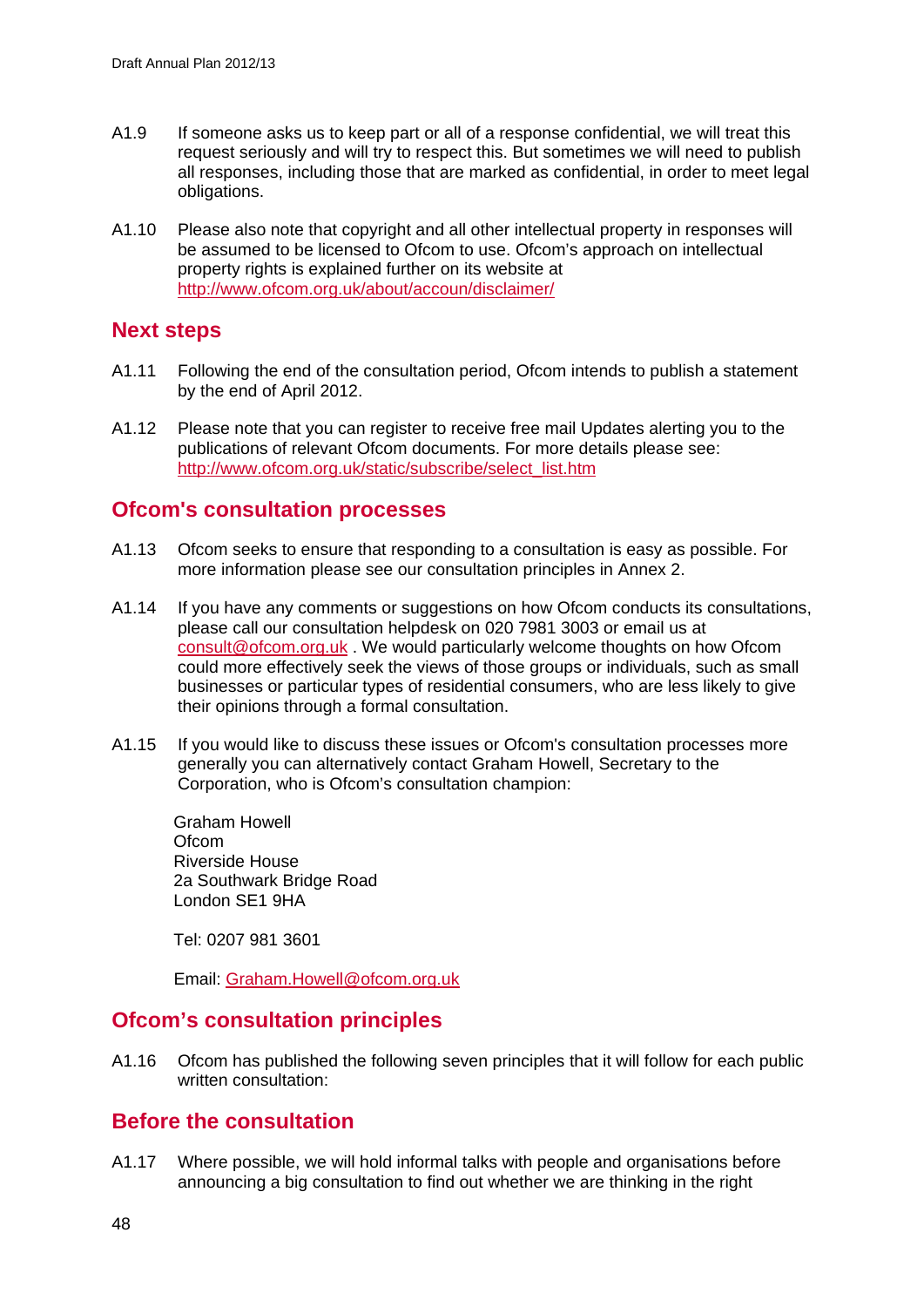direction. If we do not have enough time to do this, we will hold an open meeting to explain our proposals shortly after announcing the consultation.

## **During the consultation**

- A1.18 We will be clear about who we are consulting, why, on what questions and for how long.
- A1.19 We will make the consultation document as short and simple as possible with a summary of no more than two pages. We will try to make it as easy as possible to give us a written response. If the consultation is complicated, we may provide a shortened Plain English Guide for smaller organisations or individuals who would otherwise not be able to spare the time to share their views.
- A1.20 We will consult for up to 10 weeks depending on the potential impact of our proposals.
- A1.21 A person within Ofcom will be in charge of making sure we follow our own guidelines and reach out to the largest number of people and organisations interested in the outcome of our decisions. Ofcom's 'Consultation Champion' will also be the main person to contact with views on the way we run our consultations.
- A1.22 If we are not able to follow one of these principles, we will explain why.

## **After the consultation**

A1.23 We think it is important for everyone interested in an issue to see the views of others during a consultation. We would usually publish all the responses we have received on our website. In our statement, we will give reasons for our decisions and will give an account of how the views of those concerned helped shape those decisions.

## **Consultation response cover sheet**

- A1.24 In the interests of transparency and good regulatory practice, we will publish all consultation responses in full on our website, [www.ofcom.org.uk.](http://www.ofcom.org.uk/)
- A1.25 We have produced a coversheet for responses (see below) and would be very grateful if you could send one with your response (this is incorporated into the online web form if you respond in this way). This will speed up our processing of responses, and help to maintain confidentiality where appropriate.
- A1.26 The quality of consultation can be enhanced by publishing responses before the consultation period closes. In particular, this can help those individuals and organisations with limited resources or familiarity with the issues to respond in a more informed way. Therefore Ofcom would encourage respondents to complete their coversheet in a way that allows Ofcom to publish their responses upon receipt, rather than waiting until the consultation period has ended.
- A1.27 We strongly prefer to receive responses via the online web form which incorporates the coversheet. If you are responding via email, post or fax you can download an electronic copy of this coversheet in Word or RTF format from the 'Consultations' section of our website at [www.ofcom.org.uk/consult/.](http://www.ofcom.org.uk/consult/)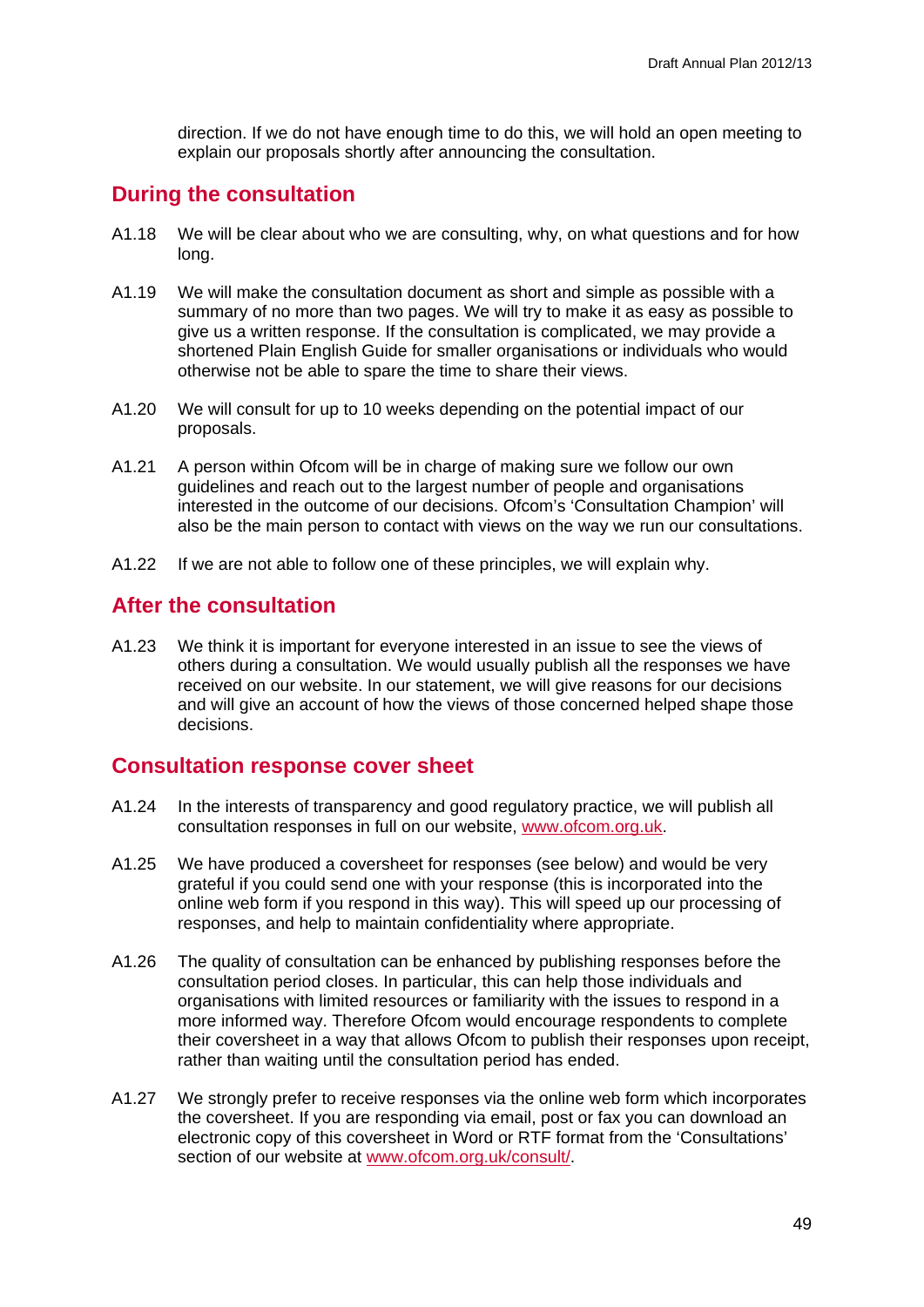A1.28 Please put any parts of your response you consider should be kept confidential in a separate annex to your response and include your reasons why this part of your response should not be published. This can include information such as your personal background and experience. If you want your name, address, other contact details, or job title to remain confidential, please provide them in your coversheet only, so that we don't have to edit your response.